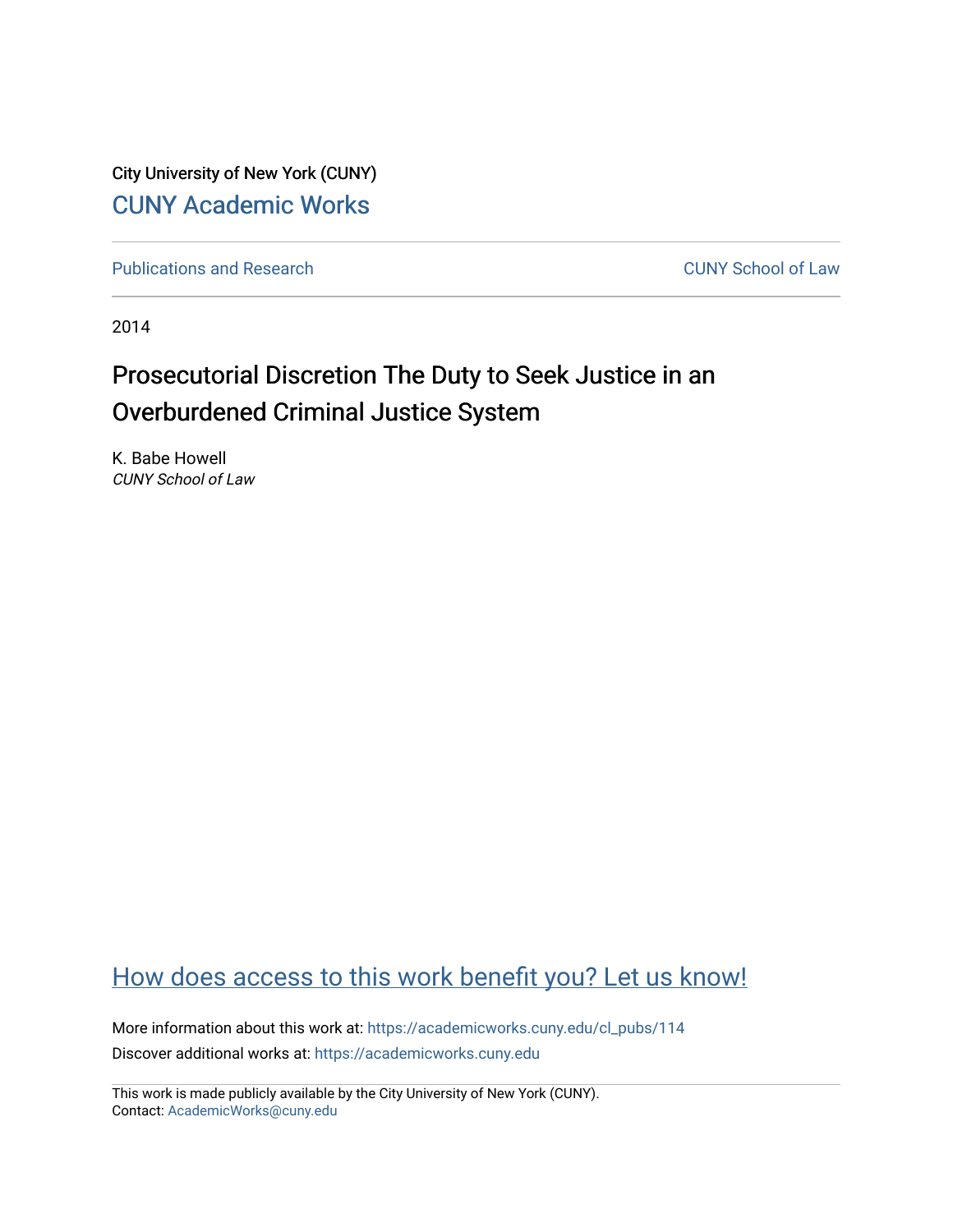## **Prosecutorial Discretion and the Duty to Seek Justice in an Overburdened Criminal Justice System**

K. BABE HOWELL\*

|         |                                                                                                                                                            |                                                                                            | 286 |  |  |  |
|---------|------------------------------------------------------------------------------------------------------------------------------------------------------------|--------------------------------------------------------------------------------------------|-----|--|--|--|
| L       |                                                                                                                                                            | THE FAILURE OF JUSTICE IN THE LOWER CRIMINAL COURTS                                        | 290 |  |  |  |
|         | A.                                                                                                                                                         | OVERBURDENED PROSECUTORS, DEFENDERS AND<br>PLEA-BARGAINING IN LOWER CRIMINAL COURTS        | 290 |  |  |  |
|         | <b>B.</b>                                                                                                                                                  | DISPARITIES IN LOWER COURTS: UNEQUAL JUSTICE                                               | 296 |  |  |  |
| $\Pi$ . | THE FAILURE TO CONSIDER PROSECUTORS AS A POTENTIAL<br>ALLY IN ADDRESSING RACIAL DISPARITIES AND THE LACK OF<br>PROCEDURAL JUSTICE IN LOWER CRIMINAL COURTS |                                                                                            |     |  |  |  |
| III.    |                                                                                                                                                            | PROSECUTORIAL DISCRETION AND THE ETHICAL DUTY TO DO                                        | 305 |  |  |  |
|         | $A_{\cdot}$                                                                                                                                                |                                                                                            | 306 |  |  |  |
|         |                                                                                                                                                            | THE PROSECUTOR'S DUTY TO JUSTICE UNDER THE MCPR<br>$\mathbf{1}$ .                          | 308 |  |  |  |
|         |                                                                                                                                                            | THE PROSECUTOR'S DUTY TO JUSTICE UNDER THE MRPC<br>2.                                      | 310 |  |  |  |
|         | <b>B.</b>                                                                                                                                                  | THE DUTY TO SEEK JUSTICE AND THE EXERCISE OF<br>CHARGING DISCRETION UNDER THE NDAA AND ABA | 311 |  |  |  |
|         |                                                                                                                                                            | THE DUTY TO EXERCISE DISCRETION<br>$\mathbf{1}$                                            | 312 |  |  |  |
|         |                                                                                                                                                            |                                                                                            |     |  |  |  |
|         |                                                                                                                                                            | FACTORS GOVERNING THE EXERCISE OF DISCRETION IN THE<br>2.                                  | 313 |  |  |  |

<sup>\*</sup> Associate Professor, CUNY School of Law. Thanks to Michelle Anderson, Rebecca Bratspies, Frank Rudy Cooper, Jeffrey Kirchmeier, Sarah Lamdan, Jennifer Laurin, Ion Meyn, Palma Paciocco Jenny Roberts, Naree Sinthusek, Nicole Smith-Futrell, Yasmin Sokkar Harker, and Steve Zeidman for their comments and suggestions, and to Sabina Khan, Anthony Posada, and Matt Grill for their excellent research assistance. The paper was presented in draft form at Suffolk Law School and the 2013 Law and Society Conference and benefitted from feedback and questions from attendees at these sessions. © 2014, K. Babe Howell.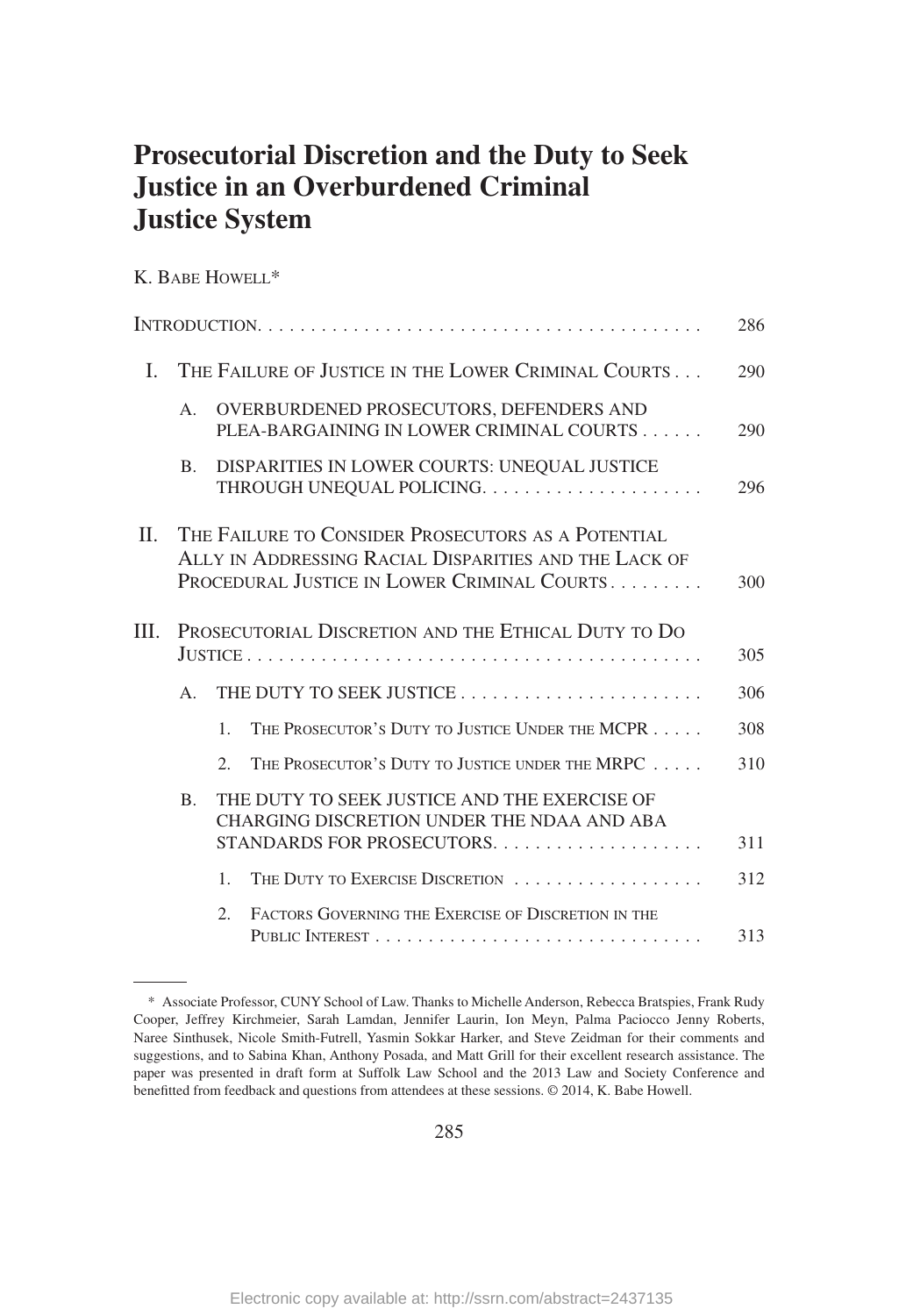| 286 | THE GEORGETOWN JOURNAL OF LEGAL ETHICS [Vol. 27:285]                                                     |     |
|-----|----------------------------------------------------------------------------------------------------------|-----|
|     | IV. DECLINING TO PROSECUTE MARIJUANA CASES IN NEW YORK                                                   | 321 |
|     | V. BENEFITS AND CHALLENGES OF EXERCISING DISCRETION TO<br>DECLINE TO PROSECUTE CLASSES OF MINOR OFFENSES | 326 |
|     |                                                                                                          | 334 |

#### **INTRODUCTION**

Two of the most significant problems in the criminal justice system are caused by over-policing of minor offenses<sup>1</sup> under zero-tolerance policing policies.<sup>2</sup> First, substantial racial disparities arise because zero-tolerance policing is primarily pursued in poor urban neighborhoods of color. The result is that black and Latino people are routinely and aggressively prosecuted under statutes and local ordinances that go largely unenforced in white and wealthy areas. Second, procedural justice is undermined because over-policing increases the number of cases in lower criminal courts, overwhelming prosecutors, defenders, and judges. Thus, the prosecution of individuals arrested due to zero-tolerance policing both increases racial disparities in the system and undermines individualized adjudication of culpability.

It is well known that prosecutors possess nearly unfettered discretion to charge or to decline to charge, and thus are the most powerful actors in the criminal justice system.<sup>3</sup> It is equally well known that the prosecutor's duty is to do justice, not to obtain convictions. Given this power and this duty, prosecutors can be the key to addressing the lack of justice and racial disparities that are the result of the over-enforcement of minor offenses.

<sup>1.</sup> Examples of "minor offenses" are possession of small amounts of marijuana, selling goods (flowers, umbrellas, water) without a vendor's license, consumption of alcohol in public, riding a bike on the sidewalk, taking two seats on a subway, and being in public parks after dark. *See* ROBERT C. BORUCHOWITZ ET AL., MINOR CRIMES, MASSIVE WASTE: THE TERRIBLE TOLL OF AMERICA'S BROKEN MISDEMEANOR COURTS 15 (2009).

<sup>2.</sup> Zero-tolerance policing was adopted in the mid-nineties in New York and is now practiced in many jurisdictions. Tim Newburn, *Atlantic Crossings: 'Policy Transfer' and Crime Control in the USA and Britain*, 4 PUNISHMENT & SOC'Y' 165, 167 (2002); Bill Dixon, *Zero-Tolerance: The Hard Edge of Community Policing* (2000) (tracing the global phenomenon of zero tolerance policing and its use in South Africa), *available at* http://www.issafrica.org/pubs/ASR/9No3/zerotoler.html. Under zero-tolerance policies, police are expected to arrest individuals taking them into custody for minor offenses rather than issuing warnings, summonses, or ignoring victimless offenses. Arrest processing may vary from jurisdiction to jurisdiction taking hours in some jurisdictions and days in others. In New York City, arrest processing typically involves approximately 24 hours of incarceration in local jails and central booking. BARRY A. KAMINS & JUSTIN A. BARRY, CRIMINAL COURT OF THE CITY OF N.Y., ANNUAL REPORT 2011, 21 (Justin Barry ed., 2012) [hereinafter ANNUAL REPORT 2011], *available at* www.nycourts.gov/courts/nyc/criminal/AnnualReport2011.pdf.

<sup>3.</sup> *See generally* ANGELA J. DAVIS, ARBITRARY JUSTICE: THE POWER OF THE AMERICAN PROSECUTOR (2007); JAMES B. STEWART, THE PROSECUTORS: INSIDE THE OFFICES OF THE GOVERNMENT'S MOST POWERFUL LAWYERS 9-10 (1987); Daniel S. Medwed, *Emotionally Charged: The Prosecutorial Charging Decision And The Innocence Revolution*, 31 CARDOZO L. REV. 2187 (2010).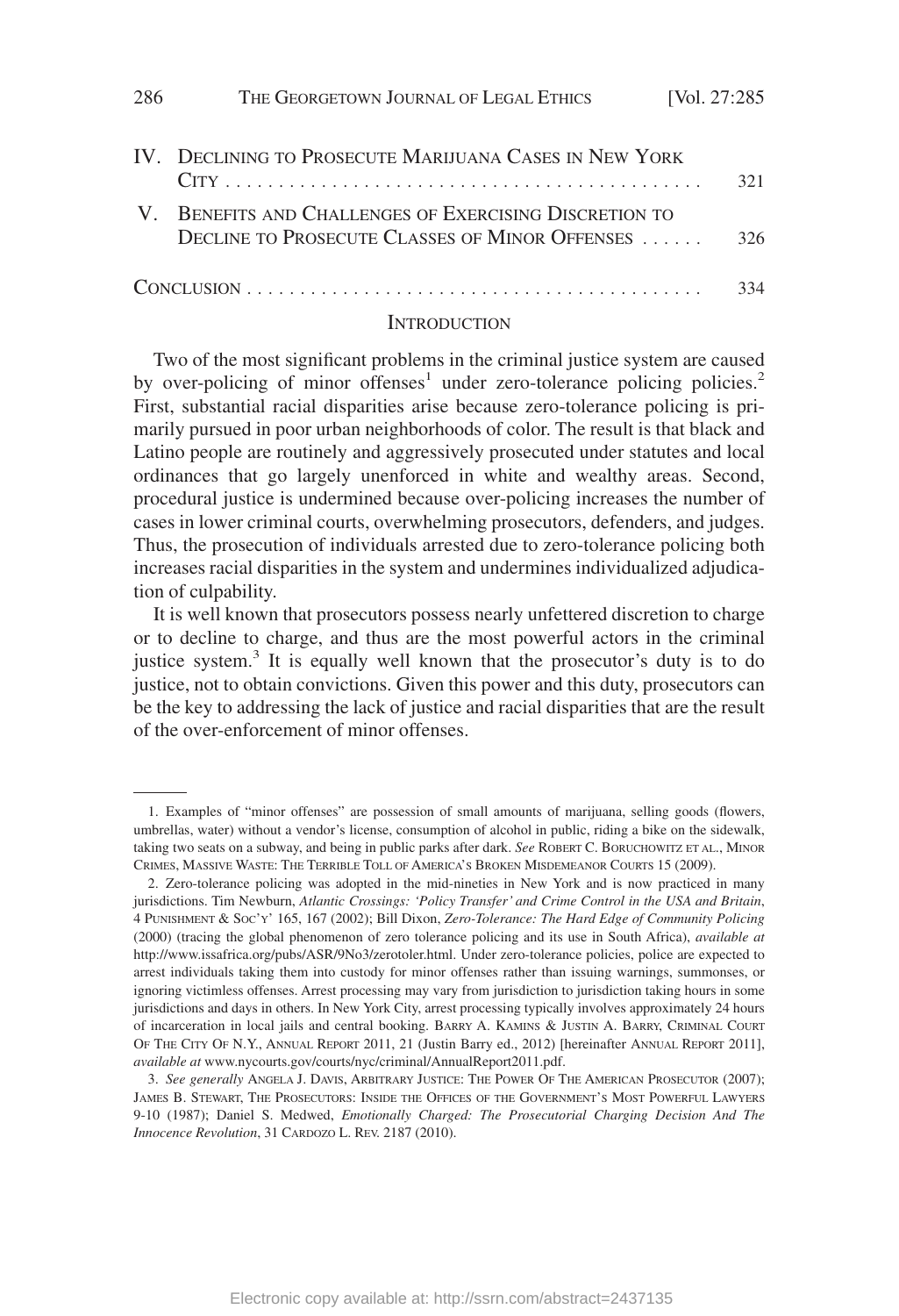This paper calls upon chief prosecutors<sup>4</sup> to exercise their discretion to decline to prosecute minor offenses where arrest patterns show a disparate impact on racial minorities or where overburdened prosecutors and courts cannot provide procedural justice. Exercising discretion to ensure equal application of the law and procedural justice is consistent with the prosecutor's ethical duty to seek justice.<sup>5</sup> Declining to prosecute minor offenses will reduce the substantial burden that is placed on historically disadvantaged communities by zero-tolerance policing. In addition to serving justice by encouraging equal application of the laws regardless of race or class, declining to prosecute minor offenses would reduce procedural failures that plague the lower courts of this country due to overcrowding.

Scholars have suggested any number of responses to reduce the harms that flow from the massive processing of minor cases through the criminal courts, including roles for the legislature, the police, the courts, defense counsel, and even jurors. Professor Jenny Roberts has focused on the defense function, suggesting that defendants and defense counsel should fight charges when possible in an attempt to "crash the system"<sup>6</sup> and advocating for misdemeanor defense standards of practice that reflect the serious consequences of misdemeanor convictions.<sup>7</sup> Others have suggested that jurors can restore a measure of justice to the misdemeanor cases. Professor Paul Butler has argued that jurors should refuse to convict those charged with drug cases because of racial disparities.<sup>8</sup> Professor Josh Bowers has suggested that jurors should also be given a role in the charging decision so that they can decline to prosecute "normatively innocent" individuals, because individual prosecutors are not declining prosecution in appropriate cases.<sup>9</sup> In an earlier article, I have suggested ways in which various actors can alleviate the problems associated with the zero-tolerance policing and over-burdened lower criminal courts. Legislators could decriminalize offenses, reduce collateral consequences, and change arrest powers for minor

<sup>4.</sup> Typically junior prosecutors handle minor offenses. However, they generally lack the power and will to defy institutional expectations or compromise relations with law enforcement by acting independently to decline prosecutions. PAUL BUTLER, LET'S GET FREE:AHIP-HOP THEORY OF JUSTICE 114-20 (2009) (discussing the failure of progressive prosecutors to advance justice because of the pressures of the adversarial model).

<sup>5.</sup> MODELRULES OF PROF'LCONDUCT R. 3.8 Cmt. 1 (2009) ("A prosecutor has the responsibility of a minister of justice and not simply that of an advocate.").

<sup>6.</sup> Jenny Roberts, *Crashing the Misdemeanor System*, 70 WASH.&LEE L. REV. 1089 \_\_\_ (2013); Michelle Alexander, *Go to Trial: Crash the Justice System*, N.Y. TIMES, Mar. 11, 2012.

<sup>7.</sup> Jenny Roberts, *Why Misdemeanors Matter: Defining Effective Advocacy in the Lower Criminal Courts*, 45 U.C. DAVIS L. REV. 277, 322 (2013).

<sup>8.</sup> *See generally* Paul Butler, *Jury Nullification: Black Power in the Criminal Justice System*, 105 YALE L. J. 677 (1995).

<sup>9.</sup> Josh Bowers, *Legal Guilt, Normative Innocence, and the Equitable Decision Not to Prosecute*, 110 COLUM. L. REV. 1655, 1680-84 (2010) (A "normatively innocent" individual may be factually guilty, e.g. he violated vending laws by selling water outside a ballpark without a license, but not morally blameworthy or deserving of the stigma of criminality).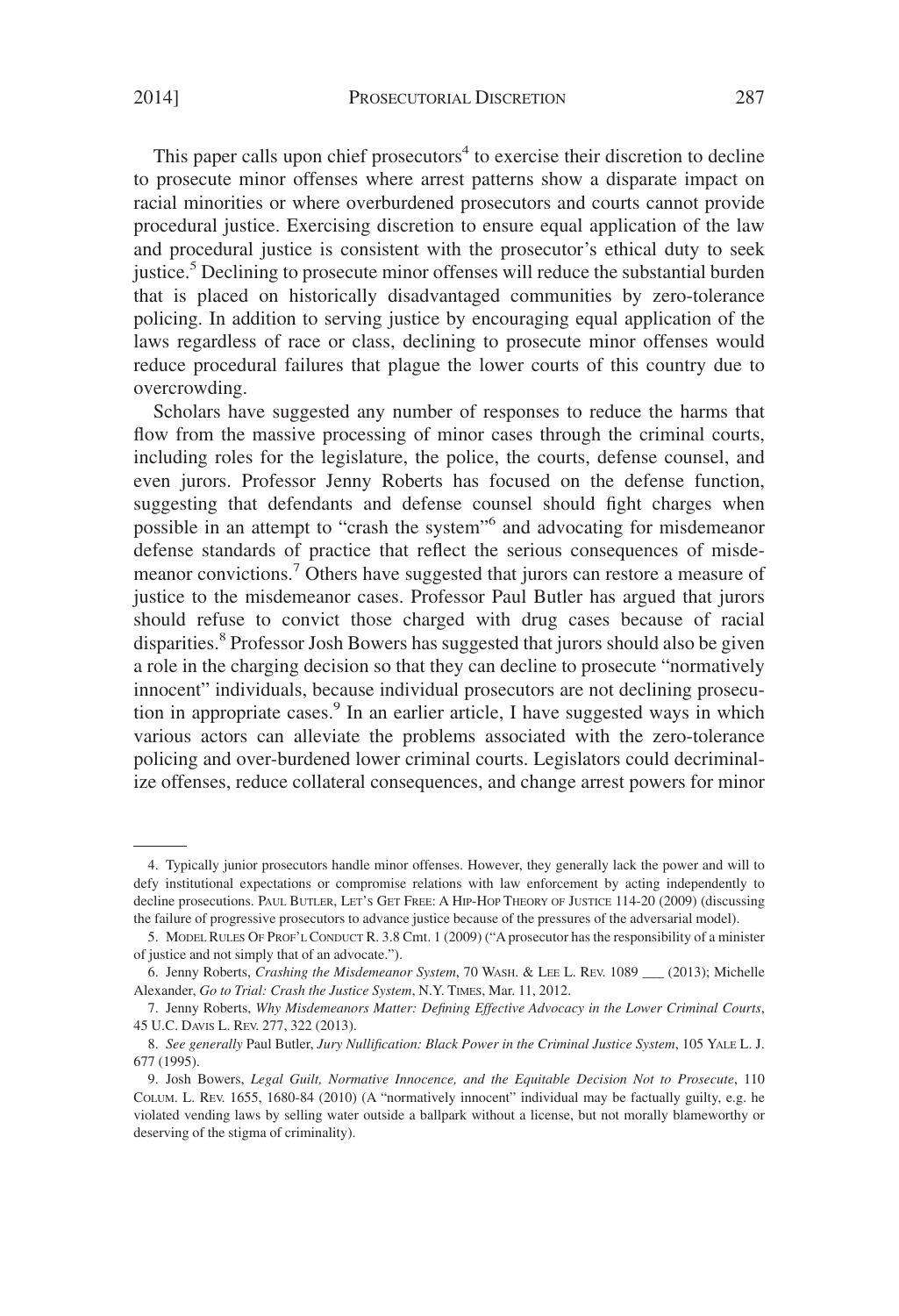offenses.10 Alternatively, the police could exercise their discretion differently, recognizing that over-policing compromises their legitimacy and ability to pursue serious crime.<sup>11</sup> The courts should streamline appearances so that individuals who want to assert their right to trial need not make dozens of unnecessary court appearances.<sup>12</sup>

However, until now, one key institutional actor—the prosecutor—has not been called upon to take a leading role to address the racial disparities and procedural failures of overburdened lower criminal courts. This is not to suggest that the prosecutor's role in the realm of zero-tolerance policing has been entirely unexplored<sup>13</sup> or that the interplay between prosecutorial discretion and racial disparities has never been addressed.<sup>14</sup> Indeed, with the assistance of the Vera Institute of Justice, prosecutors themselves have begun to dedicate resources to examining internal data in order to identify and correct racial disparities in case charging and processing.<sup>15</sup> These articles and projects have focused on how prosecutors exercise discretion (or fail to exercise discretion) as an internal matter. This article goes beyond these internal assessments of discretionary power and looks to prosecutors' offices to respond to and ameliorate the disparate impact and failure of the justice system caused by policing of minor offenses.

This article calls on the prosecutor, the most powerful actor in the criminal justice system, to decline to prosecute individuals for minor offenses where racial inequities or failures of procedural justice flow from aggressive policing of minor misconduct. Under this proposal, the chief prosecutor would decline to prosecute entire classes of minor offenses where policing of these offenses are marked by racial disparities or overburden the criminal justice system and compromise procedural justice.

<sup>10.</sup> K. Babe Howell, *Broken Lives From Broken Windows: The Hidden Costs of Aggressive Order-Maintenance Policing*, 33 N.Y.U. REV. L. & SOC. CHANGE 271, 316-22 (2009) (Although, the Supreme Court has held that the police can make arrests even for offenses that are not crimes and carry no potential jail sentence, *Atwater v. City of Lago Vista*, 532 U.S. 318 (2001), states can limit the authority to arrest (as opposed to issuing summonses) to offenses of a particular severity).

<sup>11.</sup> *See* Benjamin W. Wells, *The Truce on Drugs: What Happens Now that the War has Failed*, NEW YORK MAGAZINE, Dec. 3, 2012, at 30, 105 *available at* nymag.com/news/features/war-on-drugs-2012-12 (Commission Bealefeld of Baltimore Maryland, decided to deemphasize minor crimes and focus on gun predicates with simultaneous 40% drop in total arrests and 30% drop in homicides).

<sup>12.</sup> *See* MALCOLM M. FEELEY, THE PROCESS IS THE PUNISHMENT: HANDLING CASES IN A LOWER CRIMINAL COURT 161, 239-40 (1979); Howell, *supra* note 10 at 297.

<sup>13.</sup> Josh Bowers, *Grassroots Plea Bargaining*, 91 MARQ. L. REV. 85, 87 (2007) (describing systemic prosecutorial approaches to plea bargaining of minor offenses due to zero-tolerance policing as a means of gaining "communal acquiescence to enforcement policies that otherwise lack public support").

<sup>14.</sup> Angela Davis, *Racial Fairness in the Criminal Justice System: The Role of the Prosecutor*, 39 COLUM. HUM. RTS. L. REV. 202, 203, 205 (2007) (noting that "[u]nwarranted racial disparities cannot be eliminated without the active participation of prosecutors" and examining how prosecutors contribute to racial disparities by "unsystematic exercise of discretion" in charging and plea bargaining).

<sup>15.</sup> Marc L. Miller & Ronald F. Wright, *The Black Box*, 94 IOWA L. REV. 125 (2008-09).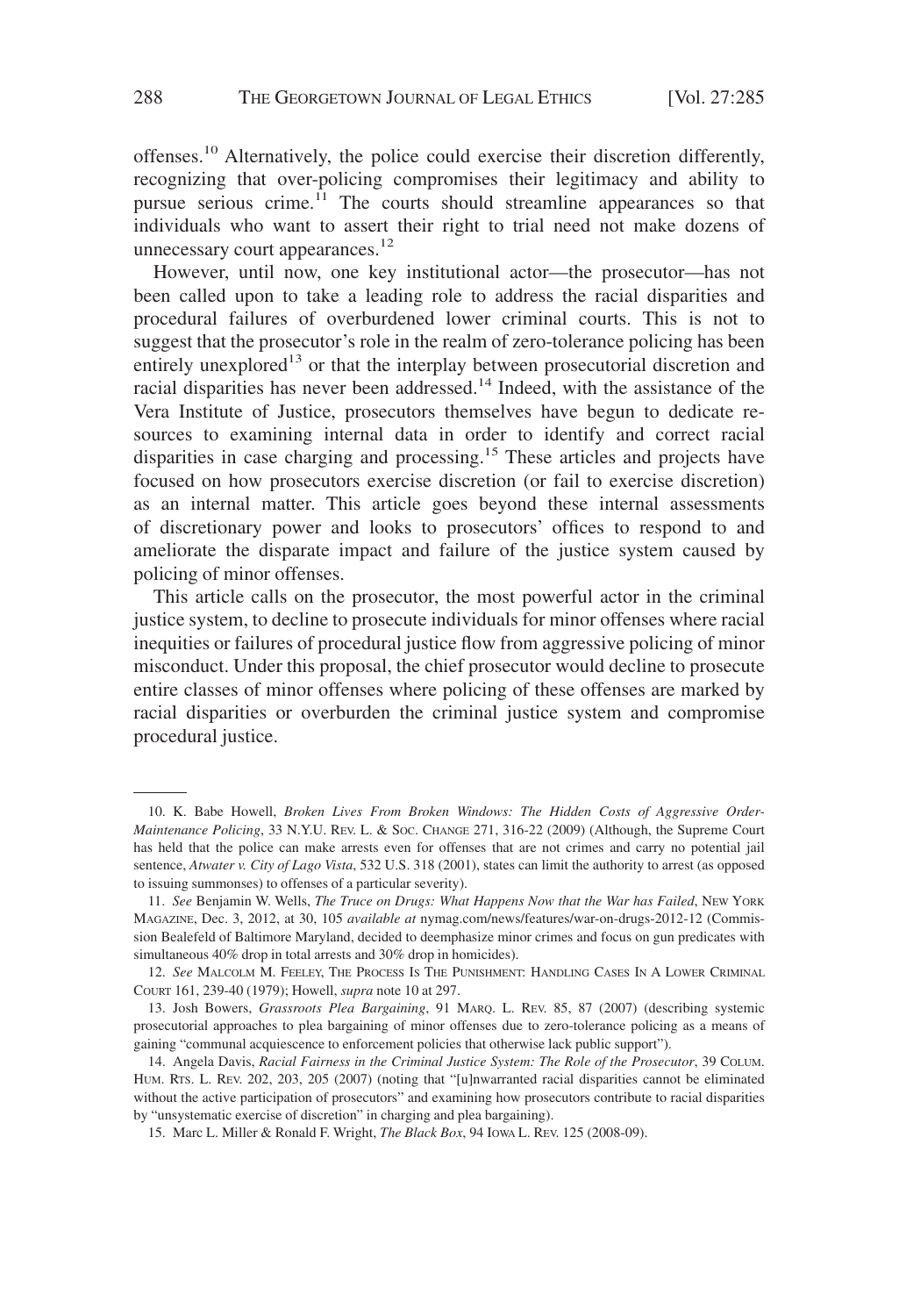This call is based on the prosecutor's duty to seek justice. This paper specifically analyzes this duty to seek justice in the framework of relevant ethical and professional standards for prosecutors: the *Model Code of Professional Responsibility* and *Model Rules for Professional Conduct*, *American Bar Association Standards for Criminal Justice*, and the *National District Attorneys' Association Standards*. Because our criminal codes are so broad, it is not possible to prosecute all criminal conduct.<sup>16</sup> It is the prosecutor's responsibility to exercise discretion to determine what offenses to pursue.<sup>17</sup> The prosecutor may not abdicate this discretion by simply prosecuting every individual brought in by the police.<sup>18</sup> Instead, "the prosecutor may, in some circumstances, and *for good cause consistent with the public interest* decline to prosecute, notwithstanding that sufficient evidence may exist that would support a conviction."19

The approach proposed by this paper will serve justice in two critical ways. First, declining to prosecute individuals where policing choices create unequal application of the law will reduce racial disparities and increase the legitimacy of the criminal justice system. Second, declining to prosecute minor offenses will alleviate overburdened lower courts and free resources<sup>20</sup> (of prosecutors, defenders, and courts) that could be used to afford the remaining defendants in lower courts procedural justice.<sup>21</sup>

In Part I, I examine the failures of the overburdened criminal justice system to do justice and the racial disparities that flow from these failures. In Part II, I discuss why prosecutors have been overlooked as a potential ally in the quest to address the problems of overburdened lower courts and the evidence that some prosecutors might be willing to take on this role. In Part III, I lay out the standards that guide the discretion not to charge certain crimes and argue that these standards permit prosecutors to decline to prosecute offenses when laws are applied unequally or individuals cannot be assured procedural justice in the courts. In Part IV, I provide a concrete example of the proposal in the context of marijuana prosecutions. In Part V, I address the benefits and challenges of the proposal that prosecutors exercise discretion to decline to prosecute minor offenses that create and reinforce racial disparities.

<sup>16.</sup> DOUGLAS HUSAK, OVERCRIMINALIZATION: THE LIMITS OF THE CRIMINAL LAW 30 (2008).

<sup>17.</sup> AMERICAN BAR ASSOCIATION, ABA STANDARDS FOR CRIMINAL JUSTICE, PROSECUTION FUNCTION AND DEFENSE FUNCTION § 3-3.4(a) (3d ed. 1993) [hereinafter STANDARDS FOR CRIMINAL JUSTICE], *available at* http://www.americanbar.org/content/dam/aba/publications/criminal\_justice\_standards/prosecution\_defense\_ function.authcheckdam.pdf; NATIONAL DISTRICT ATTORNEYS ASSOCIATION, NATIONAL PROSECUTION STANDARDS § 4-4.1 (3d ed. 2009) [hereinafter NDAA STANDARDS].

<sup>18.</sup> *Id.*

<sup>19.</sup> STANDARDS FOR CRIMINAL JUSTICE: PROSECUTION FUNCTION, *supra* note 17, § 3-3.9(b) (emphasis added).

<sup>20.</sup> I am assuming that the police will not respond by increasing arrests of whites and maintaining the same level of arrests for other races. If they respond in this way, then the procedural justice problem would not be alleviated but the unequal application of the law would be.

<sup>21.</sup> A third potential benefit may be police reforms that promote the equal application of the laws.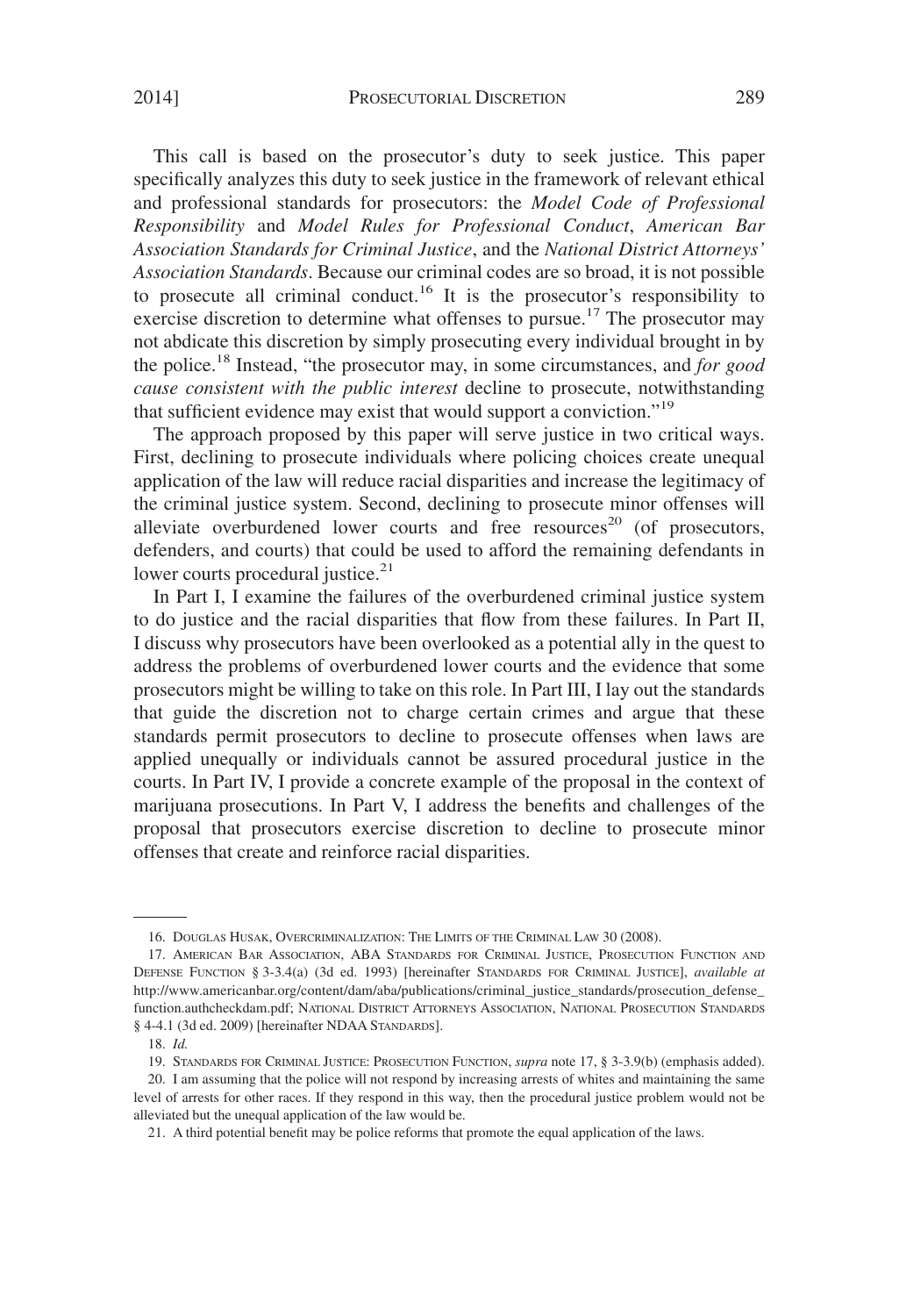#### I. THE FAILURE OF JUSTICE IN THE LOWER CRIMINAL COURTS

To understand the importance of this proposal and how the ethical exercise of discretion is consistent with a decision to decline to prosecute classes of offenses in the lower criminal courts, I first examine the failure of justice in misdemeanor $2<sup>2</sup>$  cases and then turn to the racial disparities caused by policing choices that flood the lower criminal courts.

## A. OVERBURDENED PROSECUTORS, DEFENDERS AND PLEA-BARGAINING IN LOWER CRIMINAL COURTS

During the last decade, a body of scholarship has developed addressing the shortcomings that mar this country's lower criminal courts.<sup>23</sup> The observation that what happens in the lower criminal courts has little to do with justice is not new.24 Nonetheless, changes in policing strategies and the expanding collateral consequences of minor convictions have given great urgency to the concern about this dysfunction. The "zero-tolerance policing" approach to minor offenses has increased the number of individuals subjected to lower criminal courts to over thirteen million per year.<sup>25</sup> These policing strategy is focused disproportionately on poor communities of color,<sup>26</sup> despite the fact that more privileged people

<sup>22.</sup> I use the term "misdemeanor" as a synonym for minor offenses; some cases processed in the lower courts may be violations or infractions. For a discussion of the various meanings of misdemeanors see Roberts, *supra* note 7, at 290-92.

<sup>23.</sup> By lower criminal courts, I refer to courts with jurisdiction over misdemeanors and lesser offenses.

<sup>24.</sup> Feeley, *supra* note 12 at 246-247 (pointing to the "lack of adversarial practices in lower criminal courts," the impact of heavy caseloads on the "*quality* of the proceedings at all other stages of the process," "the pressure . . . to circumvent the complication of an elaborate adversarial process," and the ways in which "[d]efendants in high-volume courts are shuffled through . . . without ever comprehending what is happening to them [or] anyone caring about their confusion," in order to illustrate how "justice," as well as the "*appearance* of justice" are denied in lower criminal courts).

<sup>25.</sup> In 2010, there were more than 13.1 million arrests reported to the U.S. Department of Justice Federal Bureau of Investigation. Only one in twenty four of these arrests (552,000) were for violent crimes. There were more arrests for "disorderly conduct" (615,000) or "drunkenness" (560,000) than for all violent crimes. Fed. Bureau Of Investigation, U.S. Dep't Of Justice, *Estimated Number of Arrests: United States, 2010*, tbl.29 (2010), http://www.fbi.gov/about-us/cjis/ucr/crime-in-the-u.s/2010/crime-in-the-u.s.-2010/tables/10tbl29.xls [hereinafter FBI, Table 29]; For information on the increase in filings in specific jurisdictions see Adam M. Gershowitz & Laura R. Killinger, *The State (Never) Rests: How Excessive Prosecutorial Caseloads Harm Criminal Defendants*, 105 NW. U. L. REV. 261, 271-73 (2011). In New York City, the number of misdemeanor arrests has increased by approximately five hundred percent (from 48,434 to 242,085) from 1990 to 2011. New York State Division of Criminal Justice Services (DCJS), *Adult Arrests in New York City: 2003-2012* (Mar. 20, 2013), http://www.criminaljustice.ny.gov/crimnet/ ojsa/arrests/NewYorkCity.pdf (only the statistics on misdemeanor arrests between 2003-2011 are made available online by DCJS; statistics between 1990-2011 are on file with the author).

<sup>26.</sup> HUSAK, *supra* note 16 at 30 (explaining racial disparities exist because "[o]ur system of law practices 'justice by geography'"); William J. Stuntz, *The Pathological Politics of Criminal Law*, 100 MICH. L. REV. 506, 575-576 (2001).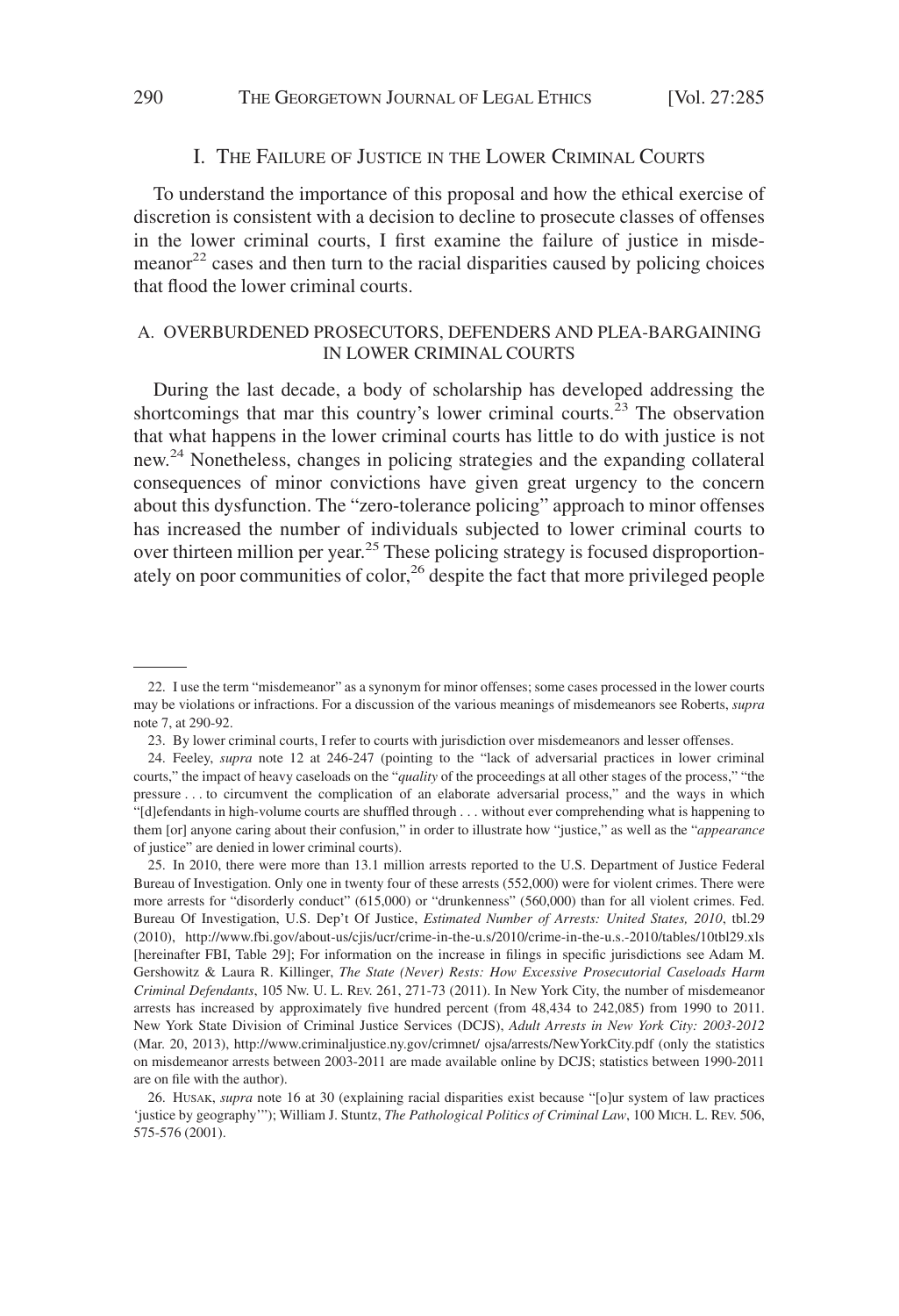and white people often engage in the same conduct.<sup>27</sup> The imposition of severe collateral consequences (ineligibility for certain work licenses, public assistance, guaranteed student loans, as well as deportation, and loss of housing, among others) burden not only the individuals arrested, but also their families and the communities where policing is concentrated.<sup>28</sup> The ready accessibility of electronic records<sup>29</sup> can make any arrest, even without a conviction, an effective bar to gainful employment.<sup>30</sup> Whether and how minor offenses are prosecuted has a significant impact on vulnerable communities. Thus, decisions about whether and how to prosecute minor offenses should be aligned with the prosecutor's overarching duty to serve justice.

Among the many troublesome issues is the failure of the lower criminal courts to respond to claims of actual innocence. $31$  Even prosecutors acknowledge that the likelihood of innocent individuals pleading guilty is substantial.<sup>32</sup> This risk is inherent in a system of substantial prosecutorial discretion and limited discovery.<sup>33</sup> As one former prosecutor has observed, the innocent are particularly vulnerable to the pressure to plead guilty in an overburdened and underfinanced system:

33. *See id*. at 2528.

<sup>27.</sup> BUTLER, *supra* note 4, at 36-37; Harry G. Levine & Deborah Peterson Small, *The Marijuana Arrest Crusade: Racial Bias and Police Policy in New York City 1997-2007*, N.Y. CIVIL LIBERTIES UNION 12-13 (2008), http://www.nyclu.org/files/MARIJUANA-ARREST-CRUSADE\_Final.pdf; Harry G. Levine, *New York City's Marijuana Arrest Crusade* ... *Continues*, 4-6 (Sept. 2009), http://marijuana-arrests.com/docs/NYC-MARIJUANA-ARREST-CRUSADE-CONTINUES-SEPT-2009.pdf.

<sup>28.</sup> *See* Andrew E. Taslitz, *Judging Jena's D.A.: The Prosecutor and Racial Esteem*, 44 HARV. C.R.- C.L. L. REV. 393, 447 (2009) (noting that in prosecutions "where race is salient, the communities most harmed by crime can suffer from the state's efforts to punish it, and may suffer entirely undeserved group-based disesteem."); Dorothy E. Roberts, *The Social and Moral Cost of Mass Incarceration in African American Communities*, 56 STAN. L. REV. 1271, 1277 (2004); Dorothy E. Roberts, *Criminal Justice and Black Families: The Collateral Damage of Over-Enforcement*, 34 U.C. DAVIS L. REV. 1005, 1009-1010 (2001); M. Chris Fabricant, *War Crimes and Misdemeanors: Understanding "Zero-Tolerance" Policing as a Form of Collective Punishment and Human Rights Violation*,3DREXEL L. REV. 373, 407 (2011); Dina R. Rose & Todd R. Clear, *Incarceration, Social Capital, and Crime: Implications for Social Disorganization Theory*, 36 CRIMINOLOGY 441, 467 (1998) ("High incarceration rates... contribute to such social problems as inequality, family life deterioration, economic and political alienation, and social disorganization.").

<sup>29.</sup> James Jacobs & Tamara Crepet, *The Expanding Scope, Use, and Availability of Criminal Records*, 11 N.Y.U. J. LEGIS.&PUB. POL'Y 177, 178 (2008).

<sup>30.</sup> Michelle Natividad Rodriguez & Maurice Emsellem, 65 *Million "Need Not Apply": The Case for Reforming Criminal Background Checks for Employment*, The National Employment Law Project, 6, 14 (Mar. 2011), http://nelp.3cdn.net/e9231d3aee1d058c9e\_55im6wopc.pdf ("[A] 2010 survey of employers indicated that over 30 percent consider an arrest that did not lead to conviction to be at least 'somewhat influential' in a decision to withhold a job offer.").

<sup>31.</sup> Alexandra Natapoff, *Misdemeanors*, 85 S. CAL. L. REV. 1313, 1319 (2012).

<sup>32.</sup> *See* Gershowitz & Killinger, *supra* note 25, at 291; Stephanos Bibas, *Plea Bargaining Outside the Shadow of Trial*, 117 HARV. L. REV. 2463, 2506 (2004).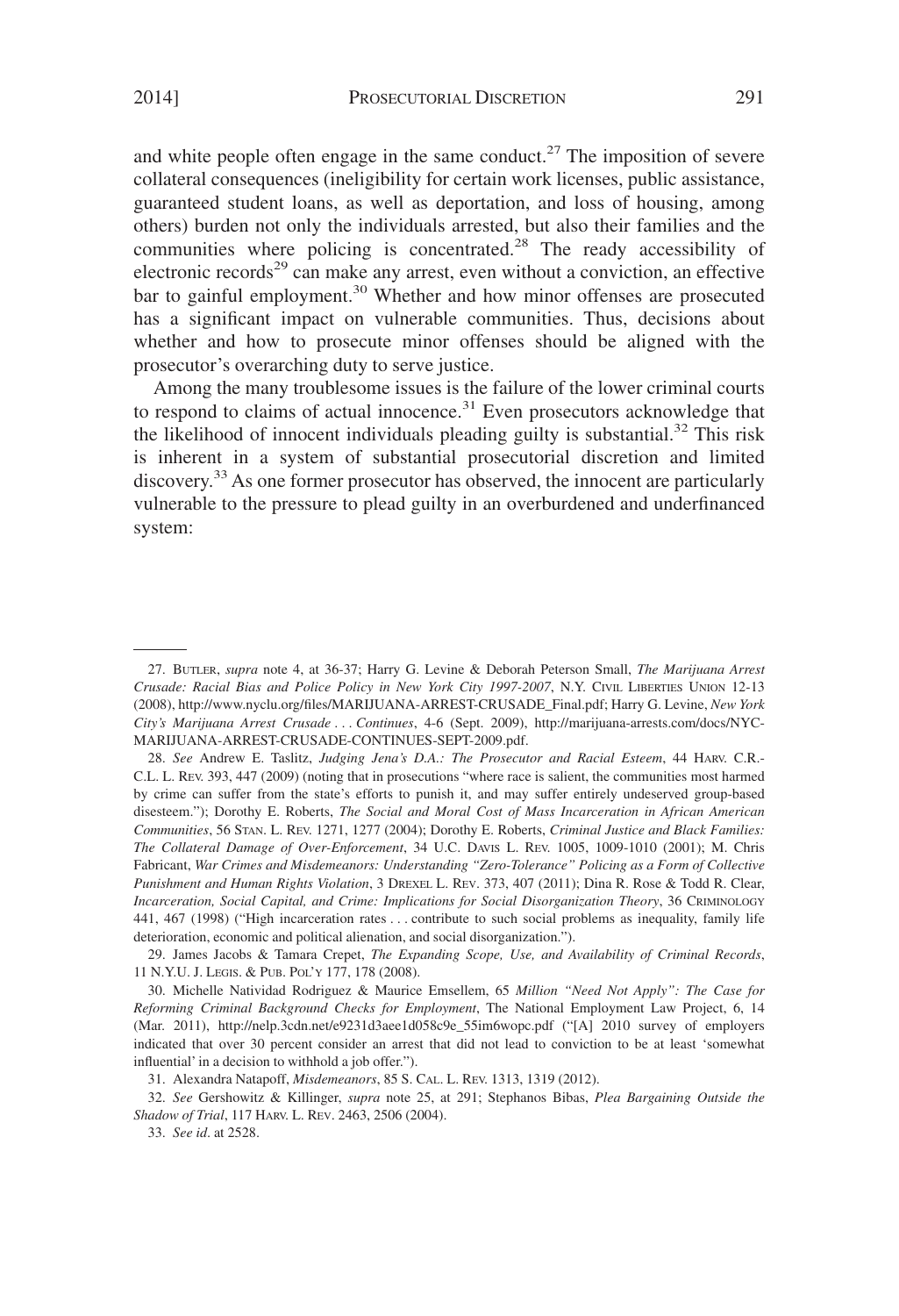The result of inadequate discovery is that the parties bargain blindfolded... Prosecutorial bluffing is more likely to work particularly well against innocent defendants, who are on average more risk averse than guilty defendants.<sup>34</sup>

Nor is this injustice fully alleviated when discovery is available. When prosecutors are overburdened, trials are delayed and innocent people, particularly those who are incarcerated, are likely to plead guilty in exchange for their freedom.<sup>35</sup> Even non-incarcerated individuals faced with substantial delays may give up their right to trial and consent to a plea or a disposition rather than return to court repeatedly and risk possible incarceration.<sup>36</sup> Finally, those who do try to exercise their right to trial may "win" by receiving a speedy trial dismissal, rather than getting the opportunity to confront their accuser.  $37$  While this may appear to be a favorable outcome to an outsider, for an individual who is wrongfully accused or illegally stopped and returns to court again and again to challenge this illegality, a silent dismissal based on speedy trial grounds adds insult to injury. In most jurisdictions, over 95% of all cases are resolved without trial (by dismissal or guilty plea).<sup>38</sup> In misdemeanor courts, this percentage often exceeds 99%.<sup>39</sup>

Josh Bowers has pointed to the additional problem of "normative innocence" in today's world of zero-tolerance order-maintenance policing. Bowers defines normative innocence as follows: "A criminal is normatively innocent where his conduct is undeserving of communal condemnation, even if it is contrary to law."40 In cases of normative innocence, Bowers points out that blameworthiness may be an open question.<sup>41</sup> Fairly typical examples of cases in which a fact finder might consider an arrestee normatively innocent include:

37. *See* William Glaberson, *In Misdemeanor Cases, Long Waits for Elusive Trials*, N.Y. TIMES (Apr. 30, 2013), http://www.nytimes.com/2013/05/01/nyregion/justice-denied-for-misdemeanor-cases-trials-areelusive.html?\_r-0 (discussing a collaboration between Bronx Defenders and Cleary Gottlieb aimed at seeking hearings and trials in Bronx marijuana possession cases that stemmed from illegal stop-and-frisks, "[e]ventually, the effort by the Bronx Defenders, done in partnership with the Wall Street law firm Cleary Gottlieb Steen & Hamilton, was scrapped. The grim conclusion was that the borough's courts were incapable of giving defendants the hearings that people expect. Of the 54 cases, not one ended in a trial."); Roberts, *supra* note 7, at 350 ("[M]isdemeanors are dismissed in New York City under the state's speedy trial statute but normally only after a defendant has appeared numerous times on the case.").

<sup>34.</sup> *Id.* at 2495.

<sup>35.</sup> Gershowitz & Killinger, *supra* note 25, at 263-64.

<sup>36.</sup> *See* ALISA SMITH & SEAN MADDAN, NATIONAL ASSOCIATION OF CRIMINAL DEFENSE LAWYERS, THREE-MINUTE JUSTICE: HASTE AND WASTE IN FLORIDA'S MISDEMEANOR COURTS 15, 18 (2011); *see also* John H. Blume & Rebecca K. Helm, *The Unexonerated: Factually Innocent Defendants Who Plead Guilty*, CORNELL LEGAL STUDIES RESEARCH PAPER, Jul. 11, 2012, *available at* http://ssrn.com/abstract-2103787 (noting that "many innocent defendants charged with relatively minor crimes plead guilty in order [to]... avoid spending additional time in jail").

<sup>38.</sup> Bibas, *supra* note 32, at 2466, n.9.

<sup>39.</sup> *See* ANNUAL REPORT 2011, *supra* note 2, at 29-31.

<sup>40.</sup> Bowers, *supra* note 9, at 1678.

<sup>41.</sup> *Id.* at 1658.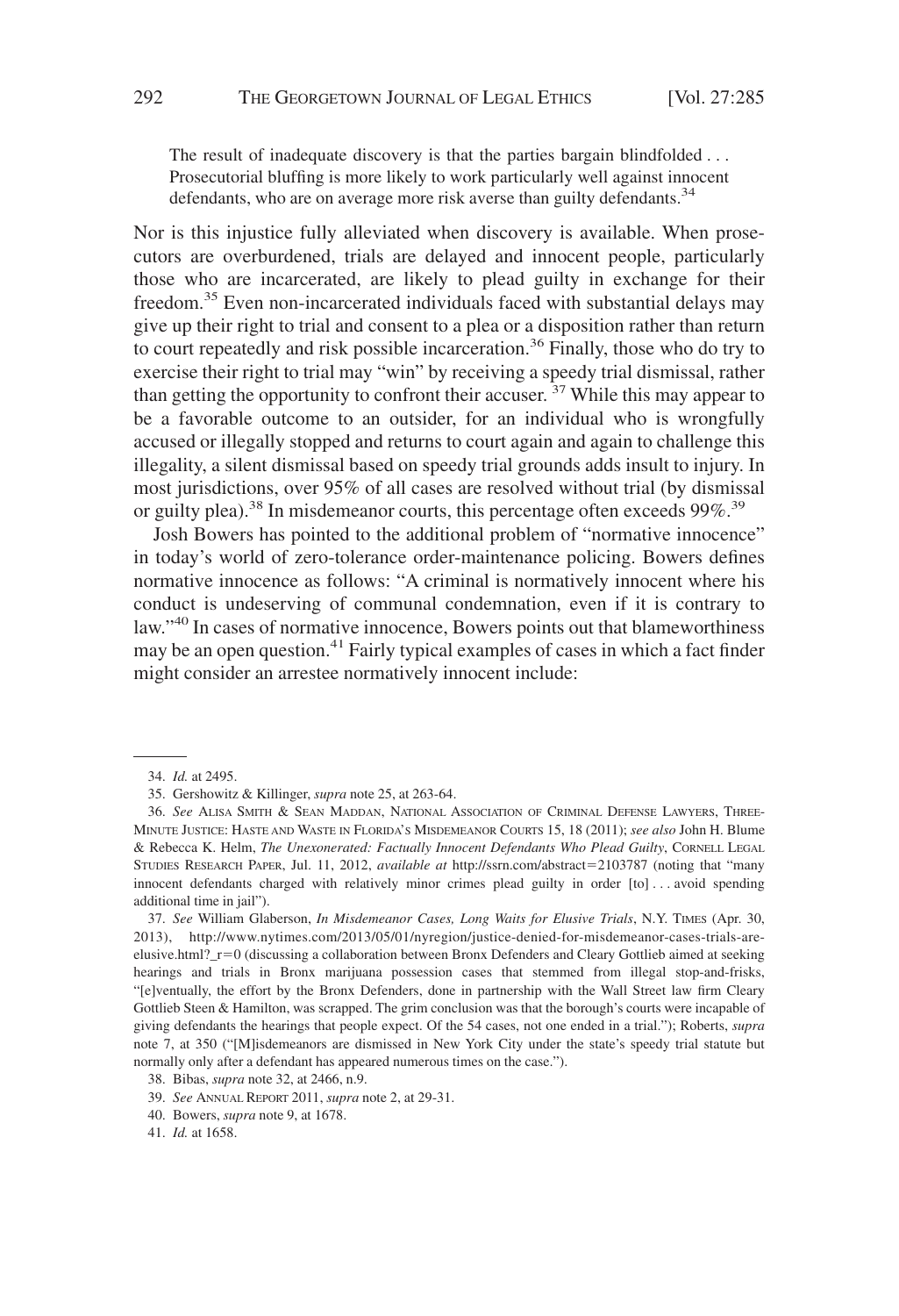A sixteen-year-old runaway [] arrested for prostitution; a mother [] arrested for leaving her eleven-year-old home alone for the afternoon; an indigent man [] arrested for hopping a turnstile to get to his first day of work; an elderly man [] arrested for selling ice pops without a license on a hot summer day.<sup>42</sup>

Although most problems in the lower criminal courts are not new, the scenario Bowers highlights of normative innocence is, if not new, at least substantially more common today than it was before zero-tolerance policing was adopted.<sup>43</sup> The pressure on police to exercise discretion to make arrests for minor offenses, such as enjoying a beer on one's own stoop on a summer evening, has significantly increased the number of individuals in the lower criminal courts that the public might deem to be normatively innocent.<sup>44</sup>

Unlike defense lawyers, prosecutors and former prosecutors have not focused exclusively on the lower courts when discussing the harms that flow from an overburdened system. Nonetheless, they catalog many of the same shortcomings throughout the criminal justice system, which Attorney General Eric Holder recently described as "in too many respects broken."<sup>45</sup> Regarding the quality of justice available in the overburdened system, he noted the failure to meet the promise of *Gideon v. Wainright* to provide defense counsel to the indigent. Like scholars who focus on the lower criminal courts, the Attorney General addressed "unwise and counterproductive collateral consequences," noting that the Department had supported the ABA in cataloguing tens of thousands of statutes and regulations imposing collateral consequences. He also bemoaned the unjustified racial disparities (including the fact that black defendants serve sentences twenty percent longer than white defendants). He expressed concern for the legitimacy of the system, noting that unfairly harsh sentences "breed disrespect for the system." Most importantly, he commented that the impact of enforcement decisions, long sentences, and collateral consequences were not limited to defendants but "have a destabilizing effect on particular communities, largely

<sup>42.</sup> *Id.*

<sup>43.</sup> *See generally* WILLIAM BRATTON WITH PETER KNOBLER, TURNAROUND: HOW AMERICA'S TOP COP REVERSED THE CRIME EPIDEMIC 228-29 (1998) (describing the NYPD's zero-tolerance policy under Police Strategy #5 which adopted a policy of arresting individuals rather than ticketing or warning people for offenses such as public consumption of alcohol, panhandling, trespass and fare evasion.)

<sup>44.</sup> *See, e.g.*, Vivian Lee, *A Legal Fight Over Sipping Beer on a Stoop*, N.Y. TIMES (Jul. 10, 2012, 4:04 PM), http://cityroom.blogs.nytimes.com/2012/07/10/a-legal-fight-over-sipping-beer-on-a-stoop/ (quoting Steven Banks, the chief lawyer for the Legal Aid Society, as stating that the summonsing of individuals for drinking beer on their stoops ". . . is representative of the kind of over policing that detracts from focusing on real serious problems"); The New York World, Summons City http://www.thenewyorkworld.com/public/2012/sept/nywsummons-map/index.php (This interactive map ". . . shows the top 15 categories of "pink slip" summons sent to the city's criminal courts by each precinct of the New York City Police Department during 2011—nearly 380,000 in all").

<sup>45.</sup> *See* Attorney General Eric Holder Delivers Remarks at the Annual Meeting of the American Bar Association's House of Delegates (Aug. 12, 2013), *available at* http://www.justice.gov/iso/opa/ag/speeches/2013/ ag-speech-130812.html.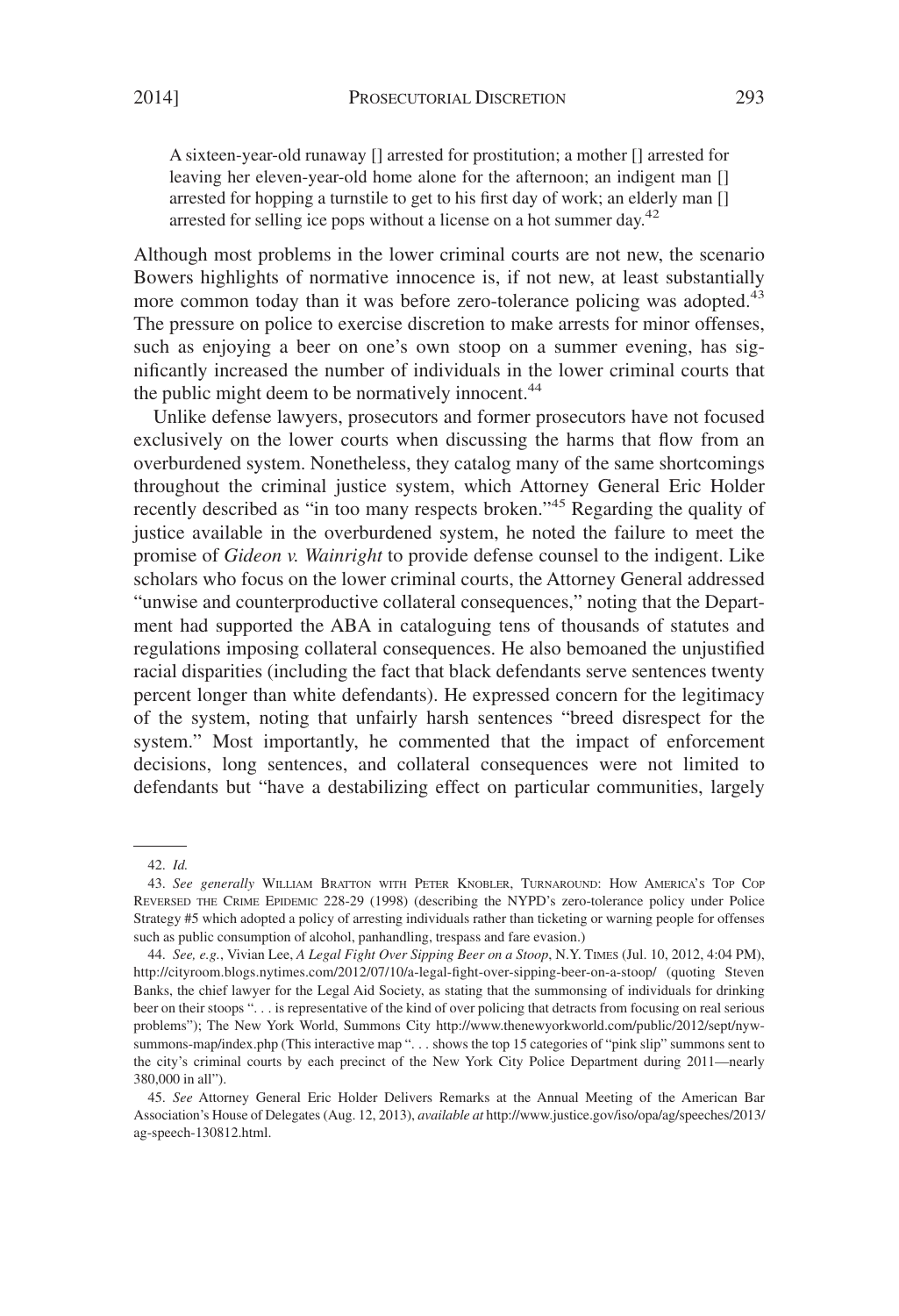poor and of color." The "broken" criminal justice system, as he described it, exacerbates "a vicious cycle of poverty, criminality, and incarceration [that] traps too many Americans and weakens too many communities." While these comments are not directed to lower criminal courts alone and the minor offenses that flood them, each flaw he attributes to this broken system has its parallel in the lower criminal courts.

A complement to this overview of the flaws of the overburdened system is provided by Gershowitz and Killinger who, writing from the prosecutor's perspective, indicate that the prosecutor's ability to do "justice"—to weigh the actual culpability of a particular defendant and exercise mercy where appropriate—is compromised by excessive caseloads.<sup>46</sup> Overburdened prosecutors often do not learn of mitigating evidence that might result in a more appropriate disposition or dismissal. Professor Bibas affirms this point, indicating that in a world of plea-bargaining and a presumption of limited discovery, these retributive assessments of actual culpability and accurate punishment are frequently not conducted.<sup>47</sup> Although these prosecutor-commentators do not limit their concern to misdemeanor courts, each of these problems is exacerbated in the lower courts, which handle many more cases with far fewer resources and fewer experienced attorneys.

Ideally, a defense lawyer might raise actual innocence, normative innocence, suppression issues, or mitigation evidence to the prosecution.<sup>48</sup> When defense attorneys have the time and the resources to learn about their clients and advocate for them, they are often successful in litigating cases, negotiating more favorable pleas, or obtaining dismissals.<sup>49</sup> For the most part, prosecutors are willing to give defendants better dispositions if they are able to justify them to their supervisors.<sup>50</sup> Unfortunately, defense attorneys, when they are provided to defendants, are often more overburdened than prosecutors. Thus, despite ABA practice standards for the defense function that require investigation of law and facts prior to advising a client to take any plea, few defense lawyers even attempt

<sup>46.</sup> Gershowitz & Killinger, *supra* note 25, at 264.

<sup>47.</sup> Bibas, *supra* note 32, at 2468.

<sup>48.</sup> Argersinger v. Hamlin, 407 U.S. 25, 36 (1972) (extending the Sixth Amendment right to counsel to misdemeanor cases where the defendant was likely to be incarcerated, the Supreme Court recognized the impact of counsel on disposition stating "[t]here is evidence of the prejudice which results to misdemeanor defendants from this 'assembly-line justice,'" citing a study that found represented misdemeanants were five times as likely to obtain dismissals as unrepresented defendants facing similar charges).

<sup>49.</sup> *See* Roberts, *supra* note 6, at 1103-04 (discussing the impact of high-quality representation in lower criminal courts); Steven Zeidman, *Sacrificial Lambs or the Chosen Few?: The Impact of Student Defenders on the Rights of the Accused*, 62 BROOK. L. REV. 853, 859-861, 867-890 (1996) (comparing outcomes obtained by clinical students in misdemeanor cases with those of defense attorneys).

<sup>50.</sup> *See* MILTON HEUMANN, PLEA BARGAINING: THE EXPERIENCES OF PROSECUTORS, JUDGES, AND DEFENSE ATTORNEYS 97-98 (1981) (noting that new prosecutors tend to be harsher than experienced prosecutors); DAVID HEILBRONER, ROUGH JUSTICE: DAYS AND NIGHTS OF A YOUNG D.A. 51 (1990) (describing his practice of preemptively providing justifications for his supervisor "whenever I deliberately violated a policy" by being too lenient).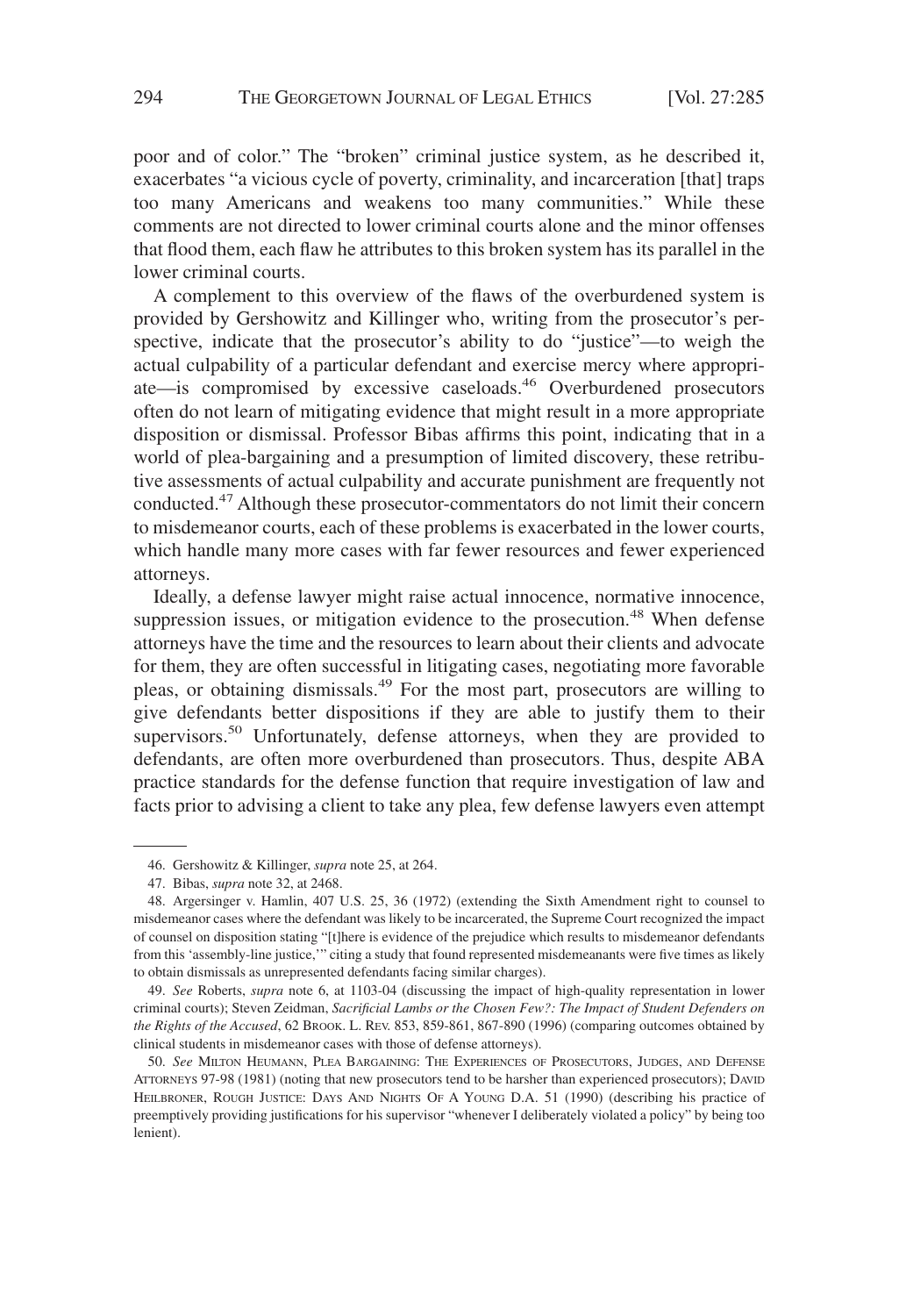to handle misdemeanors according to these precepts.<sup>51</sup> Instead, standard practice in many jurisdictions is to resolve a substantial proportion of misdemeanor cases (particularly the less serious public order offenses) without investigation or counseling and sometimes at the first court appearance with no investigation.<sup>52</sup> Moreover, there are few direct appeals in misdemeanor cases in general and collateral attacks are vanishingly rare. As a result, there is no developed body of case law that defines effective assistance of counsel in the misdemeanor context.<sup>53</sup> Thus, though one may hope that defense counsel could serve as a corrective to injustice in an overburdened system, they are generally too overburdened to ferret out claims of innocence, identify and litigate suppression issues, develop mitigation evidence, challenge the constitutionality of overbroad statutes, or identify weak factual cases that make pleading guilty or accepting a disposition unnecessary or unjust.<sup>54</sup>

Harms are not limited to defendants and the quality of justice that is received in particular cases. The failure of overburdened courts imposes costs on the broader community.55 Gershowitz and Killinger describe victims as suffering because of unsatisfactory interactions with overburdened prosecutors who may be "rushed for time and seem aloof or uncaring."56 Only a small percentage of cases in the lower criminal courts involve victims, but the deluge of order-maintenance cases certainly compromises the ability of prosecutors to be responsive to complainants. Further, prosecutors who are overburdened with minor victimless offenses may be underprepared for trials on more serious misdemeanors, such as assaults, domestic violence, and driving under the influence, and lose meritorious cases, thereby putting both victims and the general public at risk. $57$ 

Beyond the impact in individual cases, the criminal justice system as a whole is harmed by the failure to review the facts of over ninety-nine percent of cases flowing through the doors of the lower courts. The failure to conduct adversarial hearings<sup>58</sup> and trials insulates police conduct from judicial review, leaving the

55. Dorothy E. Roberts, *The Social and Moral Cost of Mass Incarceration in African American Communities*, 56 STAN. L. REV. 1271, 1277 (2004); Dorothy E. Roberts, *Criminal Justice and Black Families: The Collateral Damage of Over-Enforcement*, 34 U.C. DAVIS L. REV. 1005, 1009-1010 (2001); Andrew E. Taslitz, *Judging Jena's D.A.: The Prosecutor and Racial Esteem*, 44 HARV. C.R.-C.L. L. REV. 393, 434 (2009).

56. Gershowitz & Killinger, *supra* note 25, at 264-65.

57. *Id.*

<sup>51.</sup> *See* Roberts, *supra* note 7, at 283.

<sup>52.</sup> *Id.* at 306-09; Kyung M. Lee, *Reinventing Gideon v. Wainwright: Holistic Defenders, Indigent Defendants, and the Right to Counsel*, 31 AM. J. CRIM. L. 367, 374 (2004).

<sup>53.</sup> Roberts, *supra* note 7, at 319-320 (noting that the very few misdemeanor ineffective assistance cases typically raise claims under *Padilla v. Kentucky*, 130 S. Ct. 1473, (2010)).

<sup>54.</sup> *See* WILLIAM J. STUNTZ, THE COLLAPSE OF THE AMERICAN CRIMINAL JUSTICE SYSTEM 121 (2011).

<sup>58.</sup> Like trials, adversarial hearings are held in only a tiny number of cases in lower courts. In New York City for example, less than one percent of all cases in criminal court have any type of hearing. BARRY A. KAMINS & JUSTIN A. BARRY, CRIMINAL COURT OF THE CITY OF N.Y., ANNUAL REPORT 2011 54 (Justin Barry ed., 2012) [hereinafter CRIMINAL COURT ANNUAL REPORT 2011], *available at* www.nycourts.gov/courts/nyc/criminal/ AnnualReport2011.pdf.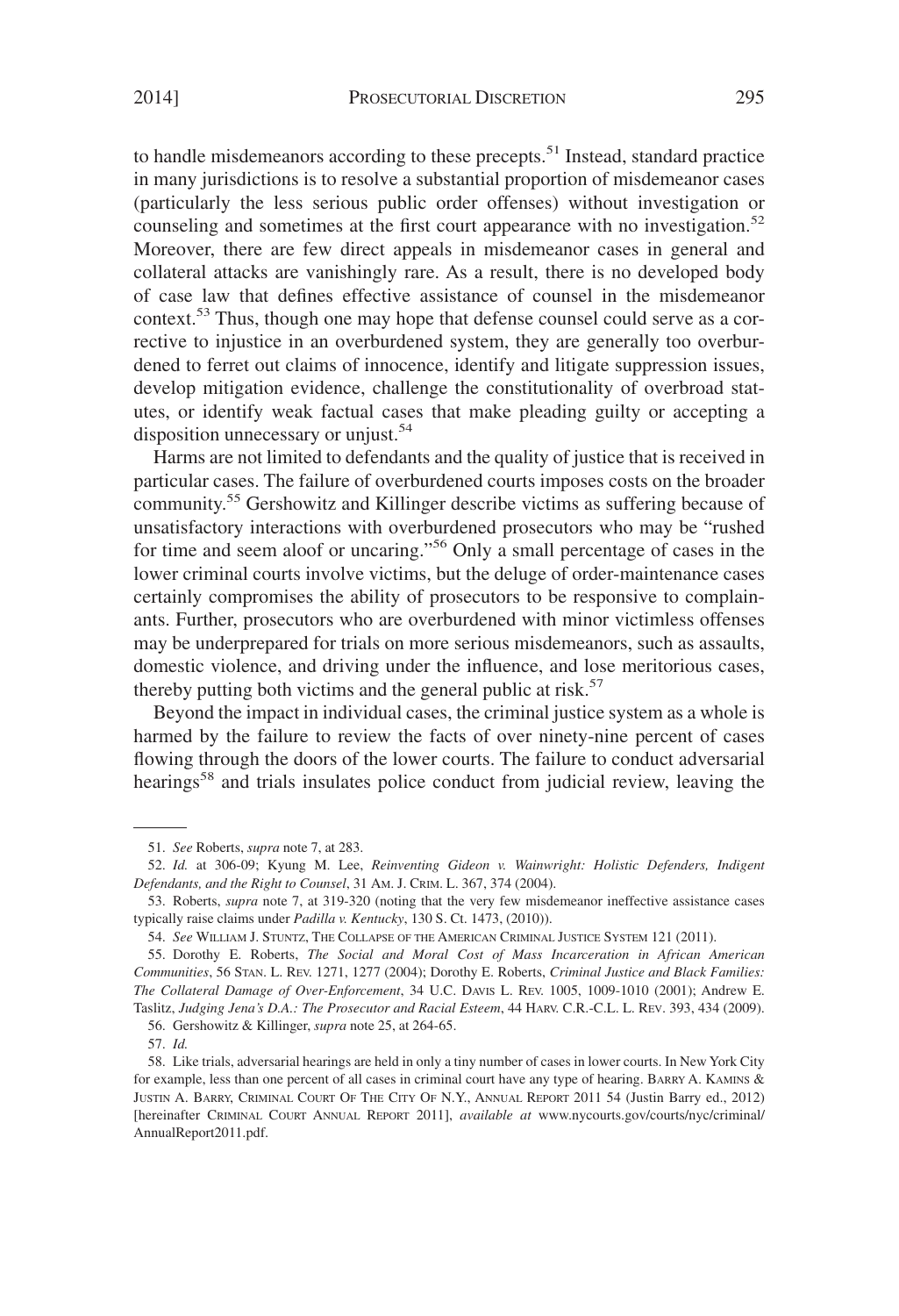constitutional rights of all people unprotected.<sup>59</sup> As Professor Steve Zeidman puts it, "[b]y abdicating its critical oversight role, the criminal court effectively shields police behavior from any meaningful external review or accountability and allows and encourages rampant stops-and-frisks to continue unabated."<sup>60</sup> Further, abdication of this oversight role "conveys tacit approval" and may encourage unjustified stops. $61$ 

Scholars have suggested a number of ways to improve the quality of the adversarial process within the lower court system<sup>62</sup> or, alternatively, to dispense with the defense counsel in certain cases in lower courts altogether.<sup>63</sup> Among these suggestions, prosecutors and defenders should be better funded,<sup>64</sup> defenders should adopt and comport with standards for criminal court practice,<sup>65</sup> jurors should nullify drug offenses in the face of racial disparities<sup>66</sup> and exercise the initial charging discretion so that normatively innocent individuals need not be charged.67 All of these proposals focus on improving or facilitating how existing cases are processed. They may alleviate the lack of procedural justice within the system, but will do nothing to address racial disparities caused by policing choices.

#### B. DISPARITIES IN LOWER COURTS: UNEQUAL JUSTICE THROUGH UNEQUAL POLICING

Although factual innocence, normative innocence, and the failure of the adversarial system to check constitutional violations have all been addressed by authors elsewhere, this article is also concerned with the disparity in how individuals who commit minor offenses are policed and processed. For example, imagine two teens possess and frequently smoke marijuana. One, a white youth, lives on the wealthy Upper East Side of New York City and then moves to a college campus. The other, a black or Latino male, lives a few blocks to the north in a community of color. The first teen is ignored, has no contact with police and

<sup>59.</sup> Steven Zeidman, *Policing the Police: The Role of the Courts and the Prosecution*, 32 FORDHAM URB. L. J. 315, 340 (2005). ("In this day and age, what we actually need to develop is a true, full-scale adversarial system where hearings and trials are the norm.").

<sup>60.</sup> Steven Zeidman, *Whither the Criminal Court: Confronting Stops-And-Frisks*, 76 ALB. L. REV. 1187, 1189 (2013).

<sup>61.</sup> *Id*. at 1203.

<sup>62.</sup> Bowers, *supra* note 9, at 1658; Howell, *supra*, note 10 at 316-326; Zeidman, *supra* note 59.

<sup>63.</sup> Erica J. Hashimoto, *The Price of Misdemeanor Representation*, 49 WM.&MARY L. REV. 461 (2007) (proposing, based on research in federal courts, that misdemeanor defense counsel do not improve outcomes for defendants and that resources be shifted to fund the defense function to felony and "serious misdemeanor" cases).

<sup>64.</sup> Gershowitz & Killinger, *supra* note 25, at 300.

<sup>65.</sup> Roberts, *supra* note 7, at 358.

<sup>66.</sup> *See generally* Paul Butler, *Jury Nullification: Black Power in the Criminal Justice System*, 105 YALE L.J. 677 (1995).

<sup>67.</sup> Bowers, *supra* note 9, at 1658.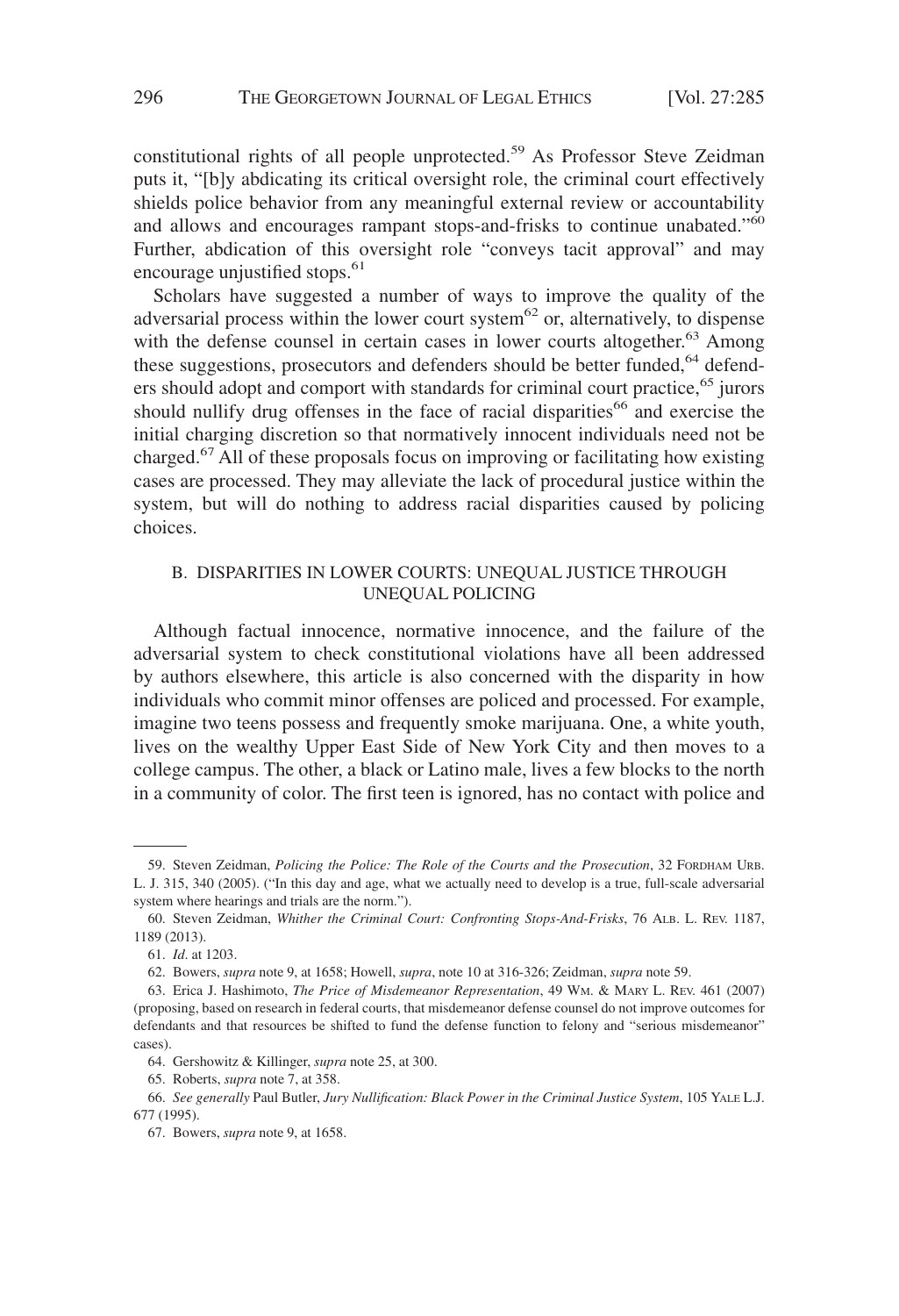enters adulthood with no record. The second teen is repeatedly stopped, frisked,<sup>68</sup> put through the system, and branded as a criminal for the same conduct. The frequent stops and frisks are due to policing strategies that focus on particular neighborhoods and encourage "proactive policing,"69 leading to hundreds of thousands of stops per year, six percent of which result in arrests, many of which are for possession of marijuana.

While some racial and class disparities in the criminal justice system are due to post-arrest decisions,70 the greatest race disparities exist before the prosecutor is involved with the case. For example, in New York City, whites use marijuana at slightly higher rates than blacks or Latinos, yet blacks are 8 times more likely to be arrested for possession of marijuana for personal use than whites; Latinos are 4 times more likely to be arrested than whites. $71$ 

These disparities are not limited to New York. In every state and county in the country black people are far more likely to be arrested for possession of marijuana than white people.<sup>72</sup> This is so even though rates of marijuana use are similar between whites and blacks.<sup>73</sup> Both the racial disparities<sup>74</sup> and the number of arrests under marijuana laws have been growing over time.<sup>75</sup> Under these circumstances, a prosecutor can reduce the harms caused by unequal enforcement

72. AM. CIVIL LIBERTIES UNION, THE WAR ON MARIJUANA IN BLACK AND WHITE, ACLU 9 (June 2013), *available at* http://www.aclu.org/files/assets/aclu-thewaronmarijuana-rel3.pdf. On average black people are 3.73 times more likely than white people to be arrested for marijuana possession. The lack of statistics on Latinos and other races is due to FBI/UCR reporting categories. The disparities are likely understated because Latino arrests are included in the white category. *Id.*

73. *Id.* at 9, 21. A slightly higher percentage of blacks report having used in the previous year but a lower percentage of blacks between 18-25 use marijuana in the previous year and a higher percentage of blacks have never used marijuana in their lives.

74. *Id*. at 20.

75. *Id*. at 8.

<sup>68.</sup> Cites to individuals being frequently stopped.

<sup>69.</sup> *See* NYPD Police Operations Order 52, Police Officer Performance Objectives, (Oct. 17, 2011) *available at* http://www.nyclu.org/files/releases/NYPD\_Operations\_Order\_52\_10.27.11.pdf (requiring police officers to perform and report on "proactive enforcement activities" including stop and frisks, summonses, and arrests).

<sup>70.</sup> Angela J. Davis, *Racial Fairness in the Criminal Justice System: The Role of the Prosecutor*, 39 COLUM. HUM. RTS. L. REV. 202 (2007) (discussing how facially neutral factors can contribute to race disparities in prosecutorial charging and pleas bargaining; also proposing racial impact studies within prosecutors' offices to reduce such disparities); Robert J. Smith & Justin D. Levinson, *The Impact of Implicit Racial Bias on the Exercise of Prosecutorial Discretion*, 35 SEATTLE U. L. REV. 795 (2012); Sonja B. Starr & M. Marit Rehavi, *Racial Disparity in the Criminal Justice Process: Prosecutors, Judges, and the Effects of United States v. Booker* (Univ. of Mich. Program in Law and Econ., Paper No. 12-021, November 2012), *available at* papers. ssrn.com/sol3/papers.cfm?abstract\_id-2170148.

<sup>71.</sup> Human Rights Watch, A Red Herring: Marijuana Arrestees Do Not Become Violent Felons, 12-13 (Nov. HUMAN RIGHTS WATCH, A RED HERRING: MARIJUANA ARRESTEES DO NOT BECOME VIOLENT FELONS Human Rights Watch, A Red Herring: Marijuana Arrestees Do Not Become Violent Felons 12-13 (Nov. 23, 2012) ("A recent analysis of marijuana arrests from 2004-2008 revealed 48 blacks arrested for marijuana possession for every 1000 in the population, 24 Hispanics arrested per 1,000, and 6 whites per 1,000. That is, blacks were arrested for marijuana possession at eight times the rate of whites." (citing Amanda Geller & Jeffrey Fagan, *Pot as Pretext: Marijuana, Race and the New Disorder in New York City Street Policing*, 7 J. of Empirical Legal Studies 591, 606 (2010)).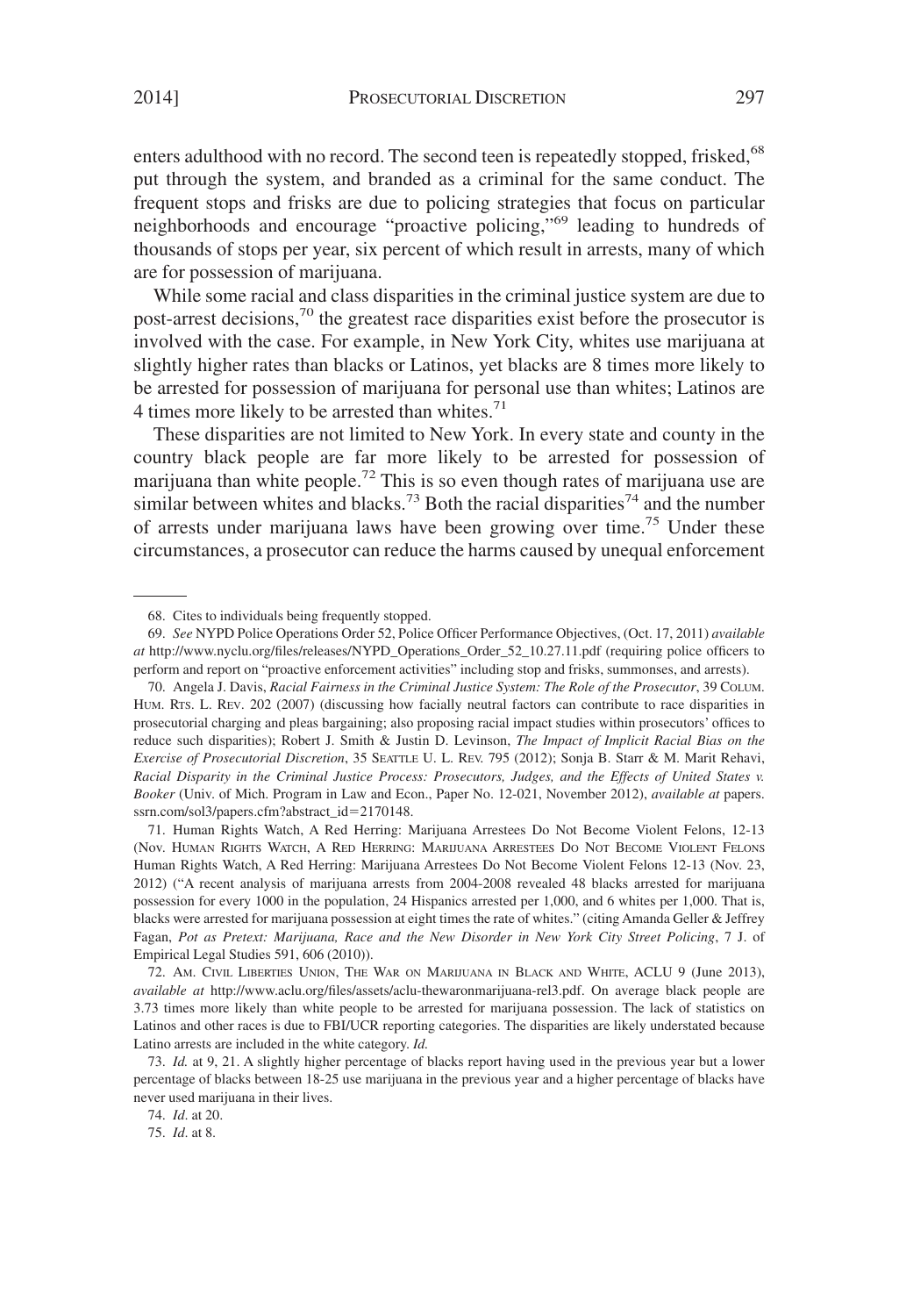of the law and by overburdened lower criminal courts by simply declining to prosecute all arrests (whether white, black, Latino or other) under marijuana possession statutes.

It is the police who choose what areas to target, who respond to calls, and who make the initial decision whether to make an arrest or issue an informal warning when minor misconduct occurs. The commitment to order-maintenance policing based on the Broken-Windows Theory<sup>76</sup> has resulted in a tremendous surge in the number of arrests for minor misconduct in many jurisdictions.<sup>77</sup> Since adopting a zero-tolerance policy requiring arrests for minor quality-of-life offenses in the mid-nineties, the police of New York City, the original "zero-tolerance" testing ground, have gone on to stop and frisk an ever greater number of people,<sup>78</sup> issue more summonses,  $79$  and make more minor arrests  $80$  in nearly every year than it has the year before. In each of these categories (those stopped and frisked, $81$  those given summonses, $82$  and those arrested for minor offenses $83$ ), 85-90% of the affected population was non-white.

As a result of this avalanche of arrests, some prosecutors' intake units in major

78. The NYPD Stopped and Frisked over 685,000 in 2011. This represents a 700% increase in stop and frisks of blacks and Latinos from 2002. *See* New York Civil Liberties Union, *Racial Justice: Stop-and-Frisk Data*, http://www.nyclu.org/content/stop-and-frisk-data (last visited Feb. 28, 2013).

79. There were a total of 528,618 summonses filed in 2011. HON. BARRY A. KAMINS & JUSTIN A. BARRY, *Annual Report 2011*, CRIMINAL COURT OF THE CITY OF N.Y., ANNUAL REPORT 2011 6 (Justin Barry ed., 2012)), *available at* www.nycourts.gov/courts/nyc/criminal/AnnualReport2011.pdf [hereinafter CRIMINALCOURT REPORT 2011].In contrast, there were 282,676 summonses filed in 1995. HON. JUANITA BING NEWTON & WILLIAM H. ETHERIDGE III, *Annual Report 2005*, CRIMINAL COURT OF THE CITY OF N.Y., 38, (Justin Barry, ed., 2005) *available at* http://www.courts.state.ny.us/courts/nyc/criminal/annual-report05.pdf.

80. Misdemeanor arrest numbers rose from 48,434 in 1990 to 242,085 in 2011. New York State Dep't Criminal Justice Services statistics, on file with author. These figures omit arrests for non-printable minor offenses and therefore undercount the actual increase in misdemeanor arrests.

81. About 90% of those stopped by police are non-white. *See* NEW YORK CIVIL LIBERTIES UNION, *supra* note 78.

82. While race data for summonses is not readily available, one judge, after noting that he had never seen a white person charged with an open container summons, had his law clerks review all Brooklyn summonses for April 2012 for race information. During that time only 4% of summonses for open alcoholic beverages were given to white people despite the fact that they make up 35.7% of the population of Brooklyn. *See* People v. Figueroa, 36 Misc. 3d 605, 608 (N.Y. Crim. Ct. 2012)).

83. Approximately 87% of misdemeanor arrestees are non-white. New York State Dep't Criminal Justice Services statistics, on file with author.

<sup>76.</sup> Broken windows theory posits that serious criminals are attracted to areas marked by physical and social disorder. According to this theory addressing minor disorder, should reduce serious crime. The article on which the theory is based does not suggest a zero-tolerance strategy to addressing disorder. *See* George L. Kelling & James Q. Wilson & George L., *Broken Windows: The Police and Neighborhood Safety*, ATLANTIC MONTHLY, Mar. 1982, at 29.

<sup>77.</sup> BERNARD HARCOURT, ILLUSION OF ORDER: THE FALSE PROMISE OF BROKEN WINDOWS POLICING 6 (2005) ("The broken windows theory, aggressive misdemeanor arrests, and intensive stop and frisks have... produce[d] a dramatic increase in detentions, arrests, and criminal records. What we are left with today is a system of... severe treatment for minor offenders and ordinary citizens especially minorities . . ."); Howell, *supra* note 10 at 280-90.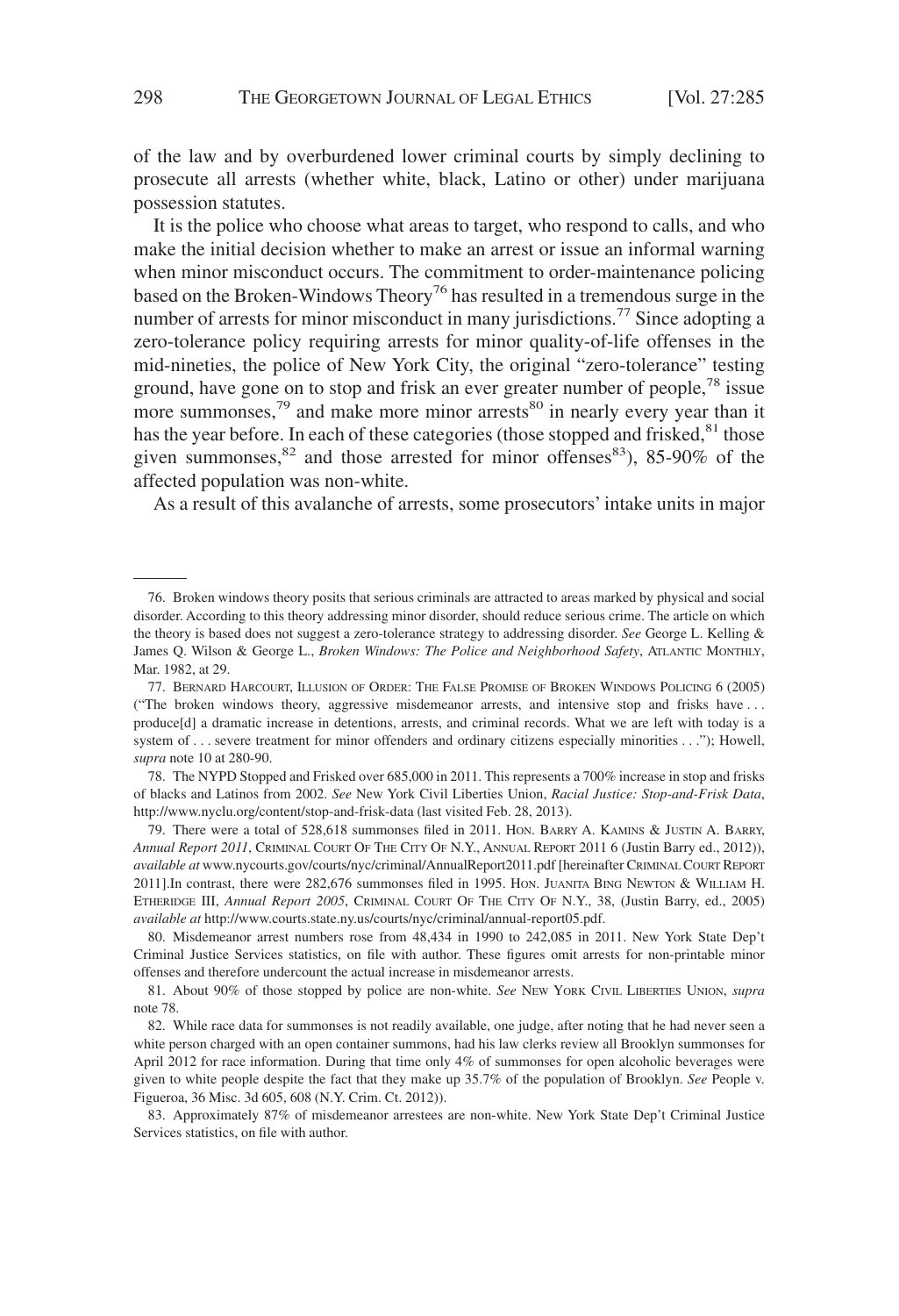cities work night and day<sup>84</sup> to process the arrests of hundreds of thousands of people—predominantly people of color—largely because the police have made decisions to focus on minor misconduct and make arrests in certain areas.<sup>85</sup>

The responsibility for the bulk of race and class disparities in the criminal justice system thus cannot be placed solely or even primarily on prosecutors. They do not choose whom to arrest. They do not arrest black and Latino people for using marijuana while ignoring white people who do the same. They do not set up traffic checkpoints in poor neighborhoods, or stop disproportionate numbers of vehicles driven by people of color. They do not stop and frisk young men and boys on their way to school and work by the hundreds of thousands.

Prosecutors are not responsible for who is arrested, but they do decide whom to prosecute.<sup>86</sup> And, as one former federal prosecutor put it, "[i]n deciding what crimes to prosecute—and what crimes to ignore—[prosecutors] make vitally important decisions about fundamental values that will be reflected in administration policy."<sup>87</sup> The decision about fundamental values sends powerful messages to both the police and the public. Simply accepting and prosecuting these cases communicates to the police that nothing is wrong with the unequal enforcement of the law. Moreover, for those who go to court to observe proceedings, the fact that prosecutors appear to be prosecuting predominantly people of color and that there is little or no attention given to each case may undermine the legitimacy of the entire criminal justice system.

In the next Part, I consider why prosecutors have not been called upon to take a leading role in vindicating the fundamental values of equal enforcement of the law and procedural justice in the courts in the face of overburdened criminal courts.

<sup>84.</sup> *See generally* HEILBRONER, *supra* note 50; *See* BUTLER, *supra* note 4, at 101.

<sup>85.</sup> *See* HUSAK, *supra* note 16 at 30 (Stating that "[o]ur system of law practices "justice by geography"); Harry G. Levine, *New York City's Marijuana Arrest Crusade*, 4 (2009), http://marijuana-arrests.com/docs/NYC-MARIJUANA-ARREST-CRUSADE-CONTINUES-SEPT-2009.pdf; Matthew Bloch, et. al, *Stop, Question and Frisk in New York Neighborhoods*, N.Y. TIMES (Jul. 11, 2010), http://www.nytimes.com/interactive/2010/07/ 11/nyregion/20100711-stop-and-frisk.html?ref-stopandfrisk (Map showing the disproportionate number of stops of minorities as a result of racial profiling in New York City, the increase in number of stops, reasons for stops, amount of force used); Mike Sullivan*,* Summons City, THE NEW YORK WORLD, Summons City *available at* http://www.thenewyorkworld.com/public/2012/sept/nyw-summons-map/index.php (This interactive map ". . . shows the top 15 categories of "pink slip" summons sent to the city's criminal courts by each precinct of the New York City Police Department during 2011—nearly 380,000 in all."). *See, e.g.*, Stuntz, *supra* note 26 at 522.

<sup>86.</sup> *E.g.*, WILLIAM J. STUNTZ, THE COLLAPSE OF THE AMERICAN CRIMINAL JUSTICE SYSTEM 121 (2011).

<sup>87.</sup> STEWART, *supra* note 3, at 15.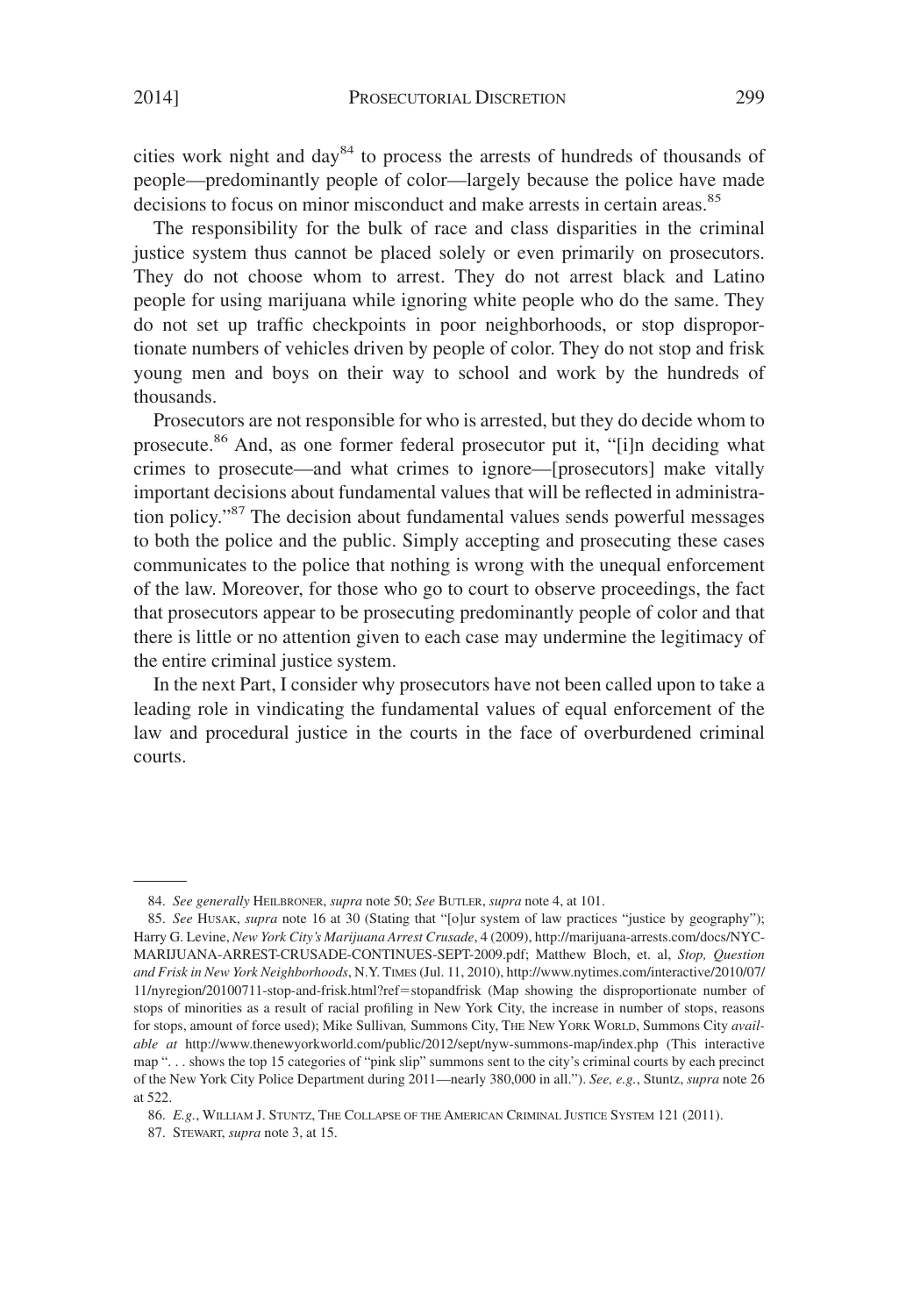## II. THE FAILURE TO CONSIDER PROSECUTORS AS A POTENTIAL ALLY IN ADDRESSING RACIAL DISPARITIES AND THE LACK OF PROCEDURAL JUSTICE IN LOWER CRIMINAL COURTS

Scholars' failure to consider prosecutors as part of the solution to broken lower criminal courts stems from the tendency to see them as part of the problem. In lower criminal courts, *individual* prosecutors seem to benefit from quick pleas. They stand before judges, asking for fines, pleas, community service, or jail time in case after case after case. The job that they have sought out and accepted is one where they will spend days and (sometimes) nights processing minor offenses against defendants of color.

More importantly, the prosecutors one sees in lower criminal courts do not, in fact, seem to have the power to exercise discretion to address these systemic issues. The lower criminal courts are most often staffed by junior attorneys who frequently indicate that their prosecution of minor offenses reflects office policy.88 The actual power to set office policy rests with the chief prosecutor, but most chief prosecutors concern themselves with more serious offenses and are content to manage huge misdemeanor caseloads with standard approaches to common victimless offenses.<sup>89</sup>

Nonetheless, those within the criminal justice system have observed a range of individual prosecutors, some of whom are decidedly uncomfortable with their role in prosecuting minor offenses. They have struggled to persuade supervisors to dismiss cases,  $\frac{90}{90}$  quit their jobs abruptly, allowed dismissals by failure to prosecute, or simply been transferred to non-trial division positions.<sup>91</sup> Professor Paul Butler describes some strategies to achieve justice by defying office policies:

[T]he progressive prosecutors I interviewed described some conduct that their employers would have considered seditious. S.W. recalled advising defense attorneys from time to time that rather than accept a plea, their clients should go to trial, because the government's evidence was not strong.

<sup>88.</sup> *See* HEILBRONER, *supra* note 50, at 50-51 (describing the Manhattan prosecutor's alleged lack of policies regarding misdemeanor drug offenses); DAVIS, *supra* note 3, at 34 (noting that even where prosecutors are granted maximum discretion, the philosophy of the chief prosecutor will guide the exercise of discretion).

<sup>89.</sup> HEILBRONER, *supra* note 50 at 50 (describing the bureau chief who trained and set unofficial polity for new prosecutors in criminal court). For example, a standard offer for a first arrest shoplift might be a non-criminal plea to disorderly conduct, one day of community service or a one day "stoplift" program, and court costs. This standard approach would routinely apply whether shoplifted property was worth \$10 or \$200, and whether the defendant was an elderly person on a fixed budget or a wealthy individual who shoplifts for the thrill of it.

<sup>90.</sup> This observation is based on personal experience. When working as a defender and supervising a clinic, line prosecutors would occasionally indicate that they were trying to persuade supervisors to permit dismissal or more favorable dispositions. They would sometimes request additional documentation, letters, motions, or meetings with defendants and supervisors to advocate for non-standard deals.

<sup>91.</sup> BUTLER, *supra* note 4, at 119-20.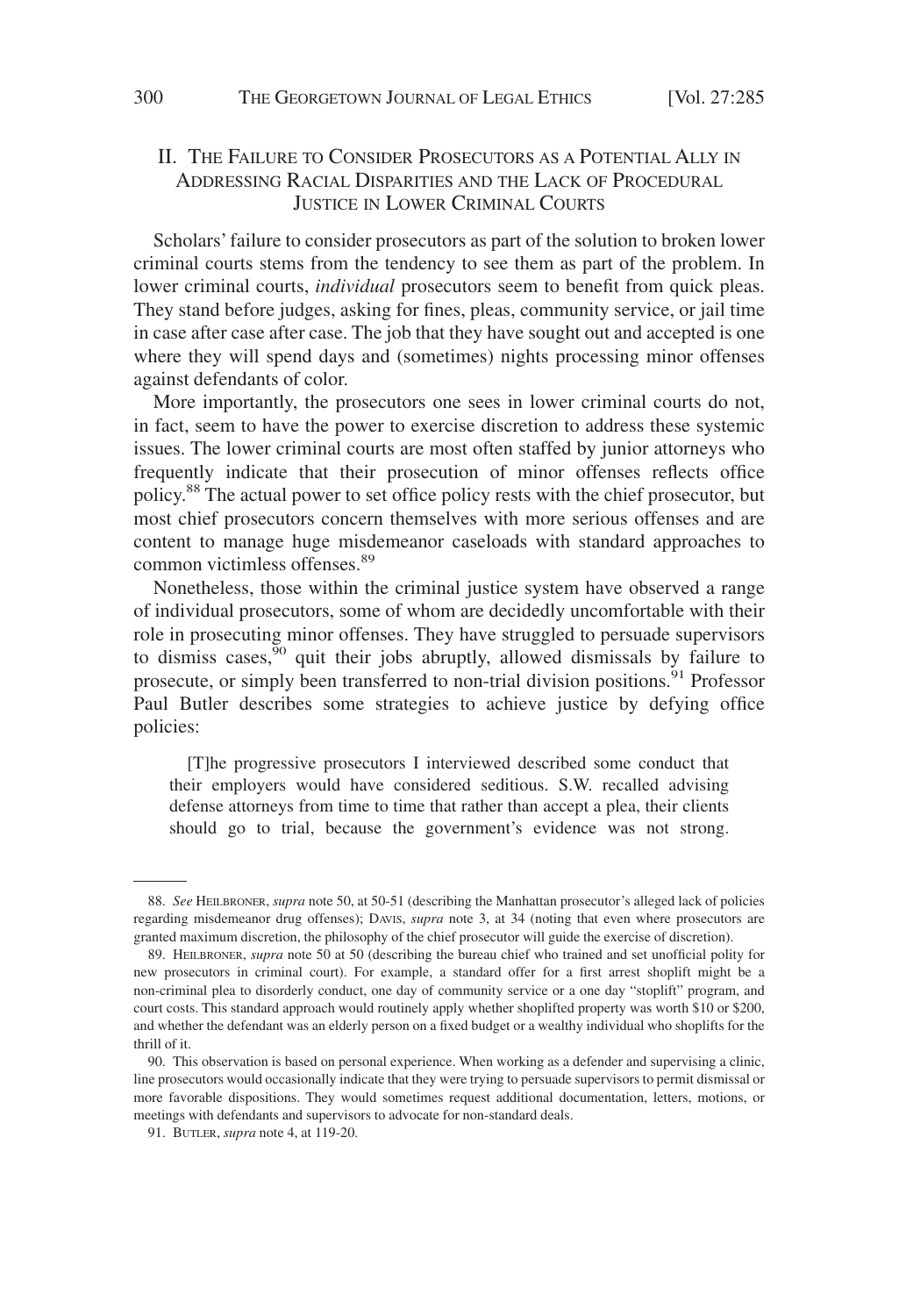D.T. remembered working harder for a defendant than his own attorney did to find him a drug treatment program. When A.F. wanted to offer a benefit to a defendant that his office wouldn't allow, he sometimes would tell the defense attorney, "I can't put anything in writing," but would promise to be lenient when they got to court.

Many of the prosecutors recalled ways of missing deadlines, "forgetting" to subpoena witnesses, leaving key sentence enhancing facts out of indictments or pleas—all in an attempt to subvert the dominant "tough on crime" paradigm of their work places.<sup>92</sup>

Even prosecutors who do not seem overly concerned about the injustices in the system routinely offer very low pleas in a silent (or sometimes explicit) recognition that the cases in the lower courts are not worthy of criminal condemnation.<sup>93</sup> Prosecutors who truly seem to believe that the work of the lower criminal courts in responding to victimless offenses is justified by any retributive theory are likely a minority. Some may embrace the "broken-windows" theory, believing that serious crime is deterred by policing minor misconduct.<sup>94</sup> Others may feel that drugs and disorder harm communities of color and should thus be discouraged by order-maintenance policing and prosecution.<sup>95</sup> Some may feel (as do some defense attorneys) that if an individual knows he will be frequently stopped and frisked because of his neighborhood, age, and skin color, then he should not tempt fate by carrying marijuana, drinking beer on the stoop, or riding his bike on the sidewalk. Although there are racial disparities in the system, over time a prosecutor may come to believe that a person who ignores the realities of urban policing has only himself to blame. For the most part, assistant district attorneys prosecute minor victimless crimes, not because they want to, but because they are assigned to do so early in their careers and feel that they must do so to advance their careers.<sup>96</sup>

While there is some evidence that the racial disparities and other injustices that

<sup>92.</sup> *Id.*

<sup>93.</sup> *See* Bowers, *supra* note 13, at 87, (discussing how low offers on public disorder offenses are designed to garner "communal acquiescence to enforcement policies that otherwise lack public support").

<sup>94.</sup> The lack of empirical evidence for the causal claim set forth by under the Broken Windows theory has been addressed elsewhere and is beyond the scope of this paper. Bernard E. Harcourt, *Reflecting on the Subject: A Critique of the Social Influence Conception of Deterrence, The Broken Windows Theory, and Order-Maintenance Policing New York Style*, 97 MICH. L. REV. 291 (1998); Robert J. Sampson & Stephen W. Raudenbush, *Systematic Social Observation of Public Spaces: A New Look at Disorder in Urban Neighborhoods*, 105 AM J. SOCIOLOGY 603 (1999); Stephen W. Raudenbush & Robert J. Sampson, *Ecometrics: Toward a Science of Assessing Ecological Settings, with Application to the Systematic Social Observations of Neighborhoods*, 29 SOCIOLOGICAL METHODOLOGY 1 (1999).

<sup>95.</sup> James Forman Jr., *Racial Critiques of Mass Incarceration: Beyond The New Jim Crow*, 87 N.Y.U. L. REV. 21, 42 (2012) (African American counterparts at the U.S. Attorney's Office wanted to "protect the community").

<sup>96.</sup> *Cf.* Paul Butler, *Gideon's Muted Trumpet*, N.Y. TIMES, March 17, 2013, at A21 (arguing that prosecutors are "power-drunk" and that "prosecutorial policies essentially target the poor and relegate their lawyers to negotiating guilty pleas, rather than mounting a defense.")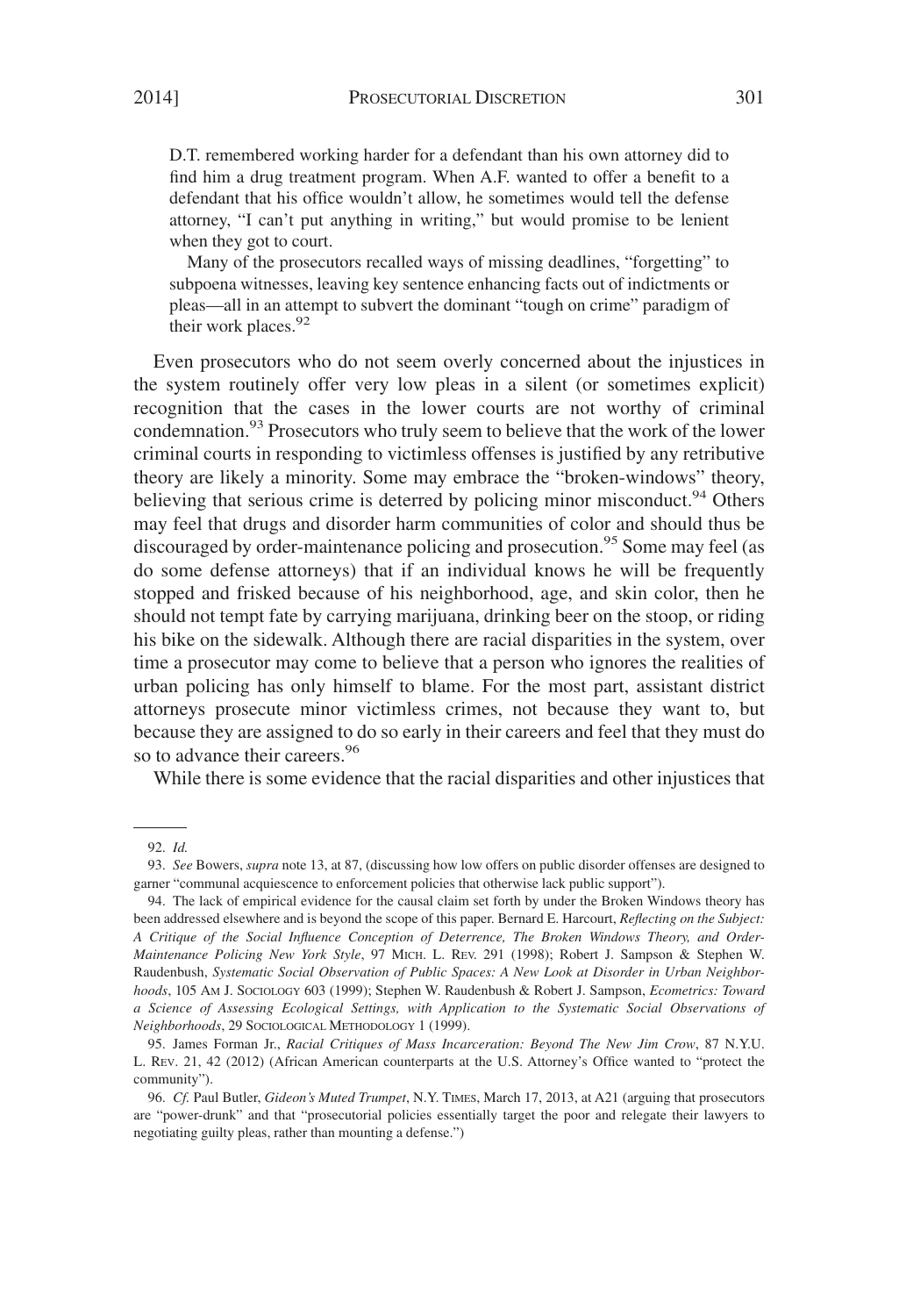flow from our criminal justice system are not of concern to many prosecutors, that evidence may be overstated due to the ease with which we can think of examples of prosecutorial and police misconduct that adversely affected people of color.<sup>97</sup> We can easily call to mind instances in which prosecutors have defended convictions and prevented exonerations of innocent men.<sup>98</sup> Prosecutors have also been known to exercise charging discretion in a manner that creates racial disparities, and have fought for and won the right to avoid scrutiny of charging decisions that create those disparities.<sup>99</sup> They have also fought legislative initiatives that would permit challenges based on race disparities.<sup>100</sup> Finally, there have been cases, such as the Tulia, Texas prosecutions, where prosecutors have been willfully blind to police misconduct that has subjected innocent black citizens to wrongful prosecutions.<sup>101</sup>

The innocence litigation that has led to the exoneration of hundreds of

99. *McCleskey v. Kemp*, 481 U.S. 279 (1987) (death penalty decision); United States v. Armstrong, 517 U.S. 456 (1996) (crack cocaine prosecutions); Stephens v. State, 456 S.E.2d 560 (Ga. 1995) (drug sentence enhancement pursued almost exclusively against African-American defendants); Starr & Rehavi, *supra* note 70, at 19 (finding that prosecutorial "initial charging is an important driver of these sentencing disparities especially the decision to bring mandatory minimum charges," and that mandatory minimums explained basically all the disparity).

100. For example, forty-three of forty-four North Carolina state district attorneys persuaded the North Carolina legislature to reverse the Racial Justice Act which "allows death-row inmates and defendants facing the death penalty to use statistics and other evidence to show that racial bias played a significant role either in their sentence or in the prosecutors' decision to pursue the death penalty." *Prosecutors Seek Repeal of Racial Justice Act*, WINSTON-SALEM J., (Nov. 16, 2011), http://www.journalnow.com/news/local/article\_f32f8bf3-4cf1- 5943-9067-ec0510898dcd.html. Despite such pressure, the governor's veto preserved the Racial Justice Act and in 2012 a judge commuted a death sentence to life imprisonment upon a finding that blacks were systematically excluded from jury service both in Robinson's case and across the state. *Racial Bias Saves Death Row Man*, BBC NEWS, (Apr. 20, 2012), http://www.bbc.co.uk/news/world-us-canada-17762035.

101. DAVIS, *supra* note 3, at 40-41 (describing the lack of evidence in Tulia, Texas prosecutions in which 39 African-Americans were charged and prosecuted based on the largely uncorroborated claims of a police officer).

<sup>97.</sup> Geoff Ward, et. al,, *Racial Politics of Juvenile Justice Policy Support: Juvenile Court Worker Orientations Toward Disproportionate Minority Confinement*,1RACE & JUSTICE 154 (2011) (study on disproportionate minority contact (DMC) found that of all the actors in the juvenile justice system, prosecutors did not see DMC as a problem).

<sup>98.</sup> *Connick v. Thompson*, 131 S. Ct. 1350 (2011); Philip S. Gutierrez, *You Have The Right To [Plead Guilty]: How We Can Stop Police Interrogators From Inducing False Confessions*, 20 S. CAL. REV. L. & SOC. JUST. 317, 328-329 (2011) (addressing the infamous Central Park jogger case: more than a decade after four youth of color were convicted of raping a jogger in Central Park, solely on false confessions produced after countless hours of interrogation, another man, Matias Reyes, whose DNA was alone was linked to the crime scene, made a detailed confession to committing the rape by himself; despite this, prosecutors continued to "'offer[] several theories to explain how the boys might have committed the crime with Reyes.' [They] focused solely on the boys as suspects to obtain a confession, and dismissed any evidence to the contrary."); Daniel S. Medwed, *The Prosecutor as Minister of Justice: Preaching to the Unconverted from the Post-Conviction Pulpit*, 84 WASH. L. REV. 37, 36 (2009) (arguing that American prosecutors' concern with obtaining and maintaining convictions contributes to wrongful convictions and makes it "vastly harder for the wrongfully convicted to achieve freedom"); Shaila Dewan, *Prosecutors Block Access to DNA Testing for Inmates*, N.Y. TIMES, May 18, 2009, at A1 (A study of 225 DNA exonerations "found that prosecutors opposed DNA testing in almost one out of five cases.").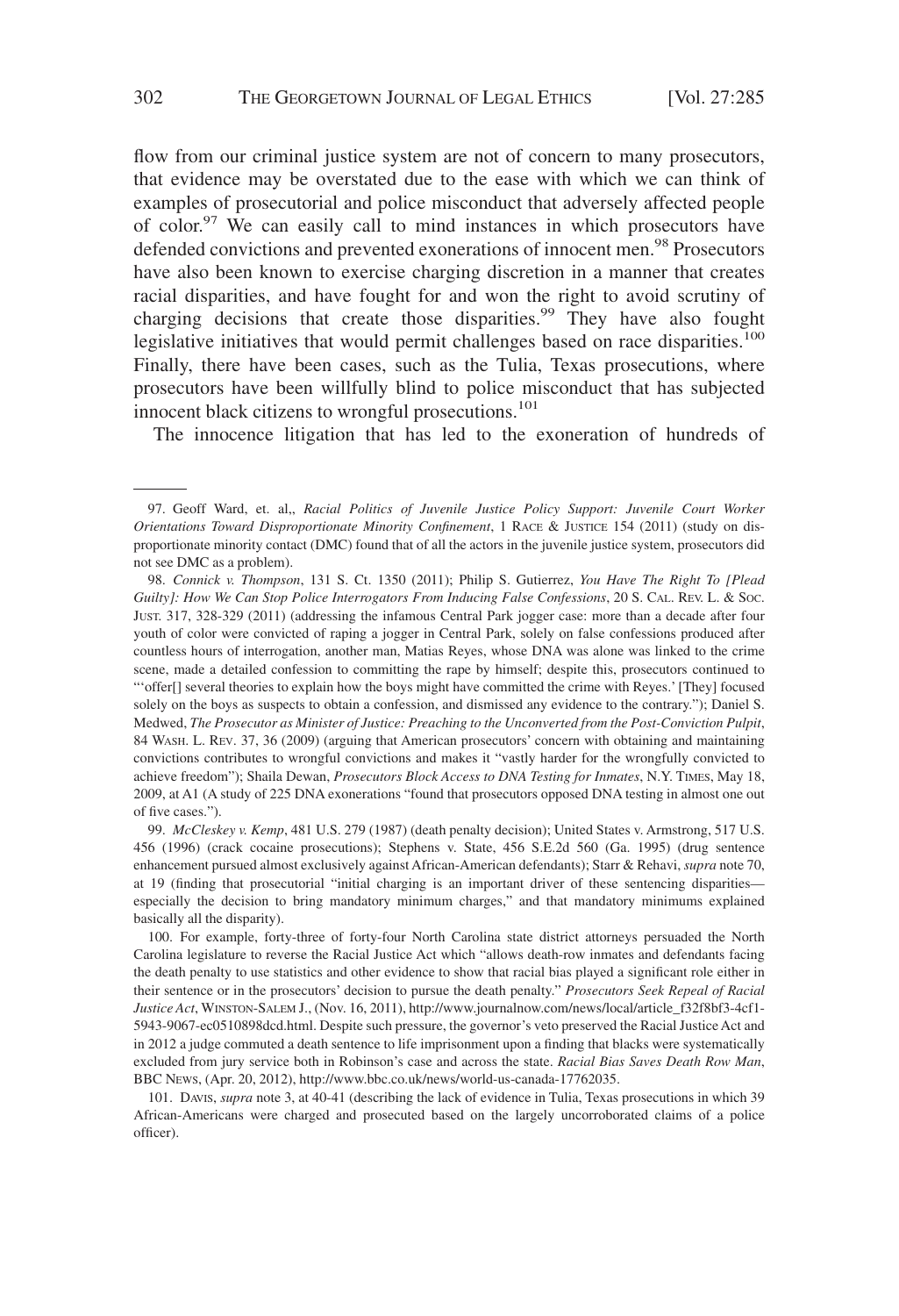wrongfully convicted individuals brings myriad examples of prosecutorial indifference to both racial disparities and injustice to mind.<sup>102</sup> Given high-profile instances of prosecutorial misconduct, it is easy to overlook evidence that prosecutors could be potential allies and leaders in addressing the injustices in the lower criminal courts.

However, just as some prosecutors have sought to identify and correct wrongful convictions,<sup>103</sup> prosecutors could also address the racial disparities that are the product of aggressive policing of minor offenses. There is evidence that some prosecutors might be ready to step up to this challenge. First, there are several prosecutors' offices that have worked with the Vera Institute for Justice to address racial disparities within their offices.<sup>104</sup> Some prosecutors are increasingly aware that implicit bias can affect charging decisions, plea bargaining, jury selection, trials and sentencing recommendations.<sup>105</sup> The growing understanding that fair minded people may nonetheless unintentionally treat similar conduct differently because of implicit race-based associations is encouraging honest self-reflection.

Second, chief prosecutors have shown signs of willingness to consider the wisdom of prosecuting enormous numbers of people for minor offenses. In 2012, all five New York City District Attorneys backed the governor's call for decriminalization of marijuana.<sup>106</sup> After noting that half of those arrested for low-level marijuana possession in 2011 had never been arrested before, Manhattan District Attorney Cyrus Vance said: "This simple and fair change will help us redirect significant resources to the most serious criminals and crime

<sup>102.</sup> Three leading causes of wrongful conviction are largely within the control of the prosecutor. These include: government misconduct (whether prosecutorial or law enforcement), use of faulty forensic evidence, and the use of jailhouse snitches. Additional leading causes are misidentification, ineffective defense counsel, and false confessions. THE TASK FORCE ON WRONGFUL CONVICTIONS, N.Y. STATE BAR ASS'N, THE FINAL REPORT OF THE NEW YORK STATE BAR ASSOCIATION TASK FORCE ON WRONGFUL CONVICTIONS, 6-7 (2009), *available at* http://www.nysba.org/WorkArea/DownloadAsset.aspx?id-26663. Moreover, prosecutors have also fought *Model Rules* that create a duty to investigate exculpatory evidence that raises innocence concerns. *See, e.g.*, Stephen Lemons, *Bill Montgomery Opposes Ethics Rule Requiring Prosecutors to Reveal Evidence of Wrongful Convictions*, PHOENIX NEW TIMES (Aug. 1, 2013), http://blogs.phoenixnewtimes.com/bastard/2013/08/bill\_ montgomery\_opposes\_propos.php.

<sup>103.</sup> *See, e.g.*, THE CTR. ON THE ADMIN. OF CRIMINAL LAW, ESTABLISHING CONVICTION INTEGRITY PROGRAMS IN PROSECUTORS' OFFICES (2012), *available at* http://www.law.nyu.edu/sites/default/files/upload\_documents/ Establishing Conviction Integrity Programs FinalReport ecm pro 073583.pdf (providing recommendations based on existing prosecutorial efforts to assure conviction integrity); *see also* Barry Scheck, *Professional and Conviction Integrity Programs: Why We Need Them, Why They Will Work, and Models for Creating Them*, 31 CARDOZO L. REV. 2215 (2010) (stressing the importance of conviction integrity programs).

<sup>104.</sup> WAYNE MCKENZIE, ET AL., VERA INST. JUST., PROSECUTION AND RACIAL JUSTICE: USING DATA TO ADVANCE FAIRNESS IN CRIMINAL PROSECUTION, VERA INST. (2009), *available at* http://www.vera.org/sites/default/files/ resources/downloads/Using-data-to-advance-fairness-in-criminal-prosecution.pdf.

<sup>105.</sup> Alafair S. Burke, *Unpacking New Policing—Confessions of a Former Neighborhood District Attorney*, 78 WASH. L. REV. 985, 1020 (2003).

<sup>106.</sup> Thomas Kaplan, *Police and Mayor Back Plan to Curtail Marijuana Arrests*, N.Y. TIMES, June 5, 2012, at A1.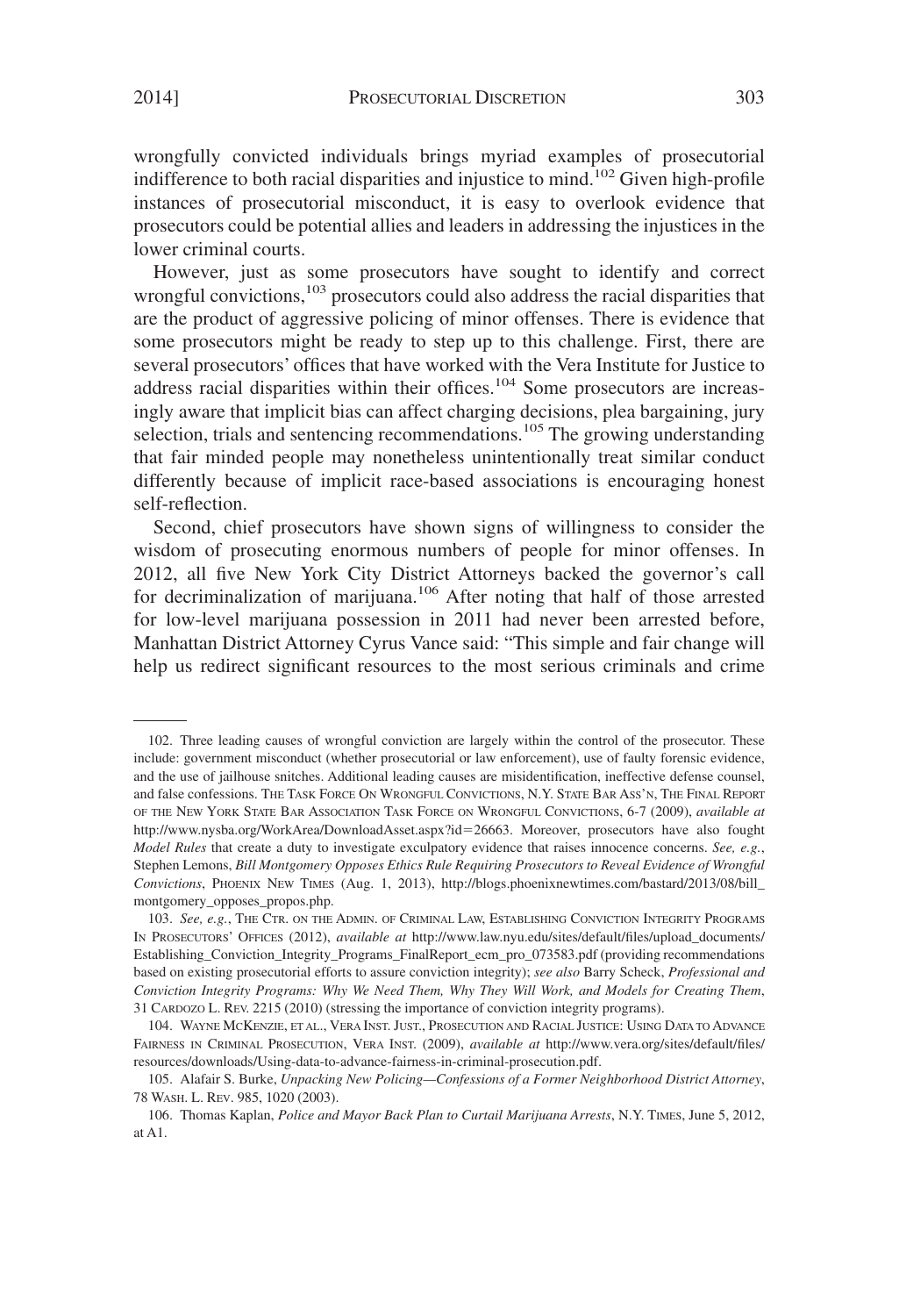problems... And, frankly, it's the right thing to do."<sup>107</sup> Despite this position, these prosecutors have continued to prosecute individuals arrested for possession of marijuana.108

Third, at least some prosecutors have recognized that the lack of hearings and trials creates conditions under which unlawful arrests are undermining the legitimacy of the criminal justice system. Thus, the Bronx District Attorney's office has "quietly adopted the policy [of not prosecuting trespass cases without first interviewing the arresting officer] in July [of 2012] after discovering that many people arrested on charges of criminal trespass at housing projects were innocent, even though police officers had provided written statements to the contrary."109 In the contested race for the Brooklyn District Attorney's office, the contenders (both former prosecutors) criticized the current District Attorney for not speaking out against overuse of stop-and-frisk.110 Like the Bronx District Attorney's office, one of the candidates said that in marijuana cases he would "demand that police officers personally swear to arrest complaints to counter an 'excessive' number of criminal cases arising from police use of stop-and-frisk technique."<sup>111</sup>

Finally, there have always been examples across the country of chief prosecutors refusing to prosecute entire classes of cases. Prior to *Lawrence v. Texas*, most prosecutors did not prosecute cases involving consensual sodomy.<sup>112</sup> In Los Angeles, the prosecutor refused to prosecute the homeless for sleeping on public streets.<sup>113</sup> Utah prosecutors have declined to prosecute polygamy cases unless there is evidence of abuse or coercion.<sup>114</sup> The Bloomington, Indiana, District Attorney recently announced that he would not enforce a concealed weapons law.115 In recent months prosecutors have declined to defend

114. Lindsay Whitehurst, *New Utah Attorney General: No Shift on Polygamy Prosecution*, THE SALT LAKE TRIBUNE (Dec. 16, 2012), http://www.sltrib.com/sltrib/news/55399006-78/state-swallow-utah-polygamy.html. csp (indicating that the Attorney-General-elect John Swallow, would continue the policy of non-enforcement of polygamy laws as to consenting adults).

115. Debra C. Weiss, *State's Attorney in Illinois Won't Prosecute People Who Carry Weapons with 'No Evil Intent'*, A.B.A. J. (Aug. 22, 2012), http://www.abajournal.com/news/article/states\_attorney\_in\_illinois\_wont\_ prosecute\_people\_who\_carry\_weapons\_with\_no/.

<sup>107.</sup> *Id.*

<sup>108.</sup> Editorial, *The Marijuana Arrest Problem, Continued*, N.Y. TIMES, Jul. 5 2012, at A18.

<sup>109.</sup> Joseph Goldstein, *Prosecutor Deals Blow to Stop-and-Frisk Tactic*, N.Y. TIMES, Sept. 26, 2012, at A1. 110. Andrew Keshner, *Rivals Argue that Six-Term Brooklyn D.A. Has Lost His Credibility*, N.Y. L.J., March 5, 2013, at 1.

<sup>111.</sup> *Id.*

<sup>112.</sup> Lawrence v. Texas, 539 U.S. 558, 569-70, 581 (2003)(noting that sodomy statutes were generally unenforced against consenting adults).

<sup>113.</sup> Jones v. City of Los Angeles, 444 F.3d 1118, 1122 (9th Cir. 2006) ("In the late 1980s, James K. Hahn, who served as Los Angeles City Attorney from 1985 to 2001 and subsequently as Mayor, refused to prosecute the homeless for sleeping in public unless the City provided them with an alternative to the streets." Bratton, the architect of NYC's zero-tolerance policing, began to enforce the law, which was subsequently struck down by the Ninth Circuit).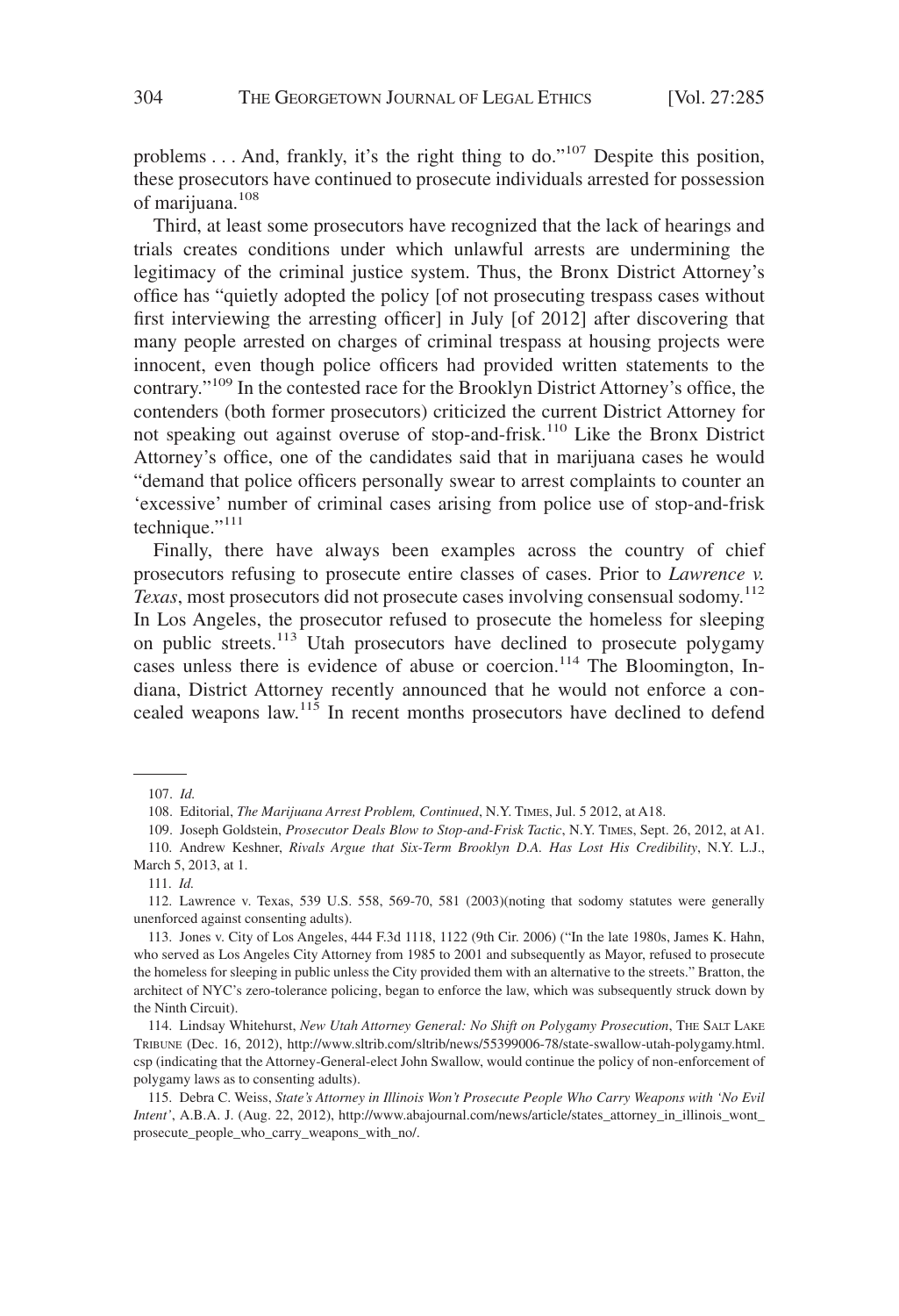federal<sup>116</sup> and state laws that prohibit same sex marriage or to prosecute those who issue marriage licenses in defiance of these laws.<sup>117</sup> Most recently, in a speech that echoes many of the themes of this article, Attorney General Eric Holder announced new policies to address the failures in the federal criminal justice system by adopting office-wide policies directing the exercise of discretion to focus on the most serious offenses and to avoid harsh mandatory minimums in appropriate drug cases.<sup>118</sup> According to the New York Times, this shift has been accomplished by directing line prosecutors not to specify drug quantities that trigger harsh minimum penalties.<sup>119</sup> While we may agree or disagree with the decision not to prosecute particular offenses, there can be no disagreement that under current law the prosecutor exercises virtually unreviewable power and authority to make such decisions.<sup>120</sup> Further, we may or may not agree that prosecutors *should* possess such unreviewable power (and it is beyond the scope of this paper to argue the merits of this allocation of discretionary power), but there can be no doubt that they do possess this power.

In the next Part, I suggest that prosecutors use this power to correct failures in our justice system that are far more momentous than the use of marijuana, unlicensed general vending, or riding bicycles on the sidewalk—the unequal application of the law and the failure of our overburdened lower criminal courts to provide procedural justice.

## III. PROSECUTORIAL DISCRETION AND THE ETHICAL DUTY TO DO JUSTICE

Prosecutors exercise near absolute discretion about what and whom to charge. As one former federal prosecutor writes: "The decision to prosecute is one of the most solitary and unfettered exercises of power in the American political system."<sup>121</sup> The only constraint on prosecutorial discretion is that prosecutors may not exercise their discretion to target individuals based on impermissible criteria such as race.<sup>122</sup> This constraint, however, does not require prosecutors to

<sup>116.</sup> *See* Neal Devins & Saikrishna Prakash, *The Indefensible Duty to Defend*, 112 COLUM. L. REV. 507 (2012) (examining the historical evidence that the executive branch is not obliged to defend laws it believes to be unconstitutional).

<sup>117.</sup> Anna Stolley Perskey, *District Attorneys are Declining to Defend Controversial State and Federal Laws*, A.B.A. J., March 1, 2013 at 15.

<sup>118.</sup> *See Attorney General Eric Holder Delivers Remarks at the Annual Meeting of the American Bar Association's House of Delegates*(Aug. 12, 2013), *available at* http://www.justice.gov/iso/opa/ag/speeches/2013/ ag-speech-130812.html.

<sup>119.</sup> Charlie Savage, *Justice Dep't Seeks to Curtail Stiff Drug Sentences*, N.Y. TIMES, Aug. 12, 2013, at A1.

<sup>120.</sup> Austin Sarat & Conor Clarke, *Beyond Discretion: Prosecution, The Logic of Sovereignty, and the Limits of Law*, 33 LAW & SOC. INQUIRY 387, 404 (2008) (characterizing prosecutorial discretion as "lawful lawlessness" in that it is permitted by law but not controlled by law).

<sup>121.</sup> STEWART, *supra* note 3, at 10.

<sup>122.</sup> *See* James Vorenberg, *Decent Restraint of Prosecutorial Power*, 94 HARV. L. REV. 1521 (1981) (noting that the nineteenth century case of selective prosecution of Chinese laundries was the first and last time the prosecutor's exercise of discretion has ever been struck down as discriminatory).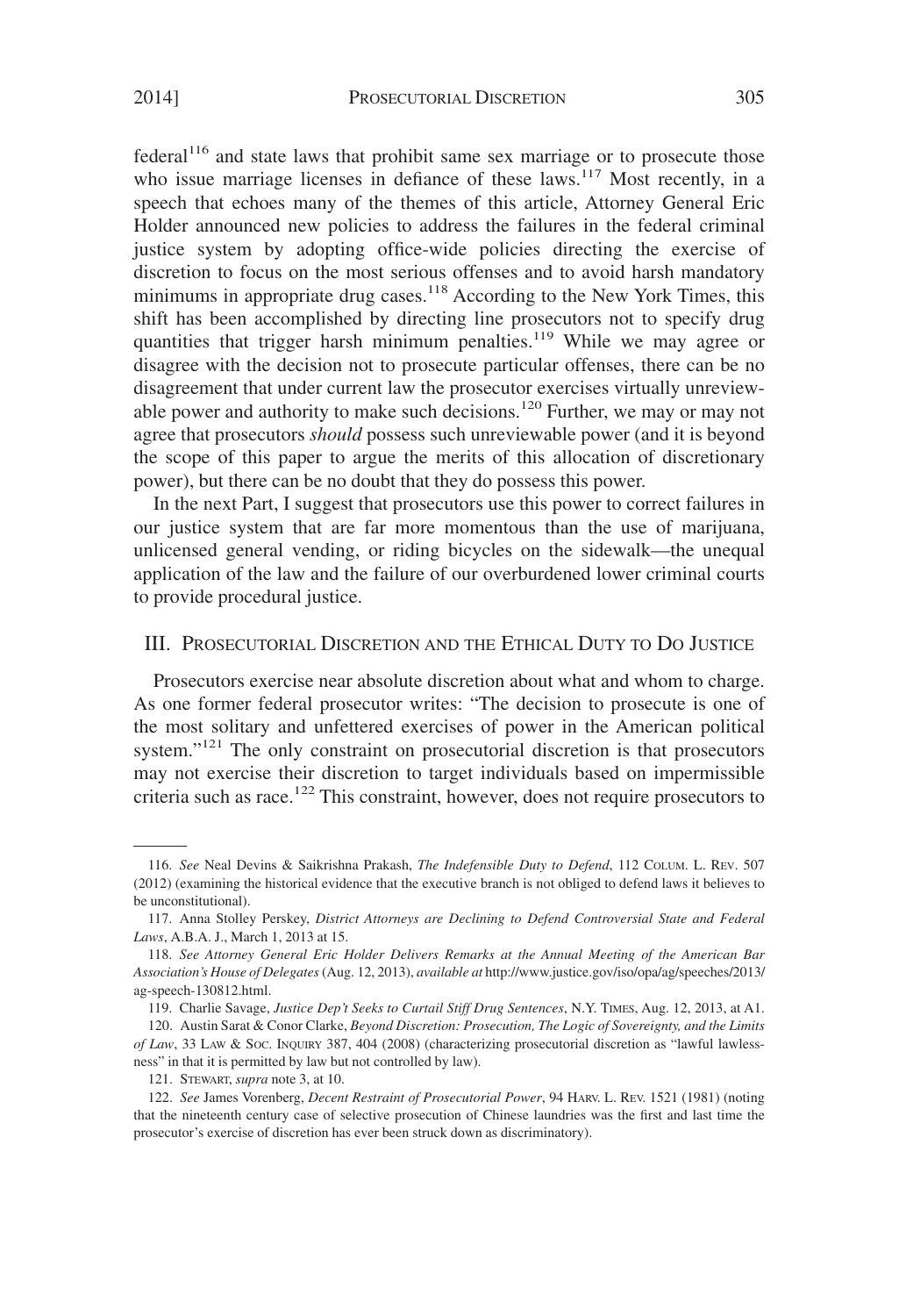affirmatively address the racial disparities described above.<sup>123</sup> As long as prosecutors are not responsible for causing racial disparities due to impermissible racial animus, their charging decisions are unreviewable.<sup>124</sup>

The argument that this paper makes is not that prosecutors *must* decline to prosecute cases where policing choices overburden the criminal justice system and create racial disparities, but rather that they *should and can* do so. Addressing unequal application of the law and the lack of procedural justice in the lower courts is uniquely within the prosecutor's ethical role as a minister of justice. Further, this proposal is entirely consistent with and supported by the *Model Rules of Professional Conduct*, the *Model Code of Professional Responsibility*, and the relevant ABA and NDAA standards for exercising prosecutorial discretion. Indeed, the proposal, were it adopted, would advance the criminal justice system's ability to provide procedural justice and equal treatment for all.

The argument that the prosecutor *can* exercise discretion consistent with the standards of the profession is based on the ABA and NDAA standards regarding the exercise of prosecutorial discretion. The normative argument that prosecutors *should* dismiss classes of cases in which policing choices create racial disparities rests in prosecutors' primary duty—the duty to seek justice.<sup>125</sup> The paper will address the duty to seek justice first, and the standards for exercising prosecutorial discretion second.

#### A. THE DUTY TO SEEK JUSTICE

Prosecutors, unlike other lawyers in our adversarial system, have a special duty to seek justice, not merely to serve as advocates.<sup>126</sup> This duty flows from their role as representatives of the sovereign "whose obligation to govern impartially is as compelling as its obligation to govern at all; and whose interest,

<sup>123.</sup> Even if the disparities were the result of decisions within prosecutor's offices, case law insulates the decision-making process from review. *McCleskey v. Kemp,* 481 U.S. 279, 287, 297-98 (1987) (rejecting death row defendant's argument that the Baldus study, which, after taking account thirty-nine nonracial variables, shows that black defendants accused of killing white victims are 4.3 times more likely to receive a death sentence as white defendants charged with killing black victims, proved discriminatory purpose in violation of equal protection clause; noting that accused must show that the "decision maker... selected or reaffirmed a particular course of action at least in part 'because of,' not merely 'in spite of,' its adverse effects upon an identifiable group"); *see* United States v. Armstrong, 517 U.S. 456, 458 (1996) (holding that a defendant is not entitled to discovery where he believes that he is "singled [] out for prosecution on the basis of his race" unless he can show that the "[g]overnment declined to prosecute similarly situated suspects of other races").

<sup>124.</sup> *See* McCleskey v. Kemp, 481 U.S. 279, 287, 297-98 (1987).

<sup>125.</sup> MODEL RULES R. 3.8 cmt. 1; MODEL CODE OF PROF'L RESPONSIBILITY EC 7-13 (1983) [hereinafter MODEL CODE]); *see also* MODEL CODE EC 7-14 ("A government lawyer who has discretionary power relative to litigation should refrain from instituting or continuing litigation that is obviously unfair.").

<sup>126.</sup> *See* Berger v. United States, 295 U.S. 78, 88 (1935).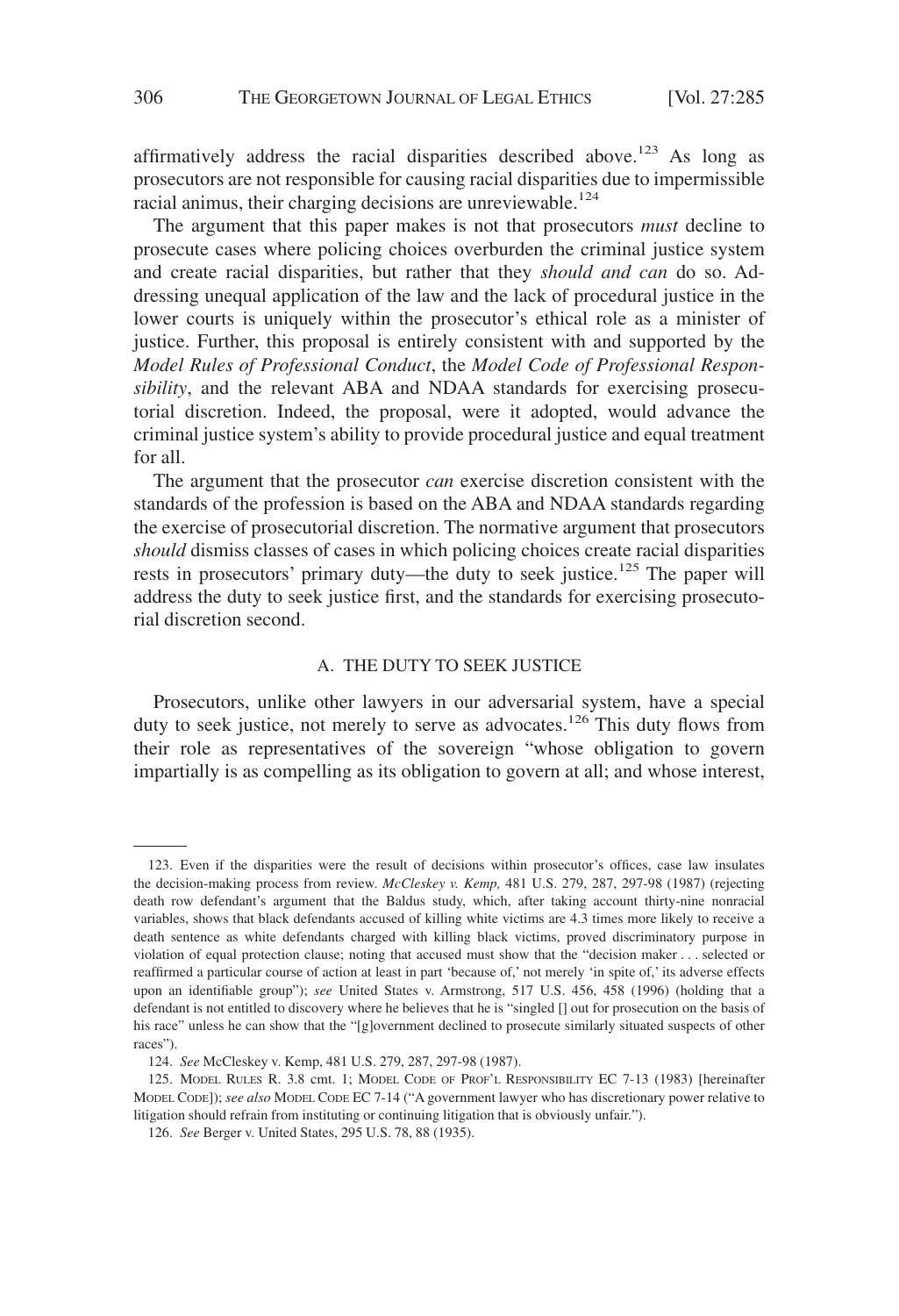therefore, in a criminal prosecution is not that it shall win a case, but that justice shall be done."<sup>127</sup>

The special duty of the prosecutor to do justice, though universally accepted, is nowhere defined.<sup>128</sup> Nor is the source of the duty clear.<sup>129</sup> According to Professor Bruce Green, there are two main justifications for the duty, each leading to a different conception of the contours of the duty to seek or do justice.<sup>130</sup>

For those who believe the source of the duty is the great power the prosecutor wields, the prosecutor's duty to justice is to play by the rules.<sup>131</sup> The rules require no more than that the prosecutor not seek to convict those known or believed to be innocent, and play fairly during trial by making sure that the accused receives procedural justice.<sup>132</sup>

Alternatively, the duty to seek justice may be justified by the prosecutor's role as representative of the sovereign—a collective for whom the prosecutor must make decisions about the goal of representation normally reserved to the client.<sup>133</sup> This conception of the duty to seek justice results in a broader duty than to fairly try those believed to be guilty.<sup>134</sup> As a representative of the sovereign, the prosecutor represents the people. Under this construction, the prosecutor's duty is to undertake prosecutions in the public interest and to provide equal treatment before the law. As Professor Bruce Green writes:

Doing justice comprises various objectives which are, for the most part, implicit in our constitutional and statutory schemes. They derive from our understanding of what it means to govern fairly. Most obviously, these include enforcing the criminal law by convicting and punishing some (but not all) of those who commit crimes; avoiding punishment of those who are innocent of criminal wrongdoing (a goal which, as reflected in the "presumption of innocence," is paramount in importance); and affording the accused, and others, a lawful, fair process. Additionally, most would agree, the sovereign has at least two other aims. One is to treat individuals with proportionality; that is, to ensure that individuals . . . not be punished more harshly than deserved. The

<sup>127.</sup> *Id*.; *see also* Bruce A. Green, *Why Should Prosecutors "Seek Justice"?*, 26 FORDHAM URB. L.J. 607, 612-18 (1999) (exploring the origin and meaning of the duty to "seek justice").

<sup>128.</sup> Kenneth J. Melilli, *Prosecutorial Discretion in an Adversarial System*, 1992 BYU L. REV. 669, 679 (1992); *Cf.* R. MICHAEL CASSIDY, PROSECUTORIAL ETHICS 5 (2005) ("At a minimum, the obligation to seek 'justice' implies a duty on the part of prosecutors to take steps to insure 1) that the innocent are not punished; 2) that the process that leads to a determination of guilt is fair; and 3) that similarly situated individuals are treated equally in the criminal justice system.").

<sup>129.</sup> Green, *supra* note 127, at 608.

<sup>130.</sup> *See id.* at 625.

<sup>131.</sup> *See id.* at 625-26 ("One explanation given for prosecutors' duty to seek justice is to redress the gross imbalance of power between prosecutors and defense lawyers.").

<sup>132.</sup> *See* MODEL RULES R. 3.8 cmt. 1.

<sup>133.</sup> Green, *supra* note 127, at 625-26.

<sup>134.</sup> *Id*.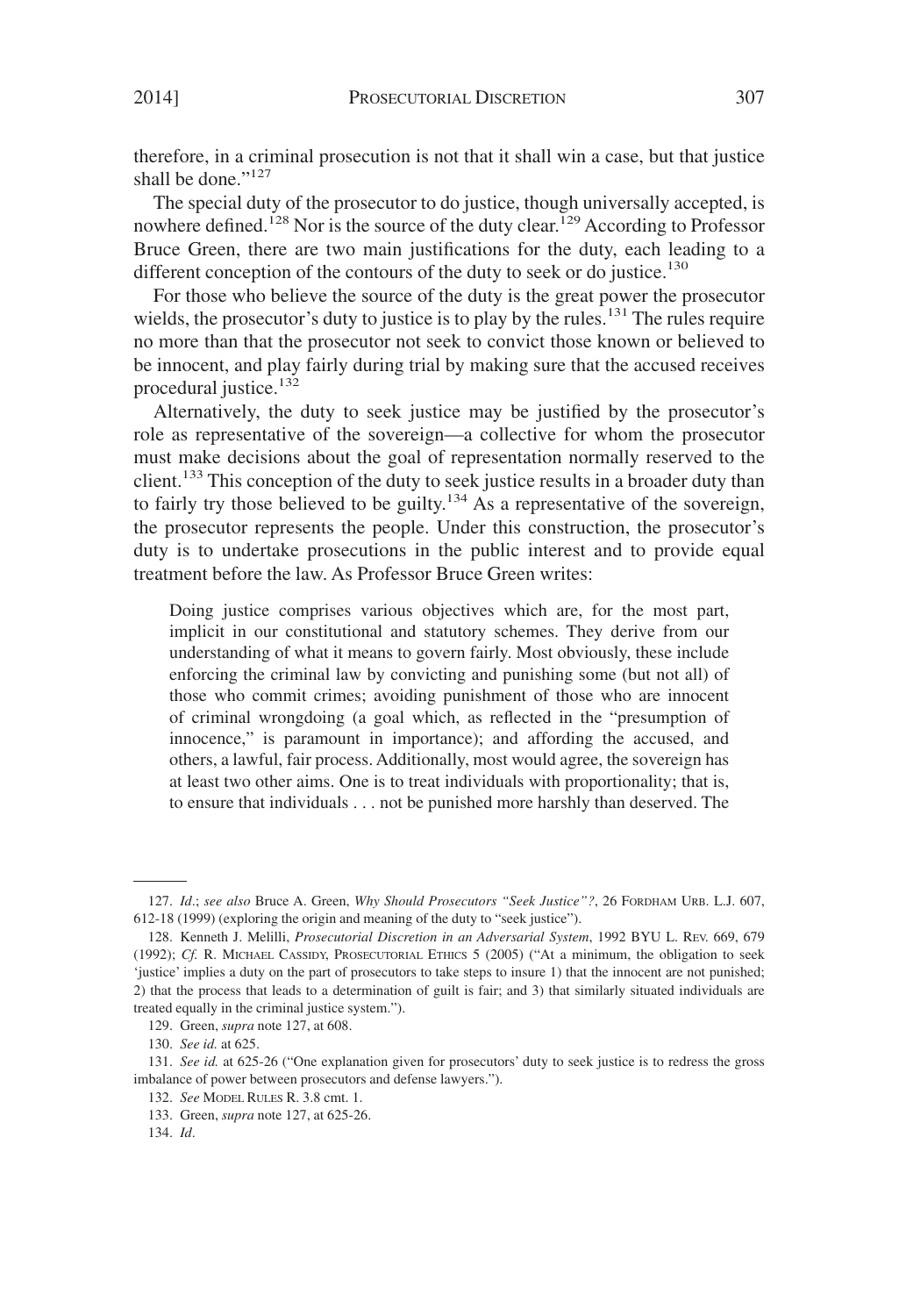other is to treat lawbreakers with rough equality; that is, similarly situated individuals should generally be treated in roughly the same way.<sup>135</sup>

The conception of the duty to justice as a representative of the sovereign goes beyond the requirement of fair process in the context of a particular prosecution and reflects the government's broader commitment to proportionality and equal treatment.

The *Model Rules of Professional Conduct*, promulgated in 1986 by the ABA and adopted by every jurisdiction except California, adopts the narrower conception of the prosecutor's duty to justice, focusing only on fair process. The *Model Code*, which preceded the *Model Rules*, assigns the prosecutor duties consistent with the role of sovereign to exercise restraint and to ensure equal treatment before the law as well as fair process. As will be explained further below, although the *Model Rules* replaced the *Model Code*, there is good reason to believe that the *Model Code*'s articulation of the ethical role of the prosecutor maintains its ethical force.

Under either conception of the prosecutor's role, the proposal that prosecutors decline to prosecute minor offenses where policing choices create racial disparities and overwhelm the lower criminal courts is consistent with the prosecutor's duty to seek or serve justice.

#### 1. THE PROSECUTOR'S DUTY TO JUSTICE UNDER THE MCPR

The *Model Code* was superseded by the *Model Rules* less than a decade after the *Model Code* was promulgated in 1977. Why then should one look to the *Model Code* for additional insight into the prosecutor's role and the duty to seek justice? The answer to this question lies in the very different contents of the *Model Rules* and the *Model Code*. The *Model Code* embodies both the ethical aspirations attorneys should strive for and the minimum requirements under the law. Its three-part structure addresses not just the rules of lawyering, but also the ethics of lawyering. As Professor DiPippa explains, "[t]he Canons and the Ethical Considerations [of the *Model Code*] provided the aspirational content while the Disciplinary Rules provided the disciplinary minimums."<sup>136</sup> The *Model Code* "calls lawyers to ethical performance, instead of to ethical distance."137

Professor DiPippa further explains that the *Model Rules*' "substitution of rules of law for standards of ethics was the end to the naive effort to state aspirational professional standards."<sup>138</sup> Instead, as Professor Geoffrey Hazard, the final Reporter of the Kutak Commission (the ABA Commission which drafted the *Model Rules*), wrote:

<sup>135.</sup> Green, *supra* note 127, at 634.

<sup>136.</sup> John A. DiPippa, *Lon Fuller, The Model Code and the Model Rules*, 37 S. TEX. L. REV. 303, 336 (1996).

<sup>137.</sup> *Id.* at 374.

<sup>138.</sup> *Id.* at 349.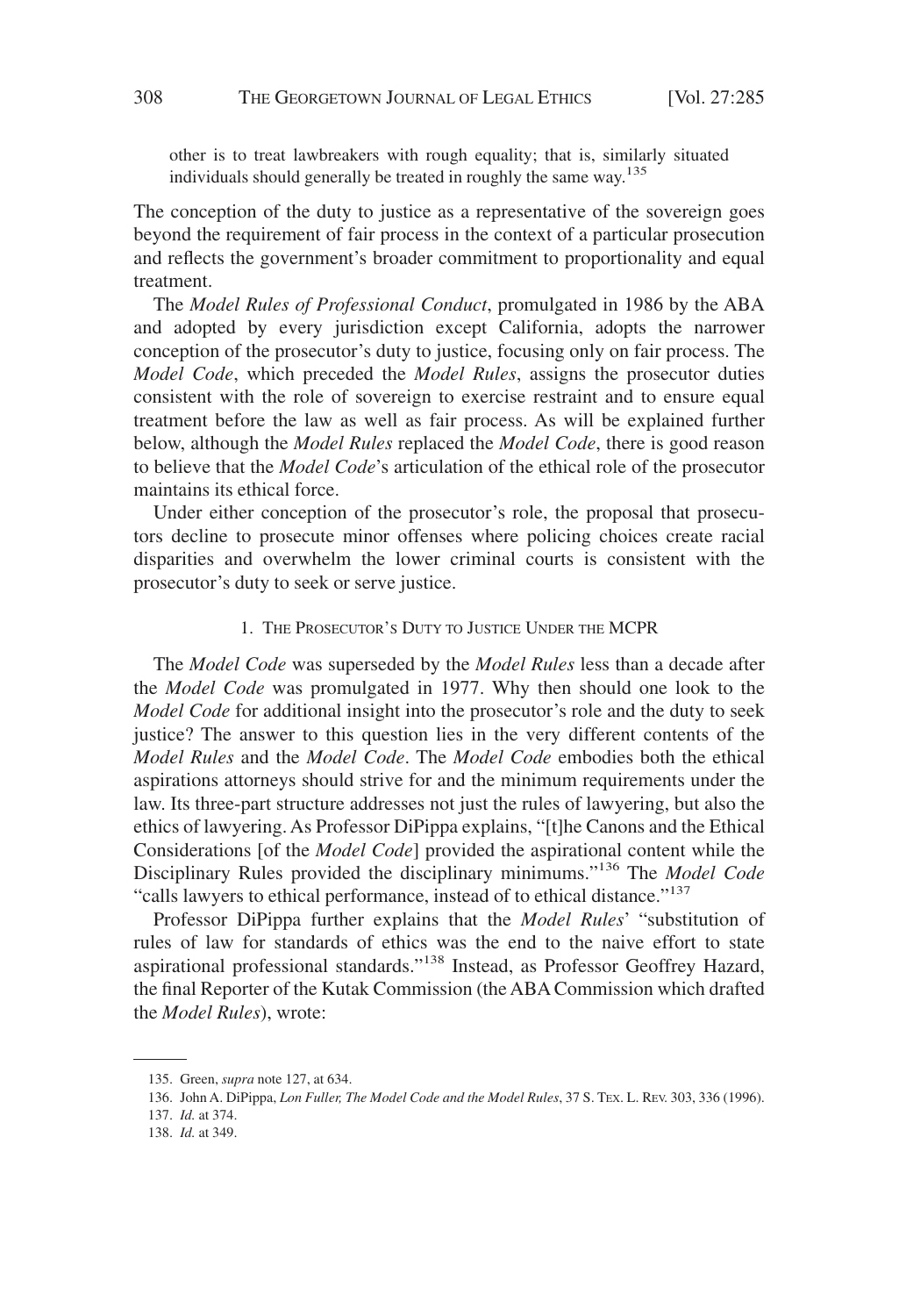[O]n any given subject the *Model Rules* provide a black letter rule and an explanatory comment. The Rules, in other words seek to be rules of the lawyer's legal obligations and not expressions of hope as to what a lawyer ought to do.<sup>139</sup>

Thus, the omission of the "duty to seek justice" language in the *Model Rules* is not a rejection of the "duty to seek justice" as an ethical aspiration of the prosecutor. Rather, it is consistent with the narrow scope of the *Model Rules* themselves. The *Rules* do not seek to explore ethical duties but are limited to enforceable legal duties. This does not mean that legal ethics are irrelevant or unimportant, but instead means that one cannot look to the *Model Rules* (or the commentary to the *Model Rules*) to address ethical questions about what lawyers "ought to do," but only for rules relating to what they must do.

Accordingly, the *Model Code*'s articulation of the duty to seek justice remains a legitimate and persuasive source for an understanding of what the ethical (as distinct from legal) duty of the prosecutor to seek justice means. Turning to that articulation, the Ethical Consideration of the *Model Code* relating to the special role of the prosecutor states that:

The responsibility of the public prosecutor differs from that of the usual advocate; *his duty is to seek justice*, not merely to convict. This special duty exists because: (1) the prosecutor represents the sovereign and therefore should use restraint in the discretionary exercise of governmental powers, such as in the selection of cases to prosecute; (2) during trial the prosecutor is not only an advocate but he also may make decisions normally made by an individual client, and those affecting the public interest should be fair to all; and (3) in our system of criminal justice the accused is to be given the benefit of all reasonable doubts.140

The *Model Code* frames the "duty to seek justice" as one that requires very broad considerations that are not limited to fairness vis-a`-vis the particular defendant, but consider whether prosecution of particular charges is consistent with broader governmental goals and the public interest.

The continued vigor of this broad articulation of the ethical duty to seek justice is reflected by relevant professional standards. The ABA Criminal Justice Standards for Prosecution and the National District Attorneys' Association Prosecution Standards<sup>141</sup> reflect this broader construction of the duty to "seek justice." These professional standards explicitly state that the prosecutor's role is

<sup>139.</sup> *Id.* at 353 (citing Geoffrey C. Hazard, Jr., *Legal Ethics: Legal Rules and Professional Aspirations*, 30 CLEV. ST. L. REV. 571, 574 (1981).

<sup>140.</sup> MODEL CODE EC 7-13(1983) (emphasis added).

<sup>141.</sup> STANDARDS FOR CRIMINAL JUSTICE, The Prosecution Function, Standard 1-1.1 (Am. Bar Ass'n 3d ed. 1992).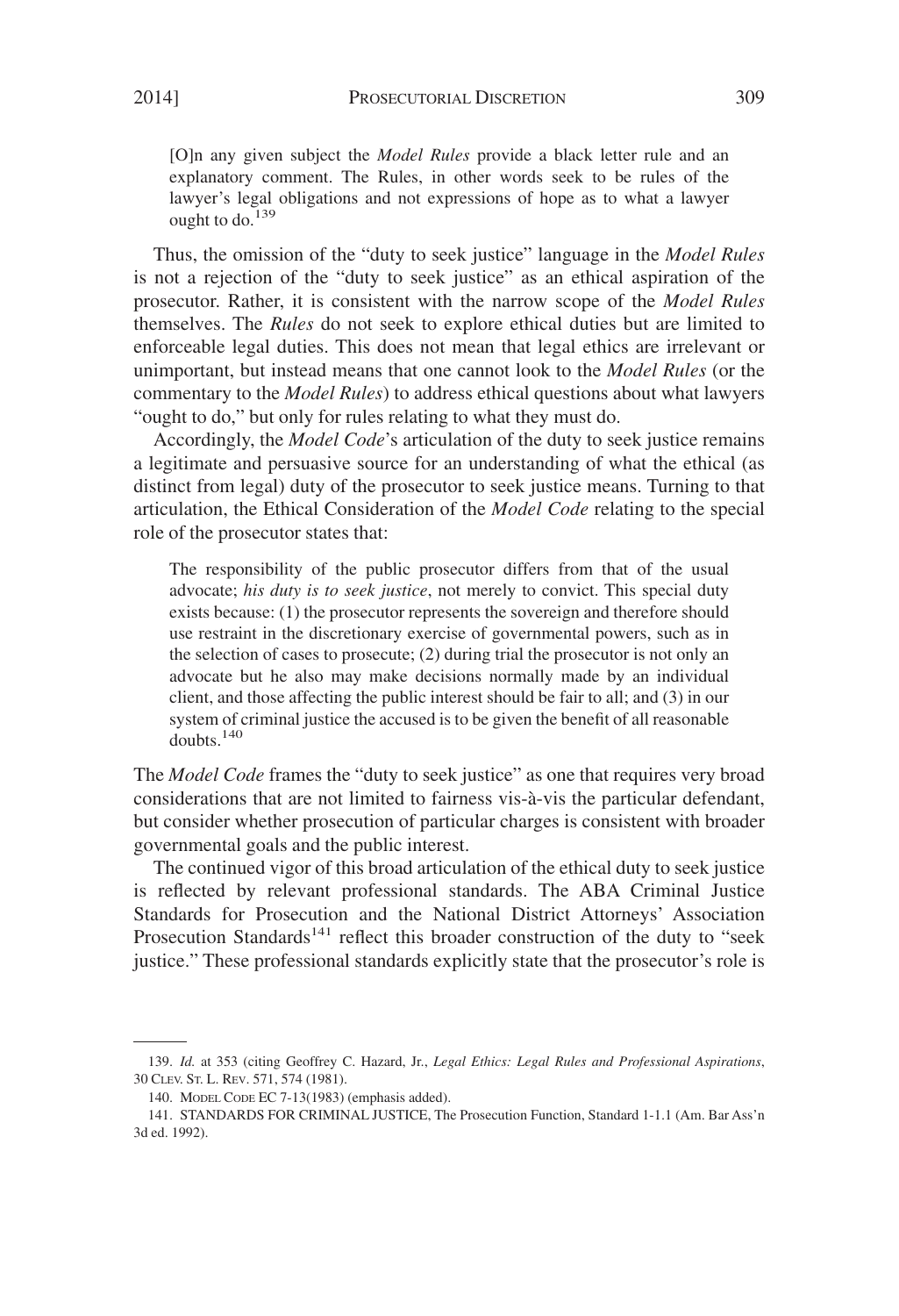to exercise his discretion in the public interest.<sup>142</sup> Affording a defendant fair procedure is but one aspect of the duty to justice, not its whole.

Under the *Model Code*, the prosecutor should exercise restraint in prosecuting offenses. Decisions should be in the public interest and fair to all. As Professor Angela Davis has observed: "elimination of discrimination is totally consistent with the responsibility of the prosecutor to seek justice, not simply win convictions."<sup>143</sup>

Additionally, under the *Model Code*'s articulation of the duty to seek justice, the accused should receive the benefit of all reasonable doubts. In a system where prosecutors cannot investigate arrest charges or provide individualized attention to cases, unexplored doubt necessarily exists as to all cases. Prosecutors know that some innocent people will be swept up, prosecuted and criminalized because the overburdened system cannot provide timely fact-finding, effective counsel, and adjudication for huge numbers of minor offenses. The duty to seek justice counsels prosecutors to seek to remedy these failures of the justice system.

2. THE PROSECUTOR'S DUTY TO JUSTICE UNDER THE MRPC

In contrast, the *Model Rules of Professional Conduct* characterize the prosecutor's role more narrowly and with less agency than the *Model Code*; prosecutors have a duty as a "minister of justice" rather than the "duty to seek justice":<sup>144</sup>

A prosecutor has the responsibility of a minister of justice and not simply that of an advocate. This responsibility carries with it the specific obligations *to see that the defendant is accorded procedural justice, that guilt is decided upon the basis of specific evidence, and that special precautions are taken to prevent and to rectify the conviction of innocent persons.*<sup>145</sup>

The emphasis on procedural justice and the guilt of individual defendants, rather than the duty to exercise discretion in the public interest, reflects the construction of the duty as flowing from the power the prosecutor wields. It also reflects the black letter rule without taking a position on what the prosecutor *ought* to do.<sup>146</sup>

<sup>142.</sup> STANDARDS FOR CRIMINAL JUSTICE, The Prosecution Function, Standard 3-3.9(b) (Am. Bar Ass'n 3d ed. 1992); NDAA STANDARD § 1-1.2 (supporting principle that prosecutors should put the rights and interests of society in a paramount position in exercising discretion); NDAA STANDARD § 4-1.3.

<sup>143.</sup> Davis, *supra* note 14, at 224.

<sup>144.</sup> There is no record of debate regarding this shift in vocabulary. The only comment the Kutak Commission received relating to the use of "minister of justice" rather than the "duty to seek justice" language was made by the Philadelphia Bar Association which criticized the language as lacking "any generally accepted meaning." CENTER FOR PROFESSIONAL RESPONSIBILITY AMERICAN BAR ASSOCIATION,ALEGISLATIVE HISTORY: THE DEVELOPMENT OF THE ABA MODEL RULES OF PROFESSIONAL CONDUCT 1982-2005, 508-09 (1999).

<sup>145.</sup> MODEL RULES R. 3.8 cmt. 1 (emphasis added).

<sup>146.</sup> DiPippa *supra* note 136, at 353 (citing Geoffrey C. Hazard, Jr., *Legal Ethics: Legal Rules and Professional Aspirations*, 30 CLEV. ST. L. REV. 571, 574 (1981)).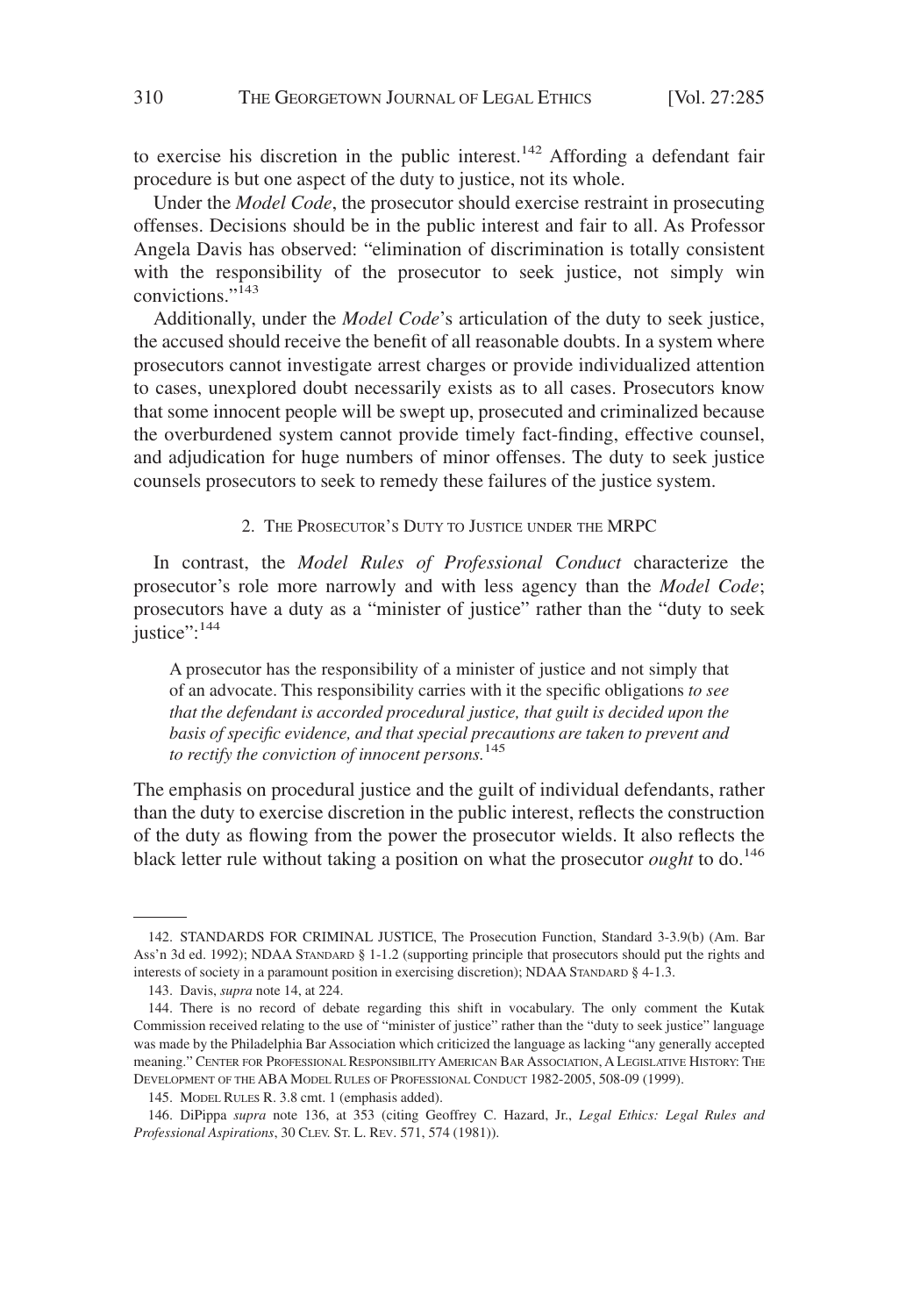The narrow focus of the *Model Rules*—on procedural justice in particular cases rather than the public interest—provides less support for the argument that the prosecutor's duty to serve justice requires justice for all. Nonetheless, the *Model Rules'* focus on the prosecutor's duty as a "minister of justice" does not permit prosecution of charges when the requirements of procedural fairness will not be afforded to the vast majority of defendants. Because the system is so overburdened with minor offenses, the prosecutor cannot, as a practical matter, fulfill the responsibilities of a minister of justice. The prosecutor cannot *"see that the defendant is accorded procedural justice, that guilt is decided upon the basis of specific evidence, and that special precautions are taken to prevent and to rectify the conviction of innocent persons.*"<sup>147</sup> Instead, in processing minor offenses, the criminal justice system relies on quick pleas without reviewing the specific evidence and does not consistently distinguish between the innocent and the guilty. Because the current handling of minor criminal offenses is inconsistent with the responsibilities of the prosecutor as a minister of justice, a triage system that limits the cases that are selected for prosecution is consistent with the *Model Rules*. 148

Neither the *Model Rules* nor the *Model Code* provide specific guidance regarding the exercise of discretion to prosecute or to decline prosecution the greatest power the prosecutor wields. The NDAA and ABA professional standards for prosecutors fill this gap.

#### B. THE DUTY TO SEEK JUSTICE AND THE EXERCISE OF CHARGING DISCRETION UNDER THE NDAA AND ABA STANDARDS FOR PROSECUTORS

For purposes of this paper, the duty to exercise charging discretion and the absolute discretion to decline charges are the keys to alleviating the failures of the lower criminal court.<sup>149</sup> The goals, functions, and factors governing prosecutors' charging decisions support the broad use of charging discretion to achieve greater racial equality under the law and better administration of justice within the courts.

Both the National District Attorney Association's standards and the ABA Criminal Justice Standards for the Prosecution Function require the prosecutor

<sup>147.</sup> MODEL RULES R. 3.8 cmt. 1 (emphasis added).

<sup>148.</sup> The Preamble of the *Model Rules* also imposes the duty on all lawyers to have a "special responsibility for the quality of justice." MODEL RULES pmbl. [1].

<sup>149.</sup> *See* Sarat & Clarke, *supra* note 120, at 401 ("When upholding the right of prosecutors to decline prosecution—usually against a petitioner seeking to force prosecution—American courts have explicitly and implicitly drawn on a *nolle prosequi* tradition of absolute discretion to justify their decisions. This line of cases stretches at least as far back as 1927: in *Milliken v. Stone* (1927) the Second Circuit Court of Appeals denied a request for an injunction to force prosecutions over a liquor shipment law—a law that was allegedly being enforced selectively. As the century progressed, courts became vocal and categorical in rejecting attempts to force prosecution.").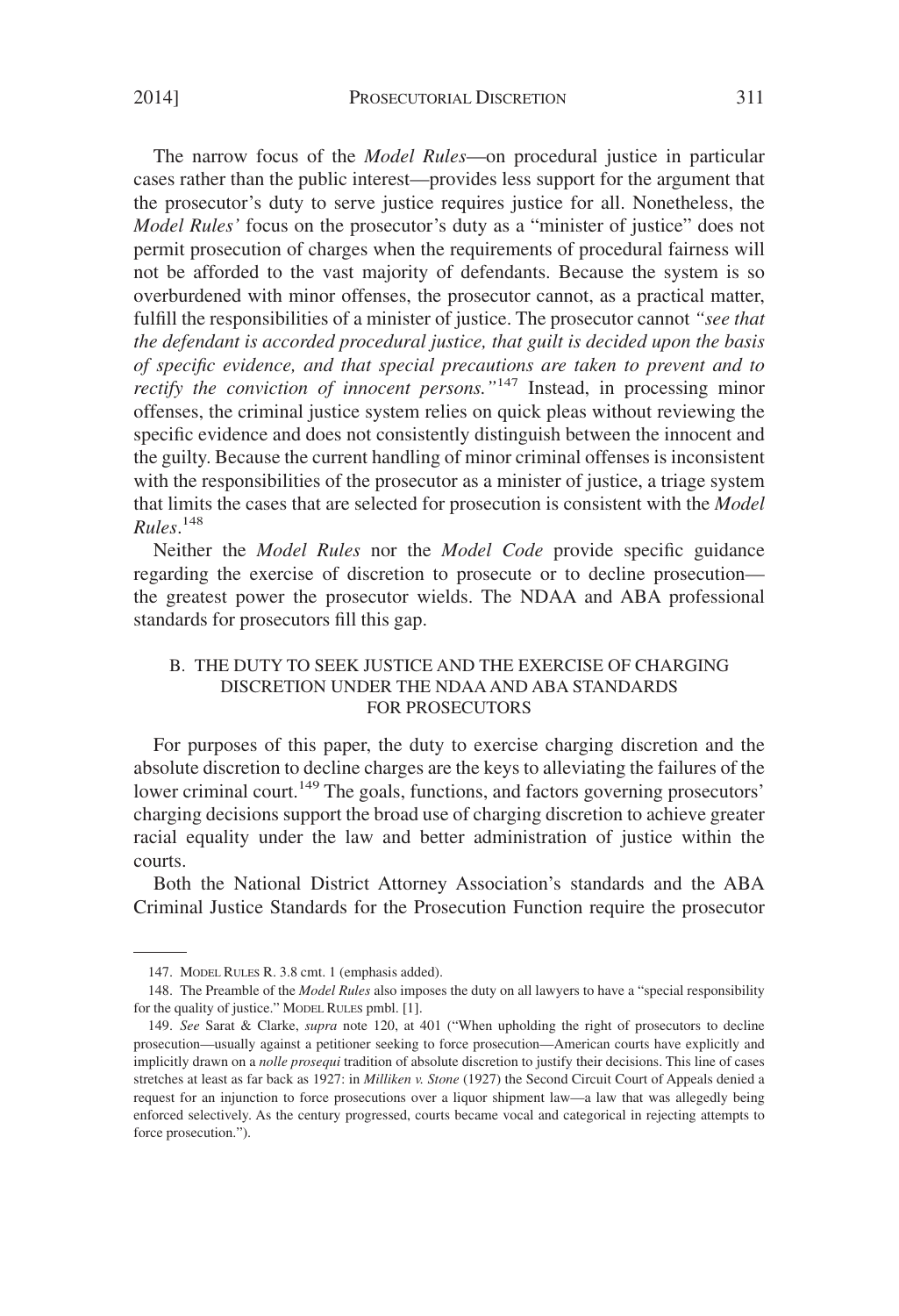(1) to exercise charging discretion,<sup>150</sup> and (2) do so in a manner consistent with the "public interest."151 These requirements are critically important.

#### 1. THE DUTY TO EXERCISE DISCRETION

Even when minor offenses flood the system, it is still the prosecutor's duty to decide whom to charge. Merely processing cases because they are minor is not an option under either set of professional standards.152 The NDAA standards make it clear that the prosecutor must exercise discretion and cannot simply ratify the decision of law enforcement:

The decision to initiate a criminal prosecution should be made by the prosecutor's office. Where state law allows criminal charges to be initiated by law enforcement or by other persons or means, prosecutors should, at the earliest practical time, decide whether the charges should be pursued.<sup>153</sup>

Similarly, the ABA Standards for the Prosecutor Function do not permit delegation of charging authority to law enforcement. Instead, "the decision to institute criminal proceedings should be initially and primarily the responsibility of the prosecutor."154

Unfortunately, the evidence suggests that the level of prosecutorial review that goes into the decision to pursue minor victimless offenses is *de minimis*. <sup>155</sup> These charges typically rest on the testimony of police officers alone and are therefore easy to "prove" at trial.<sup>156</sup> A prosecutor who chooses to question the accuracy of an arrest or whether a charge merits prosecution risks offending the police with whom prosecutors must work.<sup>157</sup> Further, as Professor Alschuler has observed, the one decision that prosecutors are typically required to document is the

<sup>150.</sup> NDAA STANDARD § 4-1.1 (2009); STANDARDS FOR CRIMINAL JUSTICE, The Prosecution Function, Standard 3-3.4 (Am. Bar Ass'n 3d ed. 1993).

<sup>151.</sup> NDAA STANDARD § 4-1.3 (2009); STANDARDS FOR CRIMINAL JUSTICE, The Prosecution Function, Standard 3-3.9 (Am. Bar Ass'n 3d ed. 1993).

<sup>152.</sup> In contrast to minor offenses, in serious cases and cases involving victims, prosecutors generally review the sufficiency of the evidence with some care before filing charges because dismissing a case is more difficult than not charging at all. *See* John Caher, *D.A. Must Prosecute Case Against 'Occupy Albany' Protesters, Judge Says*, NYLJ, April 16, 2013 (describing a fascinating stand-off between a judge and prosecutor over dismissing a charge once filed).

<sup>153.</sup> NDAA STANDARD § 4-1.1 (2009).

<sup>154.</sup> STANDARDS FOR CRIMINAL JUSTICE, The Prosecution Function, Standard 3-3.4(a) (Am. Bar Ass'n 3d ed. 1993)

<sup>155.</sup> Bowers, *supra* note 9, at 1702.

<sup>156.</sup> This is particularly so when, because of aggressive policing and easy plea dispositions defendants have criminal histories. Blacks and Latinos are "stopped, searched and arrested more frequently, so they are more likely to have an arrest record, even if they are no more involved in criminal activity than their similarly situated white counterparts." DAVIS, *supra* note 88, at 38 (2007).

<sup>157.</sup> BUTLER, *supra* note 4, at 13 ("The relationship between the prosecutor and a lying police officers is more complicated than you'd think. On the one hand, you don't want to sponsor perjurious testimony. On the other hand, you don't want to get the cop mad at you for believing some defendant over him. So, unless you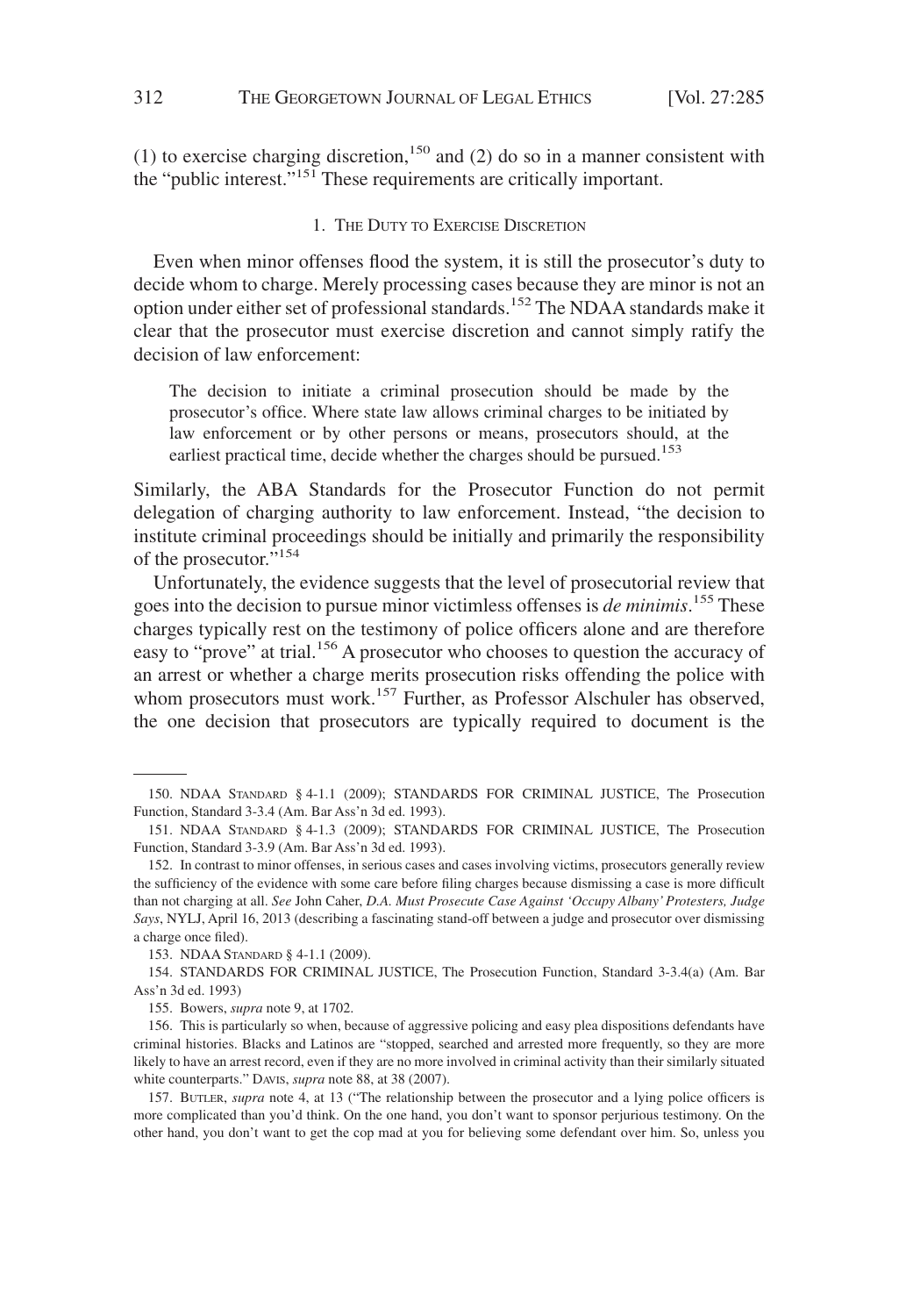decision to dismiss.<sup>158</sup> It is far easier to bring charges in all cases than to engage in individualized assessment or risk alienating police. As Josh Bowers has compellingly illustrated, the rates at which prosecutors decline to charge minor victimless offenses are far lower than the rates at which they decline to charge serious felonies.<sup>159</sup> In an overburdened system, even the most diligent prosecutor will not be able to engage in a multi-factor analysis of minor offenses.<sup>160</sup>

Failure to exercise this primary discretionary responsibility improperly delegates charging authority to the police. Police decisions thus determine the demographics and liability of the vast majority of individuals in the criminal justice system.<sup>161</sup> Without meaningful review, claims of innocence, normative innocence (lack of blameworthiness), and constitutional issues that merit dismissal remain unaddressed.<sup>162</sup> More importantly, the goals and priorities of the sovereign to govern impartially and in the public interest are not necessarily reflected in charging decisions effectively made by police. Prosecutors have developed professional standards that guide this exercise of discretion.

#### 2. FACTORS GOVERNING THE EXERCISE OF DISCRETION IN THE PUBLIC INTEREST

The overarching concern in exercising charging discretion is not whether a case can be won, or even if an individual committed an offense, but rather whether a prosecution serves the public interest. The NDAA standards charge prosecutors to "screen potential charges to eliminate from the criminal justice system those cases where prosecution is not justified *or not in the public interest*."163 Similarly, the ABA Standards for the Prosecution Function provide that "the prosecutor may in some circumstances for good cause consistent with the *public interest* decline to prosecute, notwithstanding that sufficient evidence

have compelling evidence that the officer is lying, you tend to go along to get along."); DAVIS, *supra* note 3 at 39-40.

<sup>158.</sup> Bowers, *supra* note 9, at 1710 n.267 (*citing* Albert W. Alschuler, *The Prosecutor's Role in Plea Bargaining*, 36 U. CHI. L. REV. 50, 59, 64 n.42 (1968) ("It is easier to lose the case than to go through the bureaucratic obstacles preliminary to dismissal.")); Robert L. Rabin, *Agency Criminal Referrals in the Federal System: An Empirical Study of Prosecutorial Discretion*, 24 STAN. L. REV. 1036, 1041 (1972) (U.S. attorneys exercise unreviewed discretion in all parts of criminal cases, except upon decision to dismiss indictment.); NDAA STANDARD § 4-1.7 (2009) (reflects this practice, indicating that "a prosecutor's office should retain a record of the reasons for declining a prosecution").

<sup>159.</sup> Bowers, *supra* note 9, at 1715-19 (using Iowa and New York statistics to demonstrate that prosecutors are far more likely to decline to prosecute a serious felony, than a minor offense to public order).

<sup>160.</sup> Gershowitz & Killinger, *supra* note 25, at 264-65.

<sup>161.</sup> Stuntz, *supra* note 26 at 511 ("[the] law does not by itself determine who is and isn't punished." Given their arresting power, police [along with prosecutors] "define the law on the street and decide who has violated it."); HUSAK, s*upra* note 16 at 28-29; Bowers, *supra* note 9, at 1692.

<sup>162.</sup> Bowers, *supra* note 9, at 1716 (comparing declined prosecutions in felony and order maintenance offenses).

<sup>163.</sup> NDAA STANDARD § 4-1.3 (2009).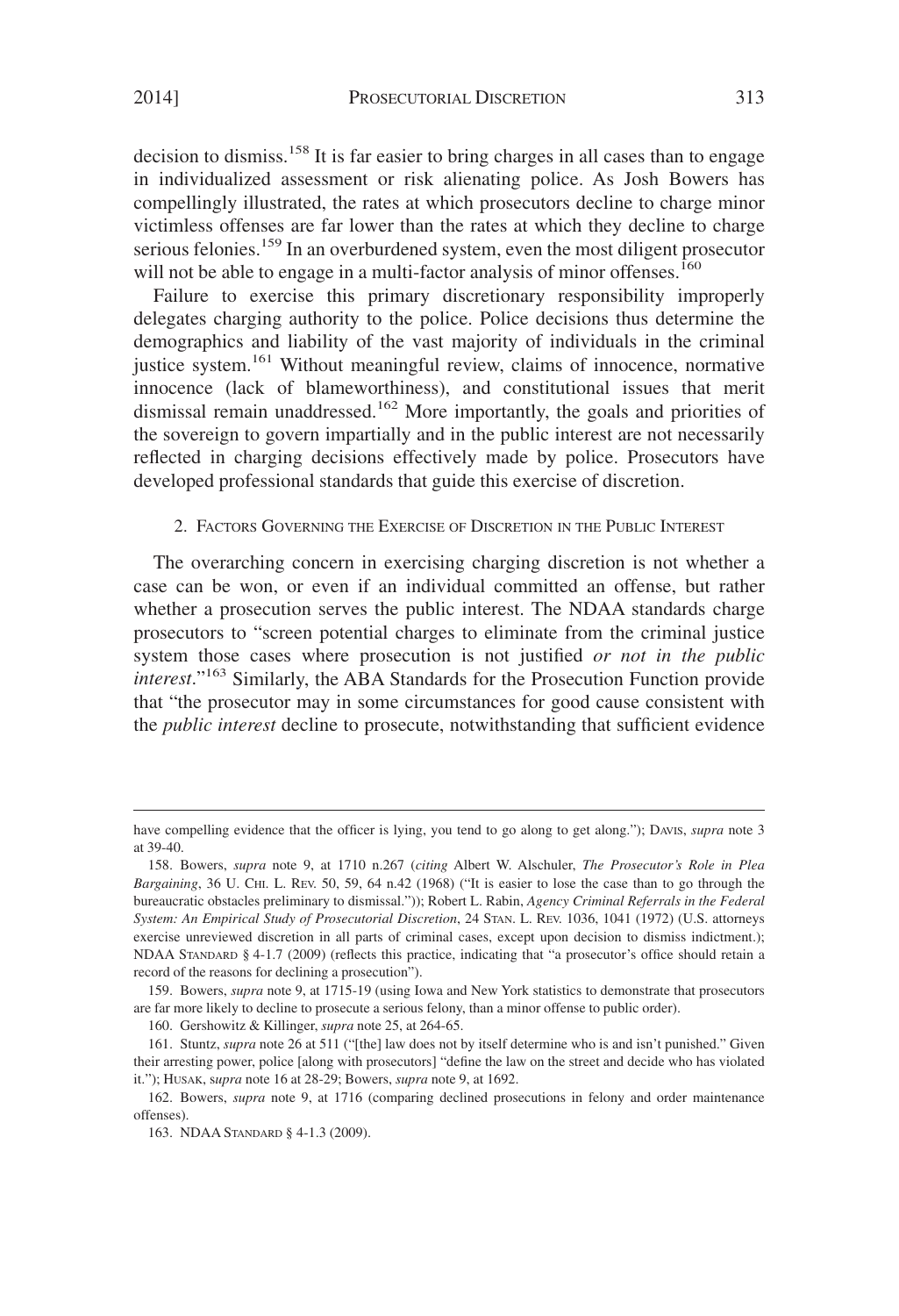may exist which would support a conviction."164

The NDAA Prosecution Standards provides a long list of factors to consider in determining whether prosecution is "not in the public interest." A number of these factors are relevant only to offenses where some harm is done to society or to a victim. Others suggest that declining to prosecute minor victimless offenses would be consistent with the sound exercise of a prosecutor's discretion. The factors that are most relevant to minor victimless offenses are:

i. *The charging decisions made for similarly-situated defendants*;

k. *Undue hardship that would be caused to the accused by the prosecution*;

l. *A history of non-enforcement of the applicable law*;

p. *Whether the accused has already suffered substantial loss in connection with the alleged crime*;

q. *Whether the size of the loss or the extent of the harm caused by the alleged crime is too small to warrant a criminal sanction.*<sup>165</sup>

The lack of harm caused by the offense and the disproportion of a criminal sanction to the harm caused are legitimate considerations that mitigate in favor of non-prosecution of minor victimless offenses. Factors k, p, and q capture the concern about the extent of the harm caused by arrest and punishment versus the harm caused by the offense.

165. The full list of considerations under NDAA standards is as follows:

- a. Doubt about the accused's guilt;
- b. Insufficiency of admissible evidence to support a conviction;
- c. The negative impact of a prosecution on a victim;
- d. The availability of adequate civil remedies;
- e. The availability of suitable diversion and rehabilitative programs;
- f. Provisions for restitution;
- g. Likelihood of prosecution by another criminal justice authority;

h. Whether non-prosecution would assist in achieving other legitimate goals, such as the investigation or prosecution of more serious offenses;

- i. The charging decisions made for similarly-situated defendants;
- j. The attitude and mental status of the accused;
- k. Undue hardship that would be caused to the accused by the prosecution;
- l. A history of non-enforcement of the applicable law;
- m. Failure of law enforcement to perform necessary duties or investigations;

n. The expressed desire of an accused to release potential civil claims against victims, witnesses, law enforcement agencies and their personnel, or the prosecutor and his personnel, where such desire is expressed after having the opportunity to obtain advice of counsel and is knowing and voluntary;

o. Whether the alleged crime represents a substantial departure from the accused's history of living a law-abiding life;

p. Whether the accused has already suffered substantial loss in connection with the alleged crime;

q. Whether the size of the loss or the extent of the harm caused by the alleged crime is too small to warrant a criminal sanction.

NDAA STANDARD § 4-1.3 (2009).

<sup>164.</sup> STANDARDS FOR CRIMINAL JUSTICE, The Prosecution Function, Standard 3-3.9 (Am. Bar Ass'n 3d ed. 1992).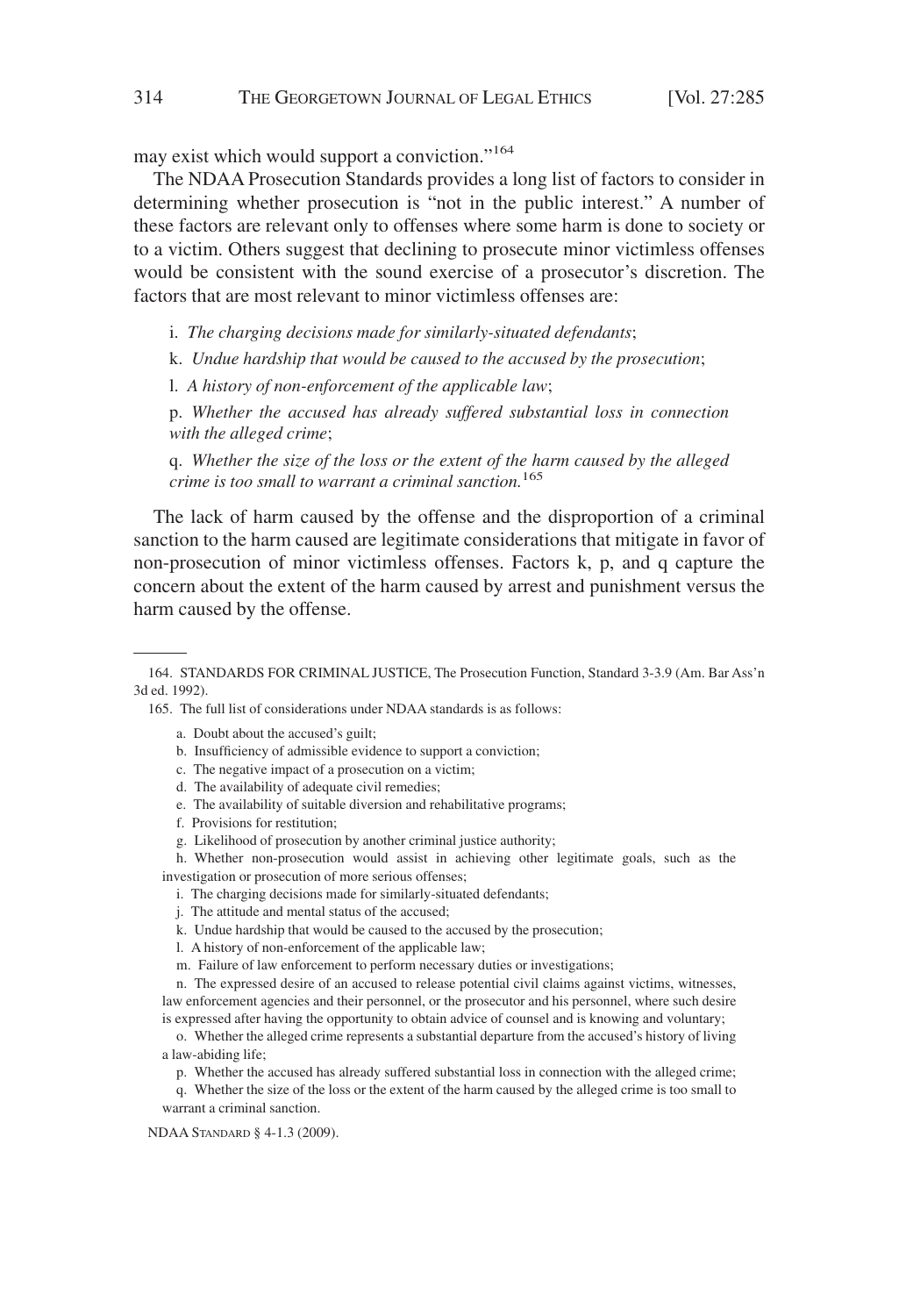The NDAA factors highlight that the criminal process—being arrested, or being prosecuted—inflicts harm separate and apart from the criminal conviction. The prosecutor can consider whether the accused "has already suffered substantial loss in connection with the alleged crime."166 Where arrest is followed by detention or incarceration, substantial loss of employment, income, or reputation (at least relative to a minor offense) may be experienced in connection with the alleged crime. Similarly, the prosecutor may consider whether prosecution is likely to cause "undue hardship."<sup>167</sup> Because of the many collateral consequences of minor offenses, undue hardship may result from virtually any prosecution.168

Other critically important factors that relate to the disparate policing of communities relate to the enforcement, non-enforcement and similar treatment of others for the same conduct. Prosecutors may consider "charging decisions made for other similarly-situated defendants."169 They can also consider "a history of non-enforcement of the applicable law."170 While these factors are likely in the list so that prosecutors can guard against internal inconsistencies and avoid selective prosecutions based on rarely used statutes, the factors also square neatly when applied to offenses that are widely engaged in but only enforced in certain communities. For example, for someone who smokes or possesses marijuana, who is the similarly situated defendant? Is there a history of non-enforcement? Despite the fact that there are over 50,000 arrests in New York City a year for marijuana possession, there is also a history of non-enforcement. First, until the mid-1990s, there were very few marijuana arrests, with only 300-400 arrests a year before the Giuliani administration began emphasizing minor arrests.<sup>171</sup> Put another way, the NYPD currently arrests more people for possession of marijuana in three days than it arrested in all of 1991. There were 125 arrests for marijuana in 2011 for every arrest for the same offense in 1992.<sup>172</sup>

Non-enforcement is not merely a historical fact. Today enforcement or non-enforcement rests on geography and skin color. Even more startling than the

<sup>166.</sup> *Id.* at § 4-1.3(p).

<sup>167.</sup> *Id.* at § 4-1.3(k).

<sup>168.</sup> *See* Robert M. A. Johnson, *Message from the President: Collateral Consequences*, THE PROSECUTOR, May-June 2001, at 5 (statement of the president of the National District Attorneys' Association, advising prosecutors to educate themselves about collateral consequences because "[a]t times, the collateral consequences of a conviction are so severe that we are unable to deliver a proportionate penalty in the criminal justice system").

<sup>169.</sup> NDAA STANDARD § 4-1.3(i) (2009).

<sup>170.</sup> *Id.* at § 4-1.3(l).

<sup>171.</sup> There were 408 marijuana possession arrests in 1990, 375 in 1991, and 405 in 1992. N.Y. State Div. of Crim. Justice Stat., (on file with author) [hereinafter NY DCJS]; *see also* Jim Dwyer, *Whites Smoke Pot, but Blacks are Arrested*, N.Y. TIMES, Dec. 23, 2009, at A24 (noting that in 2008 alone, there were more arrests for possession of marijuana under Mayor Bloomberg than the eighteen years under former Mayors Koch, Dinkins, and Giuliani).

<sup>172. (</sup>NYDCJS statistics on file with author).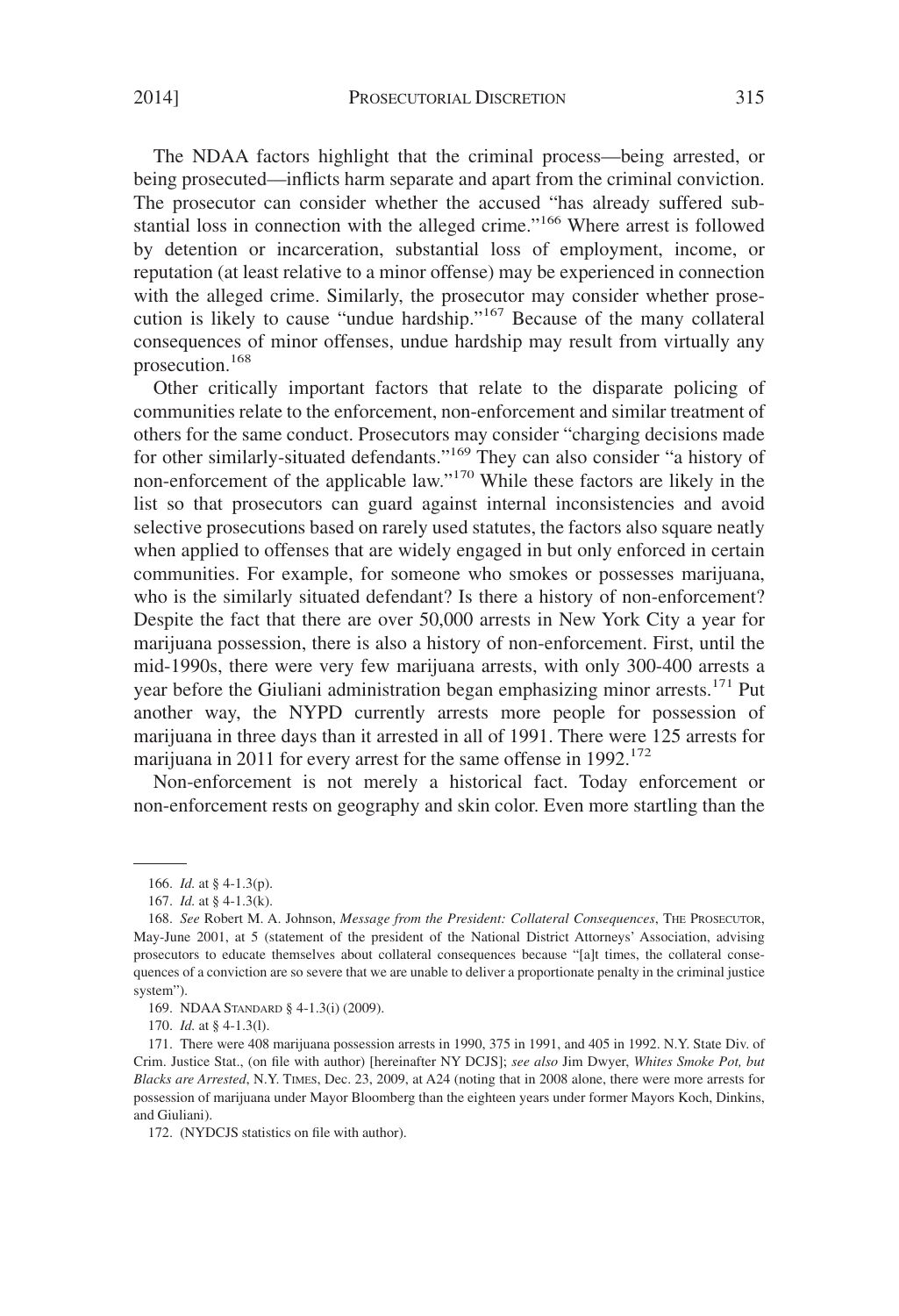fact that over the last two decades marijuana arrests have risen by a factor of 125 is the disparity in the number of marijuana arrests between Brownsville in Brooklyn and the Upper East Side of Manhattan. In Brownsville, between 2007 and 2009, there were an average of 3,109 marijuana arrests per 100,000 residents.<sup>173</sup> On the Upper East Side, there were only 20 arrests per 100,000 residents.<sup>174</sup> Though the neighborhoods are barely ten miles apart, the likelihood of being arrested for possession of marijuana is over 150 times greater in Brownsville.<sup>175</sup>

A comparison of those arrested with other similarly-situated *arrested* defendants may reveal relatively consistent treatment.<sup>176</sup> However, a comparison between those arrested for minor conduct, and individuals who engage in precisely the same conduct who will never be arrested by virtue of the color of their skins or the neighborhoods where they live, reveals an enormous disparity.

Which is the correct comparison? Should the prosecutor compare individuals who are arrested for minor victimless offenses with other individuals arrested for the same minor offense? Or can the prosecutor consider those who engage in the same conduct but are not arrested? Where the difference between those charged and those not charged is neighborhood or skin color, should and can the prosecutor consider the history of non-enforcement in privileged enclaves?

As a representative of the sovereign whose duty it is "initially and primarily" to determine whom to charge (consistent with the public interest), prosecutors must consider the broader comparison. If they only exercise discretion to treat similarly situated arrestees equally, then they delegate the lion's share of the discretion to determine which crimes to prosecute and which to ignore entirely to the police. The duty to exercise discretion requires the prosecution to look beyond the jail cells and to the larger community. To exercise discretion in the public interest means ensuring respect for the law and law enforcement by assuring consistent and equal application of the law outside the courthouse, as well as inside it. It also means making sure that "the punishment fits the

<sup>173.</sup> *See* Jim Dwyer, *A Smell of Pot and Privilege in the City*, N.Y. TIMES, July 21, 2010, at A19.

<sup>174.</sup> *Id.*

<sup>175.</sup> *See id.* The Upper East Side of New York City is 80-90% white, while the Brownsville neighborhood is less than 10% white. *See Upper East Side (UES) neighborhood in New York, New York (NY), 10021, 10028, 10128 detailed profile*, CITY-DATA.COM, (last visited Oct. 26, 2013); *Brownsville neighborhood in Brooklyn, New York (NY), 11212 detailed profile*, CITY-DATA.COM, (last visited Oct. 26, 2013); *Brownsville neighborhood in Brooklyn, New York (NY), 11212 detailed profile*, CITY-DATA.COM, http://www.city-data.com/neighborhood/ Brownsville-Brooklyn-NY.html (last visited Nov. 21, 2013).

<sup>176.</sup> This is not to say that all defendants are treated exactly the same: junior prosecutors tend to be harsher, different prosecutors may have different charging practices, and implicit bias may also affect charging decisions. *See* Starr & Rehavi, *supra* note 70, at 1 (finding that in federal prosecutions "most of the otherwise unexplained racial disparities in sentencing can be explained by prosecutors' choices to bring mandatory minimum charges").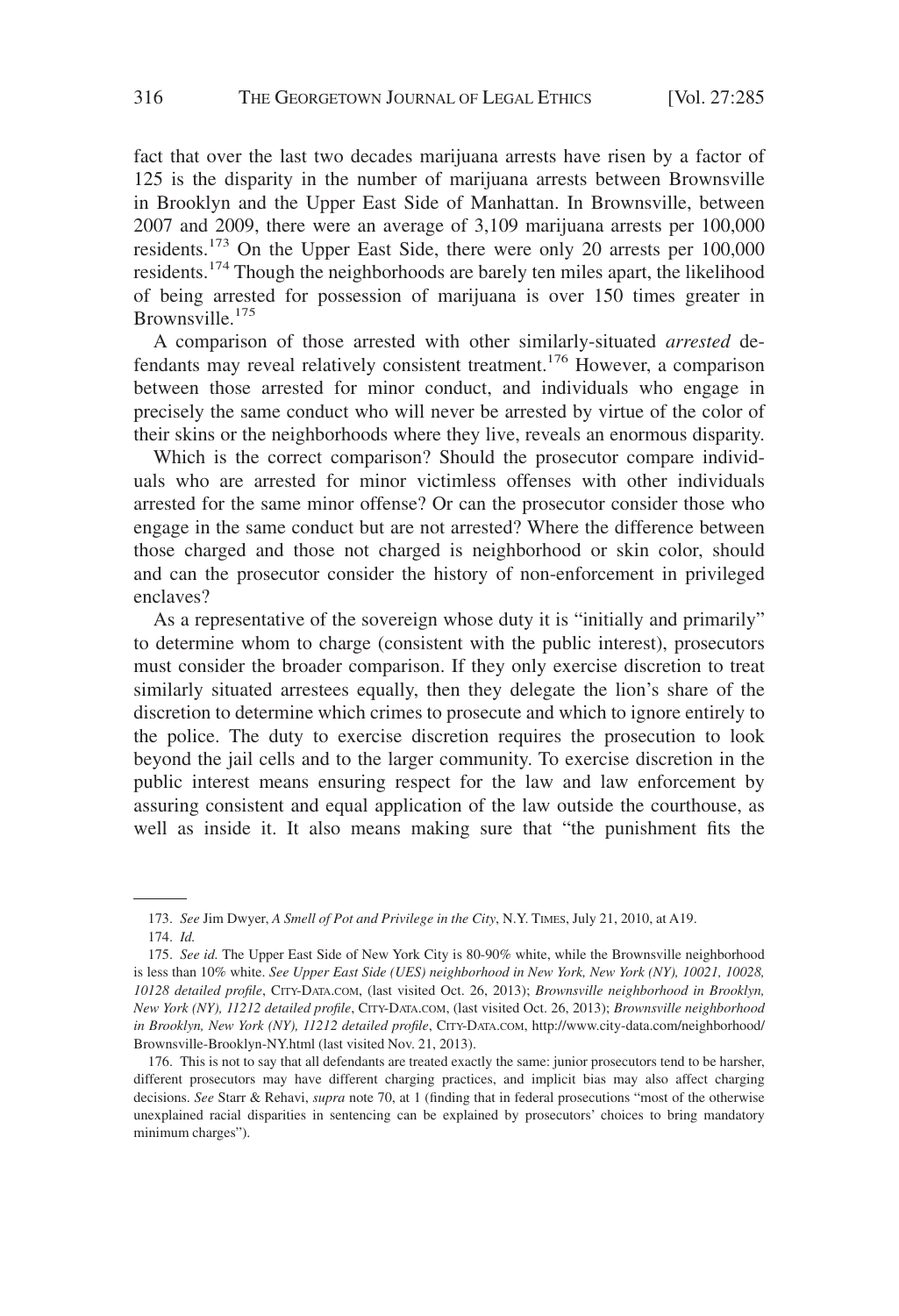crime."<sup>177</sup> Under NDAA standards where collateral consequences and excessive enforcement impose enormous burdens on entire communities of already disadvantaged individuals for victimless offenses to order, the discretion not to charge is a critical tool the prosecutor may exercise to ensure that prosecution and policing does not do more harm than good.

Turning to the specific provisions of the ABA Standards, the following are the factors that the prosecutor may consider in exercising the charging discretion "consistent with the public interest":

- (i) the prosecutor's reasonable doubt that the accused is in fact guilty;
- (ii) the extent of the harm caused by the offense;
- (iii) the disproportion of the authorized punishment in relation to the particular offense or the offender;
- (iv) possible improper motives of a complainant:  $178$

Of these four factors, (ii) harm and (iii) proportionality weigh heavily in favor of declining prosecution for many minor offenses. The relation of harm due to minor offenses—victimless offenses that may create slight public disorder<sup>179</sup> and proportionality of punishment provide a strong normative claim to decline prosecution in most, if not all, arrests for minor disorder. To take a specific example, what is the harm caused by possessing marijuana for personal use? In what way is it proportional to be handcuffed, fingerprinted, locked away from work and family, given an arrest record, and exposed to the stigma of the criminal process?

Factors (i) reasonable doubt as to guilt and (iv) the motives of the complainant also weigh in favor of a decision to decline prosecution in a system where prosecutors do not have the resources and time to engage in independent

<sup>177. &</sup>quot;The core duty of any prosecutor, the most central mission of our office, is the pursuit of justice. This is not an easy job. We must prosecute the guilty, protect the innocent, and make sure the punishment fits the crime." Memorandum from District Attorney Jeff Rosen for the Office of the District Attorney, Memo on Collateral Consequences (Sept. 14, 2011) (instructing prosecutors to consider collateral consequences in offenses that are not "serious or violent" because "in general, the less serious the crime, the more likely a collateral consequence will unlikely impact a settlement"), *available at* http://www.ilrc.org/files/documents/ unit\_7b\_4\_santa\_clara\_da\_policy.pdf.

<sup>178.</sup> STANDARDS FOR CRIMINAL JUSTICE, The Prosecution Function, Standard 3-3.9 (Am. Bar Ass'n 3d ed. 1993). I omit the following considerations from the text because they will rarely be relevant in a victimless, low level offense: (v) reluctance of the victim to testify; (vi) cooperation of the accused in the apprehension or conviction of others; and (vii) availability and likelihood of prosecution by another jurisdiction. There will be no victim, sentences are so low that cooperation is rarely sought, and no other jurisdiction would choose to prosecute an individual for such minor offenses.

<sup>179.</sup> There are, of course, minor offenses that involve harm to persons or property. While prosecutors should exercise discretion in all cases, the categorical approach proposed by this paper is proposed for minor offenses to order.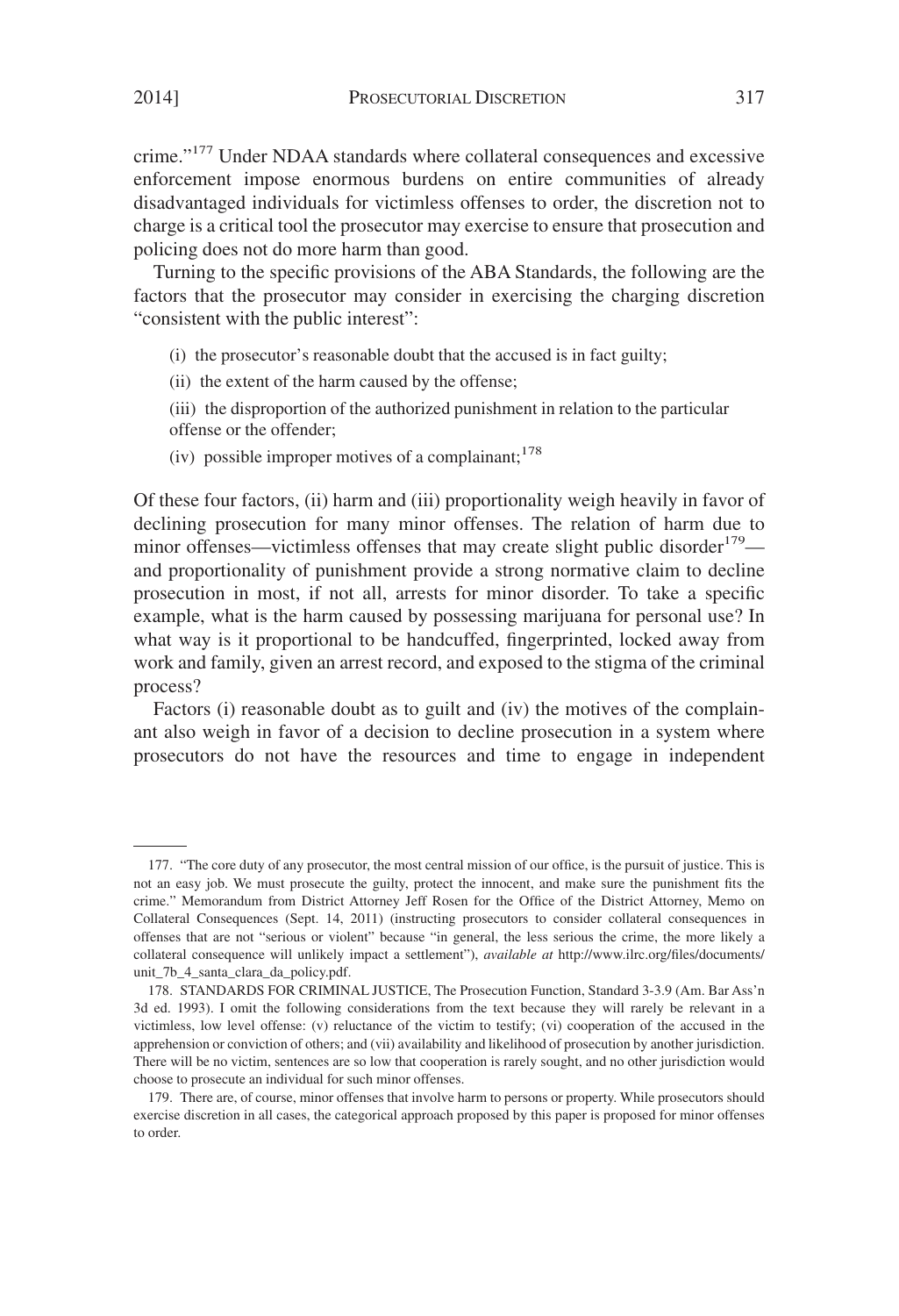investigation.<sup>180</sup> This is particularly the case where police are told to follow zero-tolerance or aggressive order-maintenance policies that lead to large numbers of arrests. Where there is pressure to make arrests to show productivity,<sup>181</sup> doubtful cases as to both guilt and motive for complaints will necessarily be hidden in the deluge of minor offenses.

While the majority of arrestees likely did possess marijuana, ride a bike on the sidewalk, or sell cold water without a vendor's license, some arrests will be of innocent people or based on entirely unlawful stops and frisks. If there are no resources to provide timely hearings and trials to those who would challenge their arrests or the bases for the stops, and if prosecutors acknowledge (as they have) that innocent people are pleading guilty because of an overburdened system and power and information disparities in the plea-bargaining system, then prosecuting hundreds of thousands of cases must necessarily create a substantial number of wrongful dispositions.<sup>182</sup>

Further, prosecutors have acknowledged concern that police officers under pressure to show "productivity" have not been consistently truthful in making arrests. Because of innocent people charged with trespass, the Bronx District Attorney's office is insisting on interviewing all officers in trespass cases.<sup>183</sup> Courts have long recognized that police may tailor testimony to circumvent the Fourth Amendment.<sup>184</sup> Recently, the NYPD issued an Operations Order because police were directing individuals to empty their pockets and then arresting them for possession of marijuana under a provision that makes possessing marijuana in public view a misdemeanor.<sup>185</sup> Recent litigation on stop-and-frisk policing shows

<sup>180.</sup> Because most minor victimless offenses involve only a police witness, prosecutors must engage in independent investigation to check constitutional violations. Such investigation may involve reviewing video and audiotape, visiting the scene, and reviewing other complaints and arrests made by the officer.

<sup>181.</sup> *See* Floyd v. City of New York, 813 F. Supp. 2d 417, 426-27 (S.D.N.Y. 2011) (marshaling evidence of NYPD "quotas" including (1) testimony of various officers, (2) audio recordings of precinct commanders ordering certain numbers of arrests, stops and frisks, and summonses during roll call, (3) Patrolmen's Benevolent Association labor grievance alleging transfer of six officers and one sergeant for failure to meet quotas, and (4) the labor arbitrator's decision finding that the 75th precinct had imposed quotas); *see also* NYPD Operations Order 52, *Police Officer Performance Objectives*, (Oct. 17, 2011) (requiring police officers to perform and report on "proactive enforcement activities" including stop and frisks, summonses, and arrests), *available at* http://www.nyclu.org/files/releases/NYPD\_Operations\_Order\_52\_10.27.11.pdf.

<sup>182.</sup> *See* Bibas, *supra* note 32, at 2495; Gershowitz & Killinger, *supra* note 25, at 287-91.

<sup>183.</sup> Ligon v. City of New York, 2013 U.S. Dist. LEXIS 2871 (S.D.N.Y. Jan. 8, 2013) (summarizing testimony of ADA Rucker "who concluded that the NYPD frequently made trespass stops outside TAP buildings in the Bronx for no reason other than that the officer had seen someone enter and exit or exit the building").

<sup>184.</sup> *See, e.g.*, People v. McMurty, 314 N.Y.S.2d 194, 197 (Crim. Ct. 1970) (While acknowledging that false testimony in dropsy cases by arresting officers is a problem, Criminal Court Judge Younger stated that the solution "is prosecutors' work. The courts can only deplore. They are ill equipped to persuade the police to change their practices or alter their philosophy.").

<sup>185.</sup> *See* NYPD Operations Order No. 49, *Charging Standards for Possession of Marihuana in a Public Place Open to Public View*, (Sept. 19, 2011), *available at* http://www.nyc.gov/html/om/pdf/2012/nypd-marijuanaorder.pdf (directing officers not to charge criminal possession of marijuana open to public view when "an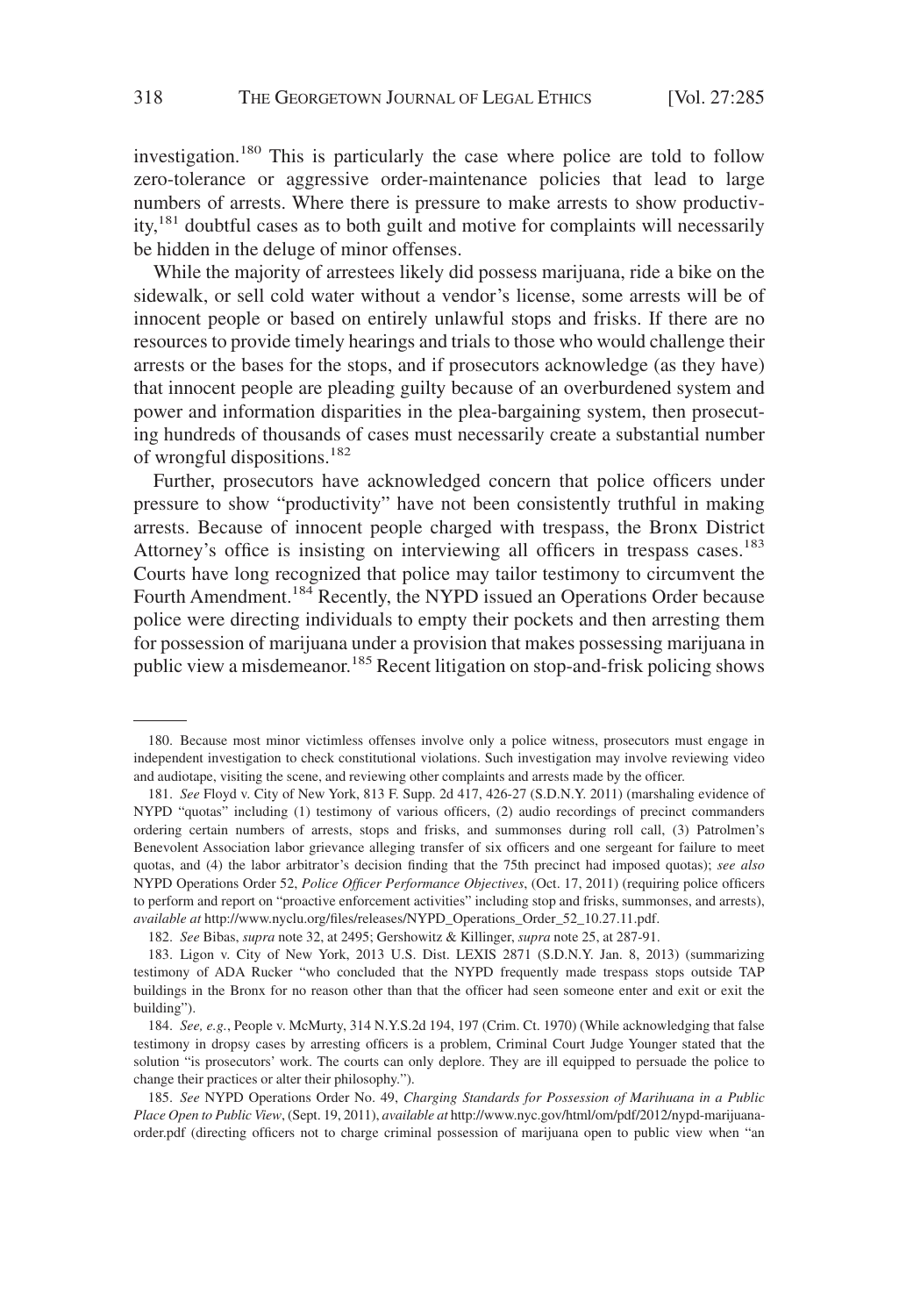that a substantial number of stops have no lawful basis.<sup>186</sup>

Prosecutors have always struggled with the problem of questioning police officers upon whom the vast majority of their cases depend, but the problem is particularly acute in misdemeanor cases.<sup>187</sup> In felonies, a police officer may have to take the stand at a preliminary hearing or testify before a grand jury. This encourages prosecutors to review the basis for stops and the sufficiency of the evidence either at initial screening or at some point prior to hearing or trial. In lower criminal courts, however, hearings and trials are the rare exception, rather than the rule. While the frequency of hearings and trials will vary significantly from jurisdiction to jurisdiction, the greater the emphasis on order-maintenance policing, the rarer hearings and trials are likely to become in overburdened lower criminal courts. Thus, in New York City, the number of hearings in non-felony cases is about 1 for every 275 cases.<sup>188</sup> Trials are even rarer—1 for every 570 cases.<sup>189</sup> Finally, there is only one trial in which jurors (rather than judges) evaluate evidence for every 1800 non-felony arrests.<sup>190</sup> The reflexive processing of the hundreds of thousands of arrests for victimless crimes without any independent review insulates and encourages police misconduct and false accusations.<sup>191</sup> The sheer quantity of misdemeanor arrests makes it safe for

187. *See* BUTLER, *supra* note 4, at 157; HEILBRONER, *supra* note 50, at 30 ("It soon became painfully obvious that taking statements would not help cure the dropsy syndrome. Even if the defendants themselves had come to the complaint room to give me their version of the arrests, I would still have to choose between believing the officer or a person whose main interest is in getting out of jail as soon as possible. I was in a position to remedy police misconduct by dismissing unconstitutional arrests outright, but doing so on the basis of a hunch or a defendant's uncorroborated word was not a realistic alternative. Instead, I accepted the officers' versions of events at face value and sent complaint after complaint off to the typists. I had the strange sensation of being co-opted by the police.").

189. *Id*. at 52.

190. *Id*.

individual who is requested or compelled to engage in behavior that results in the public display of marihuana"). Despite this Operations Order, after a brief decline in marijuana arrests they rose to pre-order arrest levels by mid-2012. *See also The Marijuana Arrest Problem*, N.Y. TIMES, July 4, 2012, *available at* http://www.legalaid.org/media/157211/06222012\_marijuana\_complaint.pdf (referencing complaint filed for injunctive relief on marijuana arrests in state court Juan Gomez-Gonzalez et al v. N.Y.P.D., at 16-17).

<sup>186.</sup> *See* Floyd v. City of New York, 2013 U.S. Dist. LEXIS 113271 (S.D.N.Y. Aug. 12, 2013) ("[S]everal of the uncontested statistics suggest that far more than 6% of stops are 'apparently unjustified,' including: the number of UF-250s [stop forms] that do not identify a suspected crime (36% of all forms in 2009), the fact that the two most commonly checked stop factors (Furtive Movements and High Crime Area) are negatively correlated with a summons or arrest, and the fact that only 12% of *all* stops result in an arrest or summons.... [T]he magnitude of Fourth Amendment violations that have taken place in this case—beyond the rough minimum indicated by Dr. Fagan's statistics—will almost certainly never be known.").

<sup>188.</sup> BARRY A. KAMINS & JUSTIN A. BARRY, *Criminal Court Of The City Of N.Y., Annual Report 2011* 26, 54 (Justin Barry ed., 2012), *available at* www.nycourts.gov/courts/nyc/criminal/AnnualReport2011.pdf [hereinafter *Criminal Court Annual Report*, 2011] (there were only 1059 non-felony hearings and 289,816 misdemeanor and violation arraignments).

<sup>191.</sup> Zeidman, *supra* note 59 at 321-24.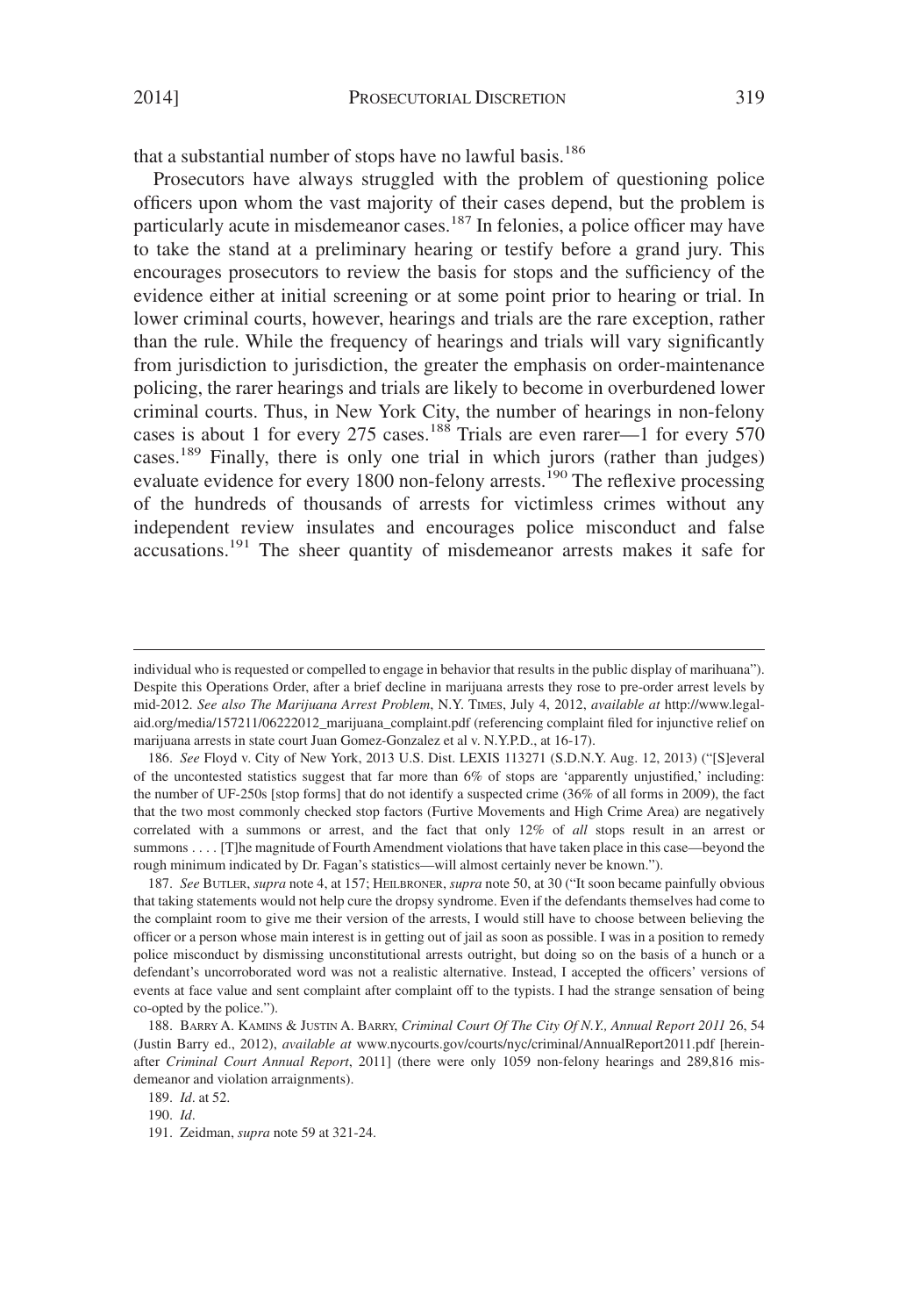police to arrest first and justify the encounter afterwards.<sup>192</sup> Refusing to prosecute classes of minor offenses sidesteps case-by-case assessment regarding whether there is reasonable doubt of the accused guilt or improper motives based on productivity goals for making minor arrests.

Finally, the first ABA comment regarding the duty to exercise discretion suggests that prosecutors should adopt local charging practices to ensure fairness and consistency:

The charging decision is the heart of a prosecutor's function. The broad discretion given to a prosecutor deciding whether to bring charges and in choosing the particular charges to be brought requires the greatest effort be made to see that this power is used *fairly and uniformly* .... This standard is not intended to substitute for developing appropriate prosecution standards on a local level.<sup>193</sup>

Fair and uniform application of laws cannot begin with whomever the police choose to bring in. If arrestees are not representative of offenders, then prosecutors can and should adopt uniform charging policies that insure fair and equal application of the laws. Adopting office-wide policies to decline prosecution where racial disparities exist will send a strong message discouraging unequal enforcement of the laws.

The ABA standards may yet be revised to more clearly reflect the concerns raised by the huge costs imposed on disadvantaged communities by the over-enforcement of minor offenses. The existing standards were last revised before zero-tolerance policing was adopted in the mid-nineties, at a time when collateral consequences of criminal convictions were less severe. Since then, an ABA Task Force composed of prosecutors, defense attorneys and judges has drafted proposed Standard 3-5.6, "Discretion in Filing and Maintaining Criminal Charges," which would add the following factors, among others, that prosecutors may consider when deciding whether charging an individual is consistent with the public good:

- 1. law enforcement misconduct;
- 2. equal treatment of similarly situated persons;

3. consideration of the collateral impact on third parties including witnesses or victims;

<sup>192.</sup> HEILBRONER, *supra* note 50, at 29-30 (indicating that because police were aware that the case would be resolved with a plea bargain, they did not feel the legality of the search was important: "Besides, you guys are going to bargain the case down to a Dis Con [Disorderly Conduct] with a fine, so who cares").

<sup>193.</sup> ABA STANDARDS FOR CRIMINAL JUSTICE STANDARDS, PROSECUTION FUNCTION AND DEFENSE FUNCTION, 72 (3d ed. 1993) [hereinafter ABA STANDARDS] (commenting on Standard 3-3.9) (emphasis added).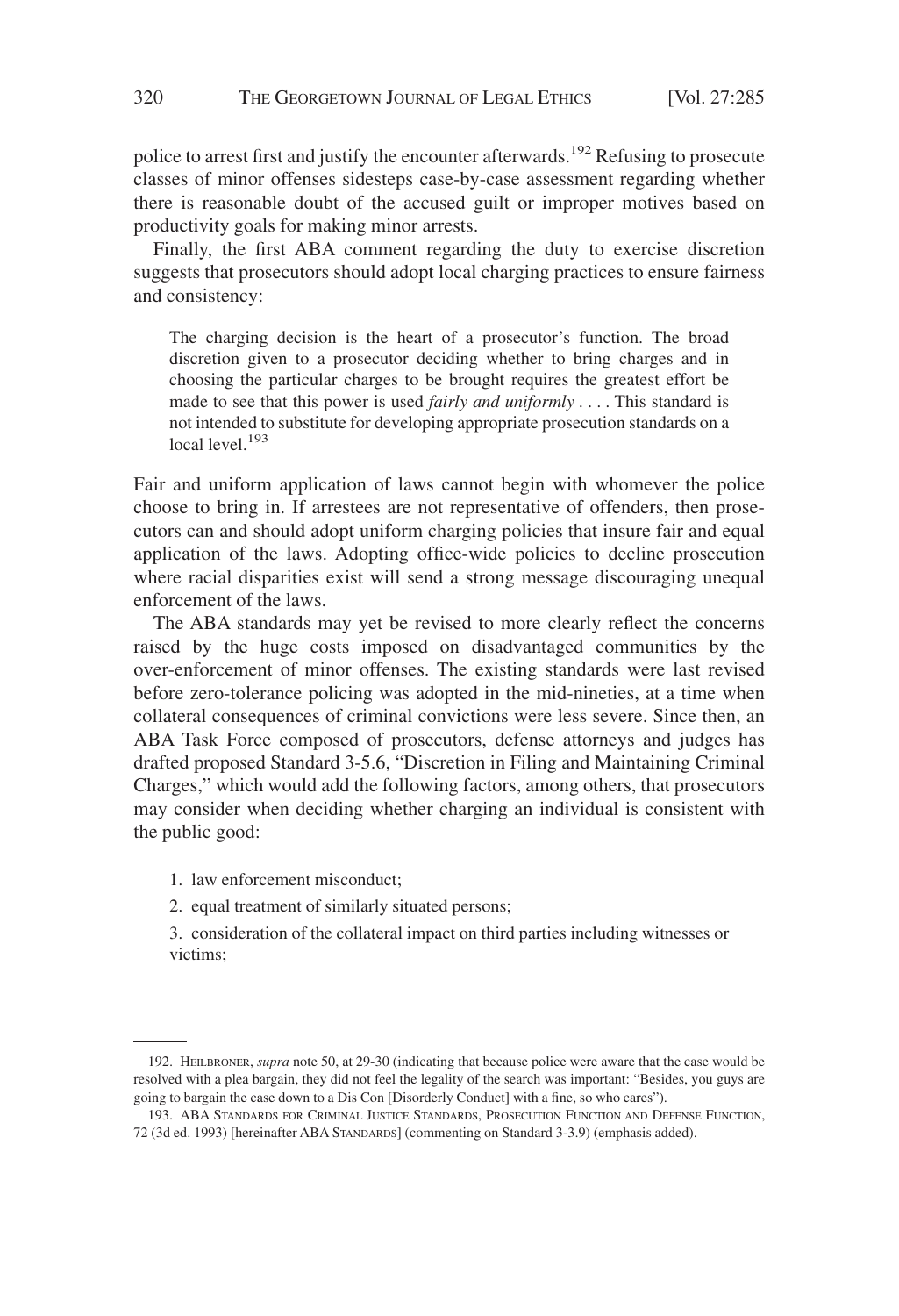- 4. the effect on the public welfare;
- 5. and the fair and efficient distribution of limited prosecutorial resources<sup>194</sup>

This list of additional factors reflects precisely the concerns raised in this paper: unequal treatment, impact of collateral consequences on families and communities, and the inadequacy of prosecutorial resources to provide procedural justice or to ferret out law enforcement misconduct. Although these factors have not yet made their way into the ABA standards for the Prosecutor Function, they are already considered by some prosecutors.<sup>195</sup>

In addition to these specific factors, both the duty to do justice and the duty to promote reform<sup>196</sup> are foundational duties of the prosecutor's office and are consistent with the exercise of discretion to exclude broad categories of cases where justice and reform can be promoted more effectively by declining to prosecute cases than by prosecuting cases.

## IV. DECLINING TO PROSECUTE MARIJUANA CASES IN NEW YORK CITY

An example of a clear case of racial disparities in the enforcement and non-enforcement of the criminal law is marijuana in New York City.<sup>197</sup> The availability of statistics from the United States Department of Health makes marijuana use a particularly easy case because there is no doubt that white people are statistically more likely to use marijuana during their lifetimes than either blacks or Latinos.<sup>198</sup> Whites between the ages of 18-25 are also more likely to have used marijuana in the previous year than blacks and Latinos in the same age groups and have similar use rates in the last month.<sup>199</sup> The rates reported by the National Survey on Drug Use and Health for this heavily policed age group are shown in the following table:

<sup>194.</sup> Bennett L. Gershman, *Prosecutorial Decisionmaking and Discretion in the Charging Function*, 62 HASTINGS L.J. 1259, 1265 (2011).

<sup>195.</sup> *Id*. at 1274-76 ("Moreover, the inclusion in the list of several new factors, as noted below, appears to reflect factors that prosecutors routinely consider in deciding whether to charge.").

<sup>196.</sup> ABA STANDARDS *supra* note 193 at § 3-1.2(d) ("It is an important function of the prosecutor to seek to reform and improve the administration of criminal justice").

<sup>197.</sup> Although I consider the specific example of New York, the example is one that is likely to be applicable in most jurisdictions as the number of arrests and racial disparities have risen across the county in all states and most counties. For state and county statistics, see, *The War on Marijuana in Black and White*, ACLU (June 2013), *available at* http://www.aclu.org/files/assets/aclu-thewaronmarijuana-rel3.pdf.

<sup>198.</sup> SUBSTANCE ABUSE AND MENTAL HEALTH SERVICES ADMINISTRATION, U.S. DEP'T OF HEALTH, 2011 TABLES: ILLICIT DRUG USE (2011), *available at* http://www.samhsa.gov/data/NSDUH/2011SummNatFind DetTables/NSDUH-DetTabsPDFWHTML2011/2k11DetailedTabs/Web/PDFW/NSDUH-DetTabsSect1peTabs24 to28-2011.pdf [hereinafter SAMHSA] (showing that a higher percentage of white people use marijuana during their lifetime than blacks or Latinos); *see also The War on Marijuana in Black and White*, 21, ACLU (June 2013), *available at* http://www.aclu.org/files/assets/aclu-thewaronmarijuana-rel3.pdf.

<sup>199.</sup> SAMHSA, *supra* note 198, at Table 1.78A (2011).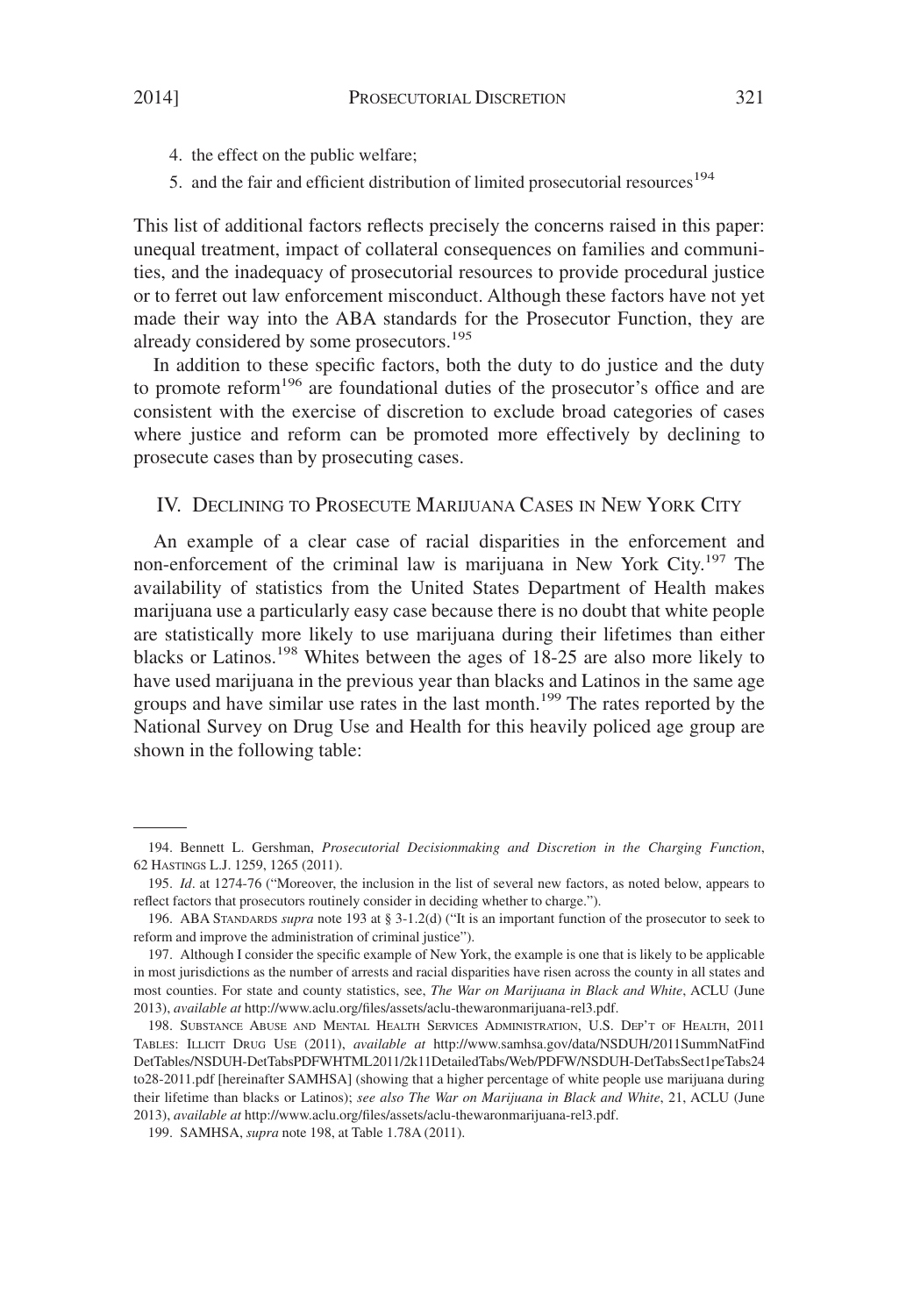| BY RACE-ETHNICITY 2011 <sup>200</sup> |          |           |            |  |
|---------------------------------------|----------|-----------|------------|--|
| Demographic                           | Lifetime | Past Year | Past Month |  |
| White                                 | 56.4%    | 33.2%     | 20.3%      |  |
| <b>Black</b>                          | 48.2%    | 31.3%     | 20.4%      |  |
| Latino                                | 45.8%    | $26.5\%$  | 16.6%      |  |

## **TABLE 1. MARIJUANA USE AMONG PERSONS AGED 18 TO 25, BY RACE-ETHNICITY 2011<sup>200</sup>**

Despite similar rates of marijuana use, blacks are eight times more likely and Latinos four times more likely to be arrested for marijuana than whites.<sup>201</sup> Unlike some minor offenses where base offending rates are unknown, there is no doubt that blacks and Latinos are far more likely to be arrested for marijuana possession than whites.

These statistics will undoubtedly be consistent with the experiences of those working in the prosecutor's office. Having gone to high school and college, they will have attended a number of events where marijuana use was common. Turning on the television, they will watch movies where marijuana use is a constant. If they are parents, they may well have children who use marijuana. There is a good possibility that a substantial number of prosecutors have used marijuana themselves at some point in their lives. They know that an arrest on a college campus for marijuana possession or use is a rare thing indeed. They know many people who, having used marijuana at some point in their lives, have gone on to successful careers without being brought into the criminal justice system as a defendant charged with marijuana possession.

Furthermore, marijuana is widely viewed as a minor offense which, prior to the adoption of zero-tolerance policing policies, was rarely enforced in New York City.

Yet today, marijuana cases account for nearly one-fifth of the cases that flood the criminal justice system. They make up an even bigger percentage of the junior assistant district attorney's caseload.

The graph shows both the exponential increase in arrests for misdemeanor possession of marijuana in New York City during the last 20 years, and the racial disparities of those arrested. There were 50,000 more arrests in 2011 for misdemeanor marijuana possession than in 1991, and nearly 90% of these additional

<sup>200.</sup> *Id*.

<sup>201.</sup> Human Rights Watch, *A Red Herring: Marijuana Arrestees Do Not Become Violent Felons*, 12-13 (Nov. 23, 2012), *available at* http://www.hrw.org/reports/2012/11/23/red-herring-0; *see also* Harry G. Levine & Deborah P. Small, *The Marijuana Arrest Crusade: Racial Bias and Police Policy in New York City 1997-2007*, NEW YORK CIVIL LIBERTIES UNION, 4 (2008).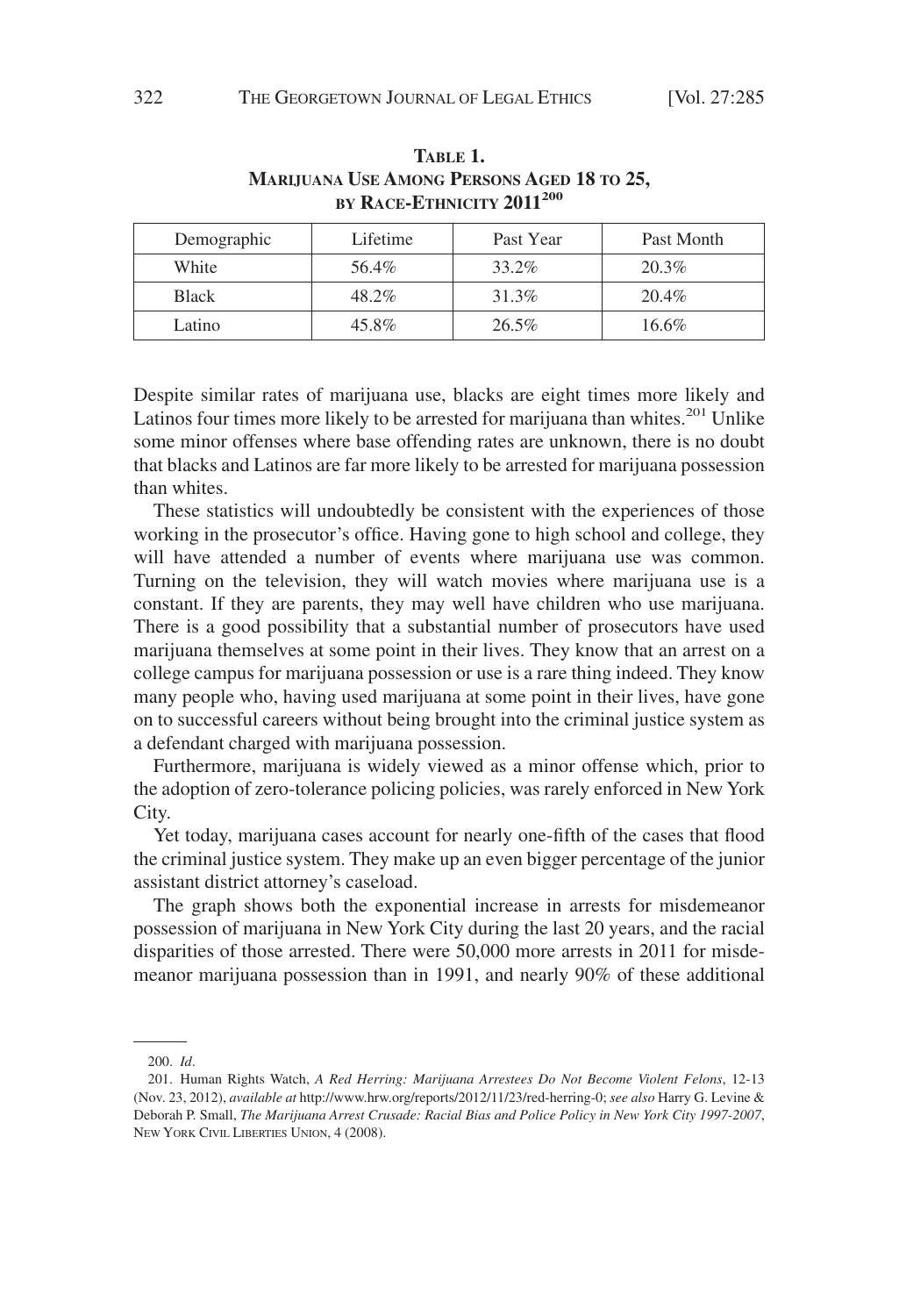marijuana arrests were of people of color. In 2011, there were more people arrested for marijuana in 3 days than there were in all of  $1991.^{202}$ 



**GRAPH 1. New York City Marijuana Arrests, 1991-2011<sup>203</sup>**

As the following table shows in New York City, once arrested, black and Latinos are twice as likely to be convicted for marijuana possession.<sup>204</sup> However, consistent with complaints that police are engaging in unlawful conduct and making bad arrests to meet quotas in communities of color, prosecutors are more likely to decline to prosecute marijuana arrests for black or Latino arrestees.<sup>205</sup> One of the principle complaints is that police, in violation of Operations Order 49, direct individuals to empty their pockets and then arrest them for possession of marijuana under a statute that criminalizes possession only if it's

<sup>202.</sup> DCJS Computerized Criminal History System 11/12. These arrests are for violation of PL 221.10 (on file with the author).

<sup>203.</sup> *Id*.

<sup>204.</sup> The standard disposition for a first arrest for marijuana possession is a "marijuana ACD" which leads to a dismissal after one year rather than an arrest. Thus convictions are rare but most common among groups that are frequently stopped and frisked. Even marijuana ACDs can have serious consequences. *See* Jim Dwyer, *Side Effects of Arrests for Marijuana*, N.Y. TIMES, June 16, 2011 (recounting the experience of a 26-year-old mother who lost her job as a janitor with the New York City Housing Authority after accepting a marijuana ACD).

<sup>205.</sup> The rate at which prosecutors have declined prosecution in marijuana arrests has risen from approximately 2.5 percent in 1990, to nearly 12 percent in 2011. DCJS Computerized Criminal History System 11/12 (on file with the author). The sharpest rise occurred in 2010-2011 perhaps in response to police officer whistle-blowers' tapes of precinct commanders instructing them to make stops and arrests first and justify them after. Graham Rayman, *The NYPD Tapes: Inside Bed-Stuy's 81st Precinct*, THE VILLAGE VOICE BLOGS (May 4, 2010), *available at* www.villagevoice.com/2010-05-04/news/the-nypd-tapes-inside-bed-stuy-s-81st-precinct/l.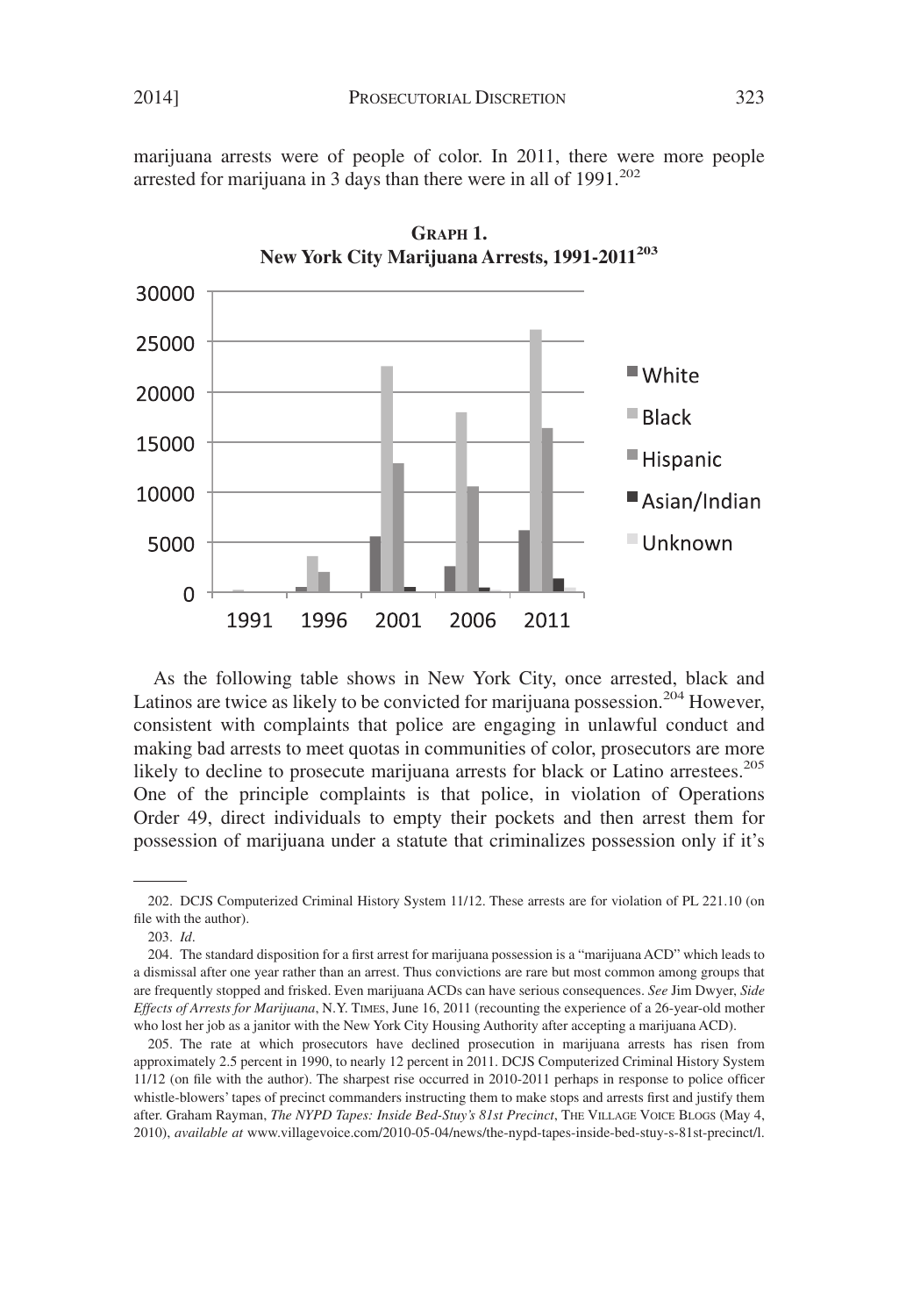open to public view.206 These arrests, like most minor offenses in New York, bring large numbers of defendants into the criminal justice system and create clear racial disparities. Table 2 shows that only 12.2% of the 50,688 individuals arrested for marijuana possession in 2011 in New York City were white, although 44% of the population is white. $207$ 

|                |         | $\%$  | Convicted | Percent   | Decline     | Percentage |
|----------------|---------|-------|-----------|-----------|-------------|------------|
| Race-Ethnicity | Arrests | Total | Sentenced | Convicted | Prosecution | Declined   |
| White          | 6206    | 12.2  | 1002      | $16.1\%$  | 607         | 9.8%       |
| <b>Black</b>   | 26213   | 51.7  | 9217      | $35.2\%$  | 2965        | 11.3%      |
| Hispanic       | 16416   | 32.4  | 5306      | 32.3%     | 2118        | $12.9\%$   |
| Asian/Indian   | 1371    | 2.7   | 258       | 18.8%     | 97          | 7.1%       |
| Unknown        | 482     | $1\%$ | 114       | 23.7%     | 58          | $12\%$     |
| Total          | 50688   |       | 15,897    | 31.4%     | 5845        | 11.5%      |

| TABLE 2.                                                         |
|------------------------------------------------------------------|
| NEW YORK CITY MARIJUANA ARRESTS, CONVICTIONS, AND                |
| <b>DECLINED PROSECUTION BY RACE-ETHNICITY 2011<sup>208</sup></b> |

If the chief prosecutor adopts the proposal suggested in this paper, he or she would notify the police of the policy to decline to prosecute all cases of marijuana possession. The prosecutor would then release all individuals arrested for marijuana possession without filing charges. Individual line prosecutors would not have to process dozens of these cases in a shift. Nor would they have to struggle to assess the credibility of police officers claiming that marijuana was open to public view in these 50,000 plus arrests annually. They would not have to ignore the real possibility that the marijuana was inside a pocket or purse and became "open to public view" only after an illegal stop or search.<sup>209</sup> Nor would they have to worry that they were contributing to racial disparities by prosecuting offenses that are aggressively enforced in disadvantaged communities of color. The chief prosecutor would also send a strong message to the broader community that unequal application of the laws is not acceptable.

<sup>206.</sup> Wendy Ruderman & Joseph Goldstein, *Lawsuit Accuses Police Officers of Ignoring Directive on Marijuana Arrests*, N.Y. TIMES, City Room, June 22, 2012.

<sup>207.</sup> For race demographics of New York City, see United States Census Data for 2010, *available at* http://quickfacts.census.gov/qfd/states/36/3651000.html.

<sup>208.</sup> DCJS Computerized Criminal History System 11/12. These arrests are for violation of PL 221.10, a B misdemeanor which requires that possession be open to public view (on file with the author).

<sup>209.</sup> *See NYPD*, *supra* note 181; *see also* Robert C. Boruchowitz, *Diverting and Reclassifying Misdemeanors Could Save \$1 Billion per Year: Reducing the Need for and Cost of Appointed Counsel*, AMERICAN CONSTITUTION SOCIETY FOR LAW AND POLICY, ISSUE BRIEF, 7-10 (Dec. 2010); *see also supra* notes 181, 212.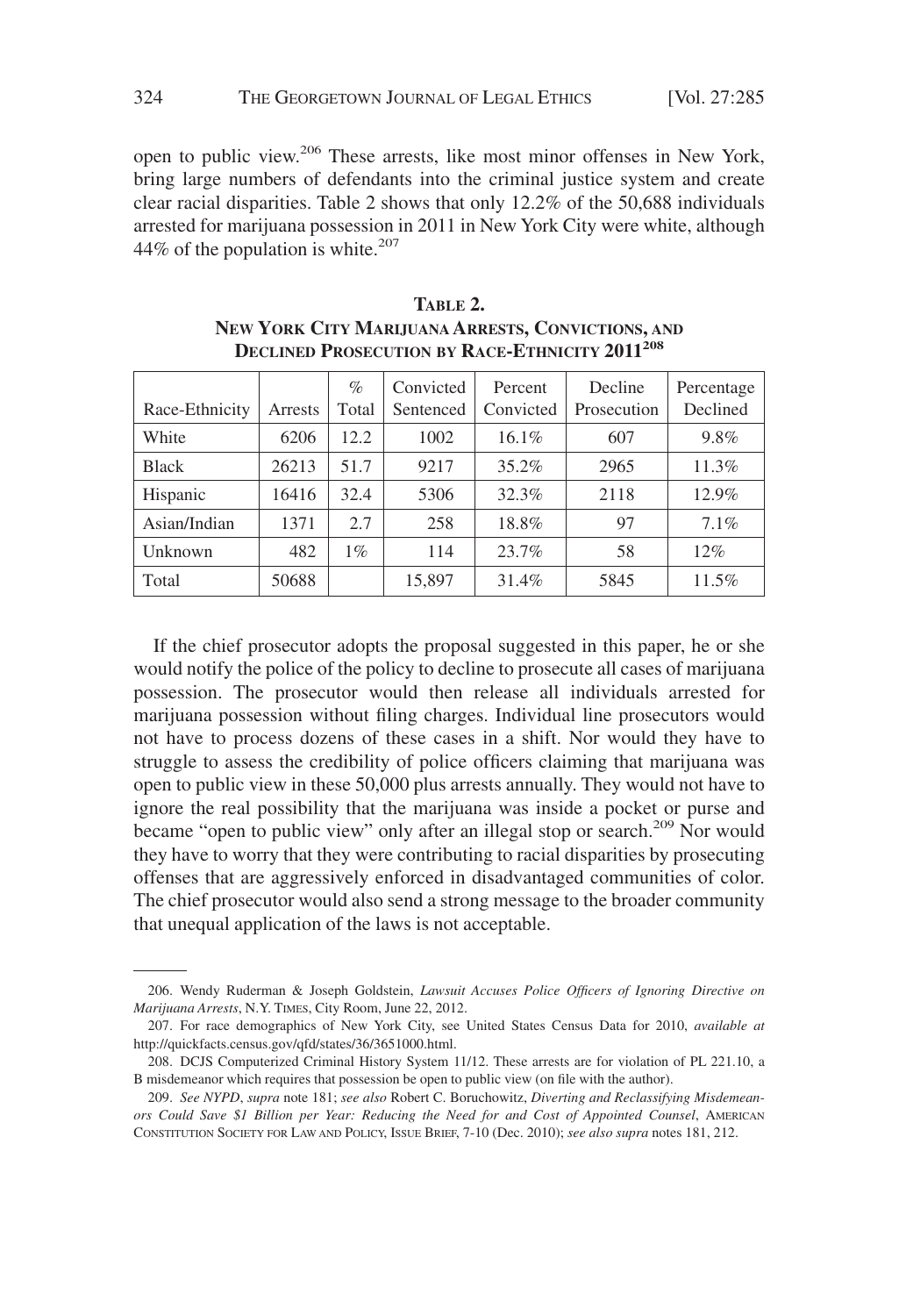With 50,000 fewer cases in the system each year, prosecutors, defense attorneys, and judges could all give more time to the remaining cases.

Police could respond in one of three ways. They might continue the same policing strategies undeterred. After all, they have their own measures of productivity and the fact that the prosecutor's office declined to prosecute marijuana cases might not have a great impact on their practices. Alternatively, they might respond by ceasing to make these arrests. Finally, they might begin to arrest more white people, fewer people of color, or both so as to achieve arrests rates that more closely correspond with offense rates.

Whatever the police response, the impact would be to eliminate a major source of racial disparity in the lower criminal courts and, unless law enforcement decides to increase white arrests to address disparities, to free up time and resources to provide procedural justice in other cases.

One obvious concern may be that offense rates will increase where prosecution is declined.<sup>210</sup> Nonetheless, the duty to seek and do justice requires an assessment of whether prosecution is in the public interest. The harms of pursuing charges include (1) the loss of legitimacy and confidence in the criminal justice system based on unequal application of the law correlated to race and ethnicity; (2) the substantial collateral consequences imposed on large numbers of individuals from disadvantaged communities; and (3) the inability of prosecutors, courts, and defense attorneys to provide procedural and substantive justice because of excessive caseload. The deterrent benefit of pursuing charges is questionable so long as enforcement in some communities is coupled with non-enforcement in others. Certainly, the aggressive policing of marijuana in communities of color does not deter marijuana use in privileged enclaves.

Although New York City is an outlier in terms of the number of arrests it makes for marijuana possession (making more than any other city in the country), $^{211}$  there are doubtless other offenses that merit the same scrutiny. Another major category of arrests in lower criminal courts is arrests for driving with a suspended license.<sup>212</sup> For example, prosecutors could look to the Department of Motor Vehicles to determine if there are racial disparities in the offense versus arrest rates for driving with a suspended license.

<sup>210.</sup> *See infra* note 237 (As discussed above, in California a decrease in marijuana arrests has been accompanied by a decrease in all categories of violent crimes.).

<sup>211.</sup> *See The War on Marijuana in Black and White*, ACLU 15 (June 2013), *available at* http://www.aclu. org/files/assets/aclu-thewaronmarijuana-rel3.pdf, at 15. New York State trails only Washington DC in marijuana arrests per capita (545 per 100,000 versus 846). In New York City the per capita marijuana arrest rates are higher than statewide rates and vary by county and especially by race with 208 whites, 999 Latinos, and 1952 Blacks per 100,000 arrested for marijuana possession in New York (Manhattan) County. Cook County made more arrests than any individual county in New York City but fewer than the five boroughs combined. *Id.* at 94, 124.

<sup>212.</sup> *See* Robert C. Boruchowitz, *Diverting and Reclassifying Misdemeanors Could Save \$1 Billion per Year: Reducing the Need for and Cost of Appointed Counsel*, AMERICAN CONSTITUTION SOCIETY FOR LAW AND POLICY, ISSUE BRIEF, 7-10 (Dec. 2010), *available at* http://www.acslaw.org/sites/default/files/Boruchowitz-Misdemeanors.pdf (describing alternatives to prosecution for cases of driving with a suspended license).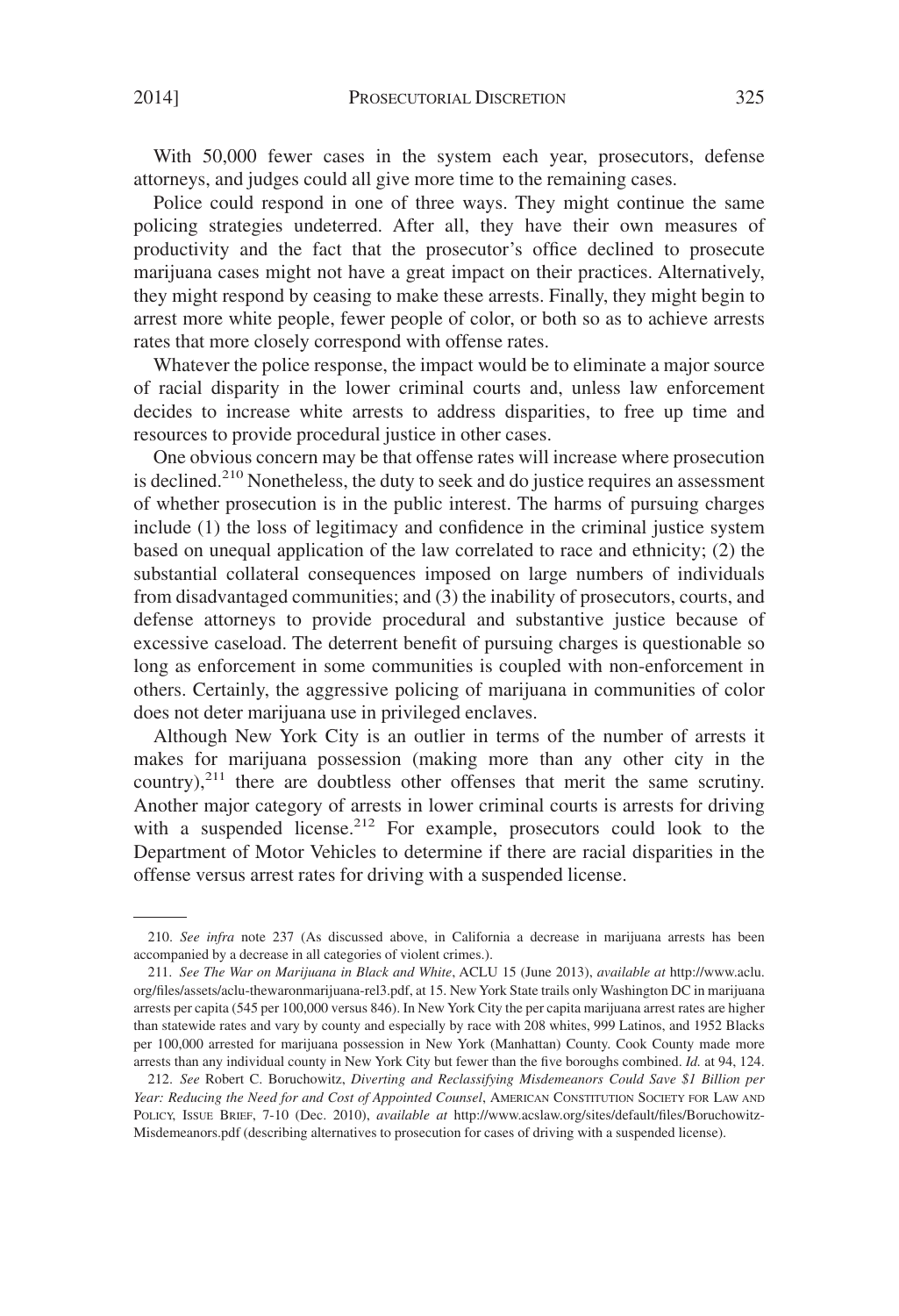Like the marijuana example, chief prosecutors must examine minor offenses on an offense-by-offense basis to determine whether racial disparities exist and whether prosecution is consistent with the duty to seek justice. $213$  Some prosecutors' offices have already begun to use evidence to evaluate the impact of prosecutorial decisions on racial justice. $2^{14}$  Although the focus of these projects has been on examining internal charging disparities, the same tools and approach can be directed at examining the impact of policing choices on racial disparities in the criminal justice system.

In addition to recognizing and addressing racial disparities, prosecutors must also acknowledge that limited resources are relevant to deciding what offenses ought to be prosecuted. Are there sufficient resources to assure procedural justice will be done? If prosecution is to be undertaken, are prosecutors in a position to assess actual guilt or innocence, recognize lack of blameworthiness where legal guilt is established, and evaluate the lawfulness of police conduct? If they cannot provide procedural and substantive justice, then the possibility of declining to prosecute minor victimless offenses should be considered on an office-wide level.

## V. BENEFITS AND CHALLENGES OF EXERCISING DISCRETION TO DECLINE TO PROSECUTE CLASSES OF MINOR OFFENSES

There are several potential benefits of exercising discretion to decline to prosecute minor offenses. First, of course, declining to prosecute offenses where racial disparities in enforcement exist will reduce the racial disparities in the criminal justice system. Second, declining to prosecute minor offenses that overwhelm the criminal justice system frees resources to improve the quality of justice in lower criminal courts. Third, limiting the number of cases in the system and the stark racial disparities will increase the legitimacy of the criminal justice system. Because legitimacy is associated with willingness to comply with the law, declining to prosecute minor offenses may decrease serious crime.

<sup>213.</sup> *See* WAYNE MCKENZIE, ET AL., PROSECUTION AND RACIAL JUSTICE: USING DATA TO ADVANCE FAIRNESS IN CRIMINAL PROSECUTION, VERA INST. JUST. 6 (MARCH 2009), *available at* http://www.vera.org/sites/default/ files/resources/downloads/Using-data-to-advance-fairness-in-criminal-prosecution.pdf. For example, a team in Milwaukee County analyzed data where "Milwaukee prosecutors chose not to prosecute 41 percent of whites, charged with possession of drug paraphernalia compared to only 27 percent of non-whites arrested for the same crime.... After looking at the data, the team considered a number of possible explanations for this disparity. These included policing practices, case screening procedures, and unconscious bias based on the character of the drug paraphernalia involved... [and] considered whether police were treating people differently, whether prosecutorial staff had a legally relevant reason to press or decline to press charges differently, and whether the disproportion was based on an unconscious racial bias." *Id*.

<sup>214.</sup> *See* Miller & White, *supra* note 15 (describing the work of the New Orleans District Attorney's Office and the Prosecution and Racial Justice Project of the Vera Institute in reviewing data on prosecutorial charging and proposing "transparency as a metric to evaluate the quality of internal regulation of executive agencies"); *see also* Davis, *supra* note 14 at, 221, 234-37 (advocating for racial impact studies and citing examples such Monroe County, Indiana where the prosecutor's office has risen to this challenge).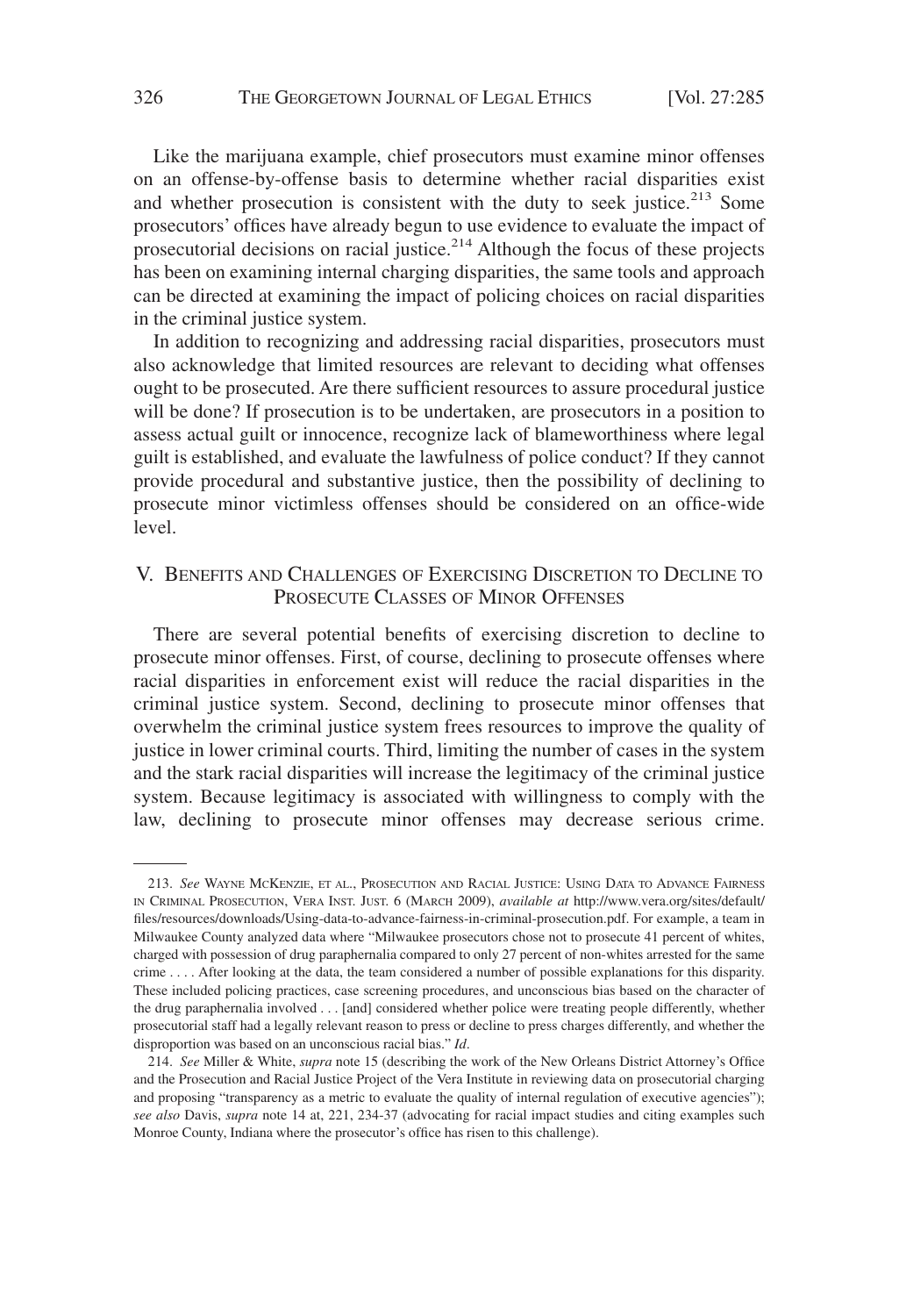Fourth, declining to prosecute minor offenses removes the burden of unintended collateral consequences and costs associated with prosecution. These costs impact entire communities, not just those arrested, and where policing is focused on disadvantaged communities, it may contribute directly to economic and social instability and indirectly to crime. Finally, declining to prosecute minor offenses may affect policing strategies (though it may not) and lead to equal enforcement of the laws on the streets as well as in the courts.

The scale of the impact of this proposal as to racial disparities remains to be seen. Demographic data on drug use is available for a wide range of controlled substances from the United States Department of Health & Human Services. Data on other types of minor offenses may not exist or may not be readily available, but this research should be done. For example, open alcoholic beverages and riding bikes on the sidewalk are minor offenses that are frequently policed by the NYPD. A visit to any of the local criminal courts will lead to the conclusion that the majority of defendants charged with these offenses are black or Latino, however the NYPD does not disclose this data.<sup>215</sup> If prosecutors take this call seriously, they will collaborate with researchers, the police, and institutes like the Vera Institute to determine whether apparent disparities reflect base rates of offenses or unequal policing. While unjustified racial disparities may result in decisions not to prosecute classes of minor offenses, they could also lead to collaboration with police or communities to address more serious offenses. Thus an elected prosecutor may simply decline to prosecute one offense (marijuana, for example), but seek to improve enforcement in under-policed demographics where an offense is deemed more serious (possession of cocaine or oxycontin for example). Because there are so many misdemeanor arrests for minor victimless offenses in this country, collecting data and addressing racial disparities would likely yield significant improvements in terms of equal enforcement of the law within the criminal justice system.

Prosecuting fewer minor offenses should free limited resources of all actors in criminal courts and permit improved lawyering by both prosecution and defense. Eliminating marijuana arrests *alone* would reduce criminal court caseloads in New York City by close to 20%.<sup>216</sup> Although these cases are typically resolved quickly, the time and paperwork involved is substantial. Of course, improved procedural justice will not flow automatically from reduced caseloads.<sup>217</sup> It will take some effort to eliminate habits developed during years of processing

<sup>215.</sup> *See, e.g.*, People v. Figueroa, 36 Misc. 3d 605, 608 (N.Y. Crim. Ct. 2012) (regarding open alcohol summonses).

<sup>216.</sup> *See* BARRY A. KAMINS & JUSTIN A. BARRY, CRIMINAL COURT OF THE CITY OF N.Y., ANNUAL REPORT 2011, 26, 30 (Justin Barry ed., 2012) (of 258,000 misdemeanors arraigned in criminal court the top offense was marijuana possession with over 40,000 arraignments).

<sup>217.</sup> Feeley, *supra* note 12 at 260 (exploring the "myth of a heavy caseload" and observing that less burdened courts simply had shorter days with each court disposing of cases with the same speed and attention).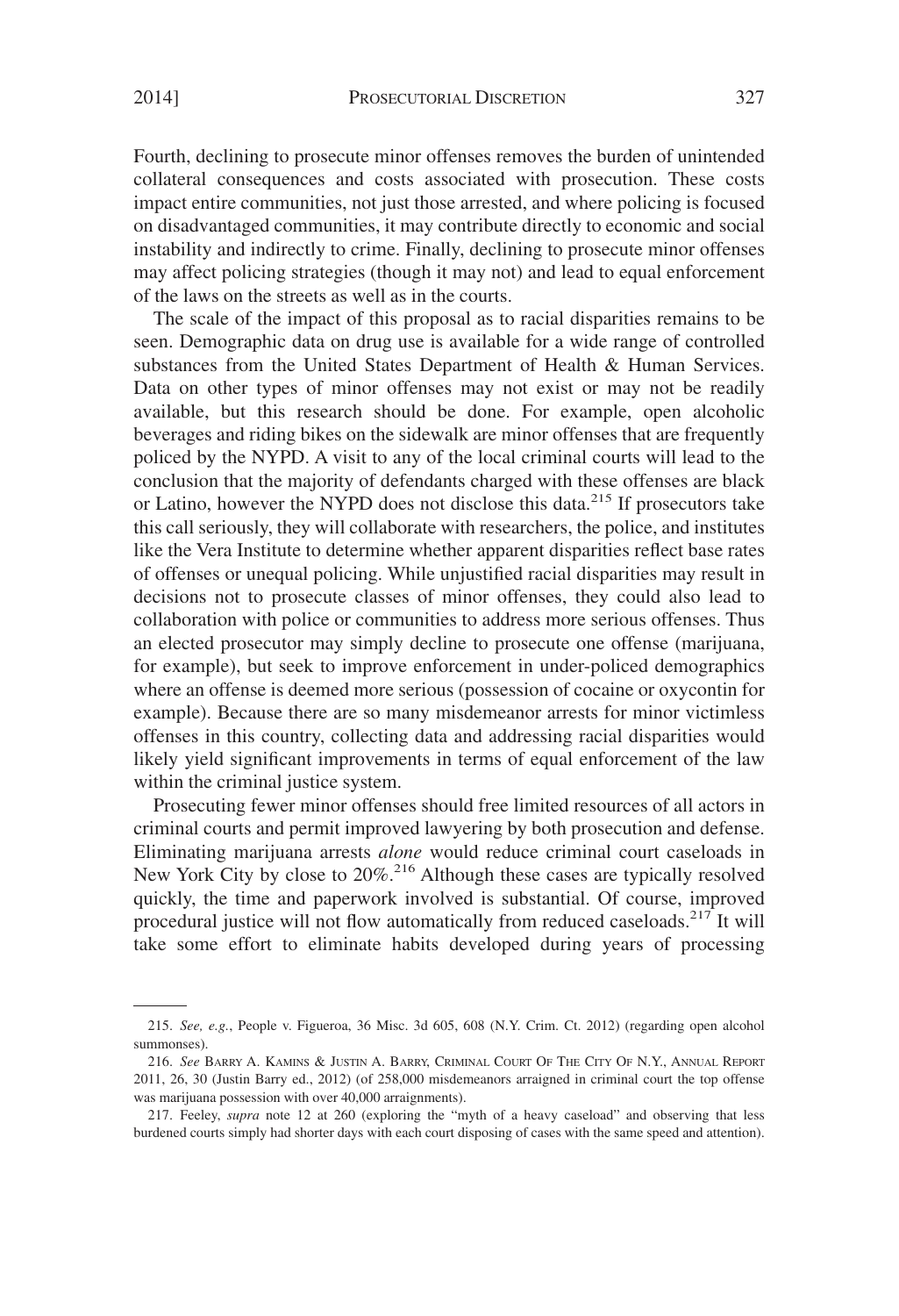enormous numbers of cases through plea bargains. Additional safeguards and guidance may be necessary to develop an adversarial system that reflects the importance and impact of minor convictions in today's world of electronic databases and collateral consequences. It is true, however, that current case levels render the actors in the lower criminal courts incapable of delivering individualized justice. Thus, diminished caseloads would create the possibility for the quality of prosecutorial function and defense function that Gershowitz and Killinger seek, without the significantly increased budgets.

A substantial benefit for both prosecutor and defense offices would be an improved ability to recruit and retain attorneys. While these offices are currently deluged with applicants, there are many well-qualified candidates who might follow Monroe Freedman's call to serve as prosecutors $^{218}$  if it did not involve prosecuting people of color for minor public order offenses that are committed equally by white people. More importantly, for those who work at defender or prosecution offices, rather than processing hundreds of cases, junior attorneys could learn professionalism by managing fewer and more serious misdemeanors, interviewing and preparing witnesses, making informed decisions about plea offers, and adjudicating more hearings and trials. Victims, defendants and witnesses could be treated with respect in a less harried system. Dispositions would more likely reflect actual guilt or innocence and mitigating factors. Junior attorneys would learn the importance of discovery deadlines and preparation and would develop the skills of good adversarial attorneys. Assuming that cases were investigated, prepared for litigation, or litigated, the importance of complying with the ethical rules relating to competent representation and disclosure requirements would become clear. Finally, morale would be greatly increased for attorneys on both sides.

Taking a principled stance against unequal enforcement of the laws and approaching each prosecution with an eye to providing procedural justice would enhance the legitimacy of the prosecutor's office and of the criminal justice system. According to social psychologists, greater perceived legitimacy increases willingness to obey the law.<sup>219</sup> These researchers have determined that compliance and legitimacy are related to perceptions about procedural fairness rather than favorable outcomes. Perceptions of fairness are related to several factors, including an opportunity to be heard (representativeness), consistency, impartiality, accuracy, correctability and respectful treatment (ethicality).<sup>220</sup> In the current,

<sup>218.</sup> *See* MONROE FREEDMAN & ABBE SMITH, UNDERSTANDING LAWYERS' ETHICS 320 (4th ed. 2010) (arguing that a conscientious prosecutor can do more good than a zealous defense lawyer); *see also* BUTLER, *supra* note 4, at 101 (noting that applicants for AUSA jobs in Washington D.C. were reportedly asked, "'How would you feel about sending so many black men to jail?'Anyone who had a big problem with that presumably was not hired").

<sup>219.</sup> TOM TYLER, WHY PEOPLE OBEY THE LAW (2006).

<sup>220.</sup> TOM R. TYLER, ROBERT J. BOECKMANN, HEATHER J. SMITH & YUEN J. HUO, SOCIAL JUSTICE IN A DIVERSE SOCIETY, 90-93 (1997).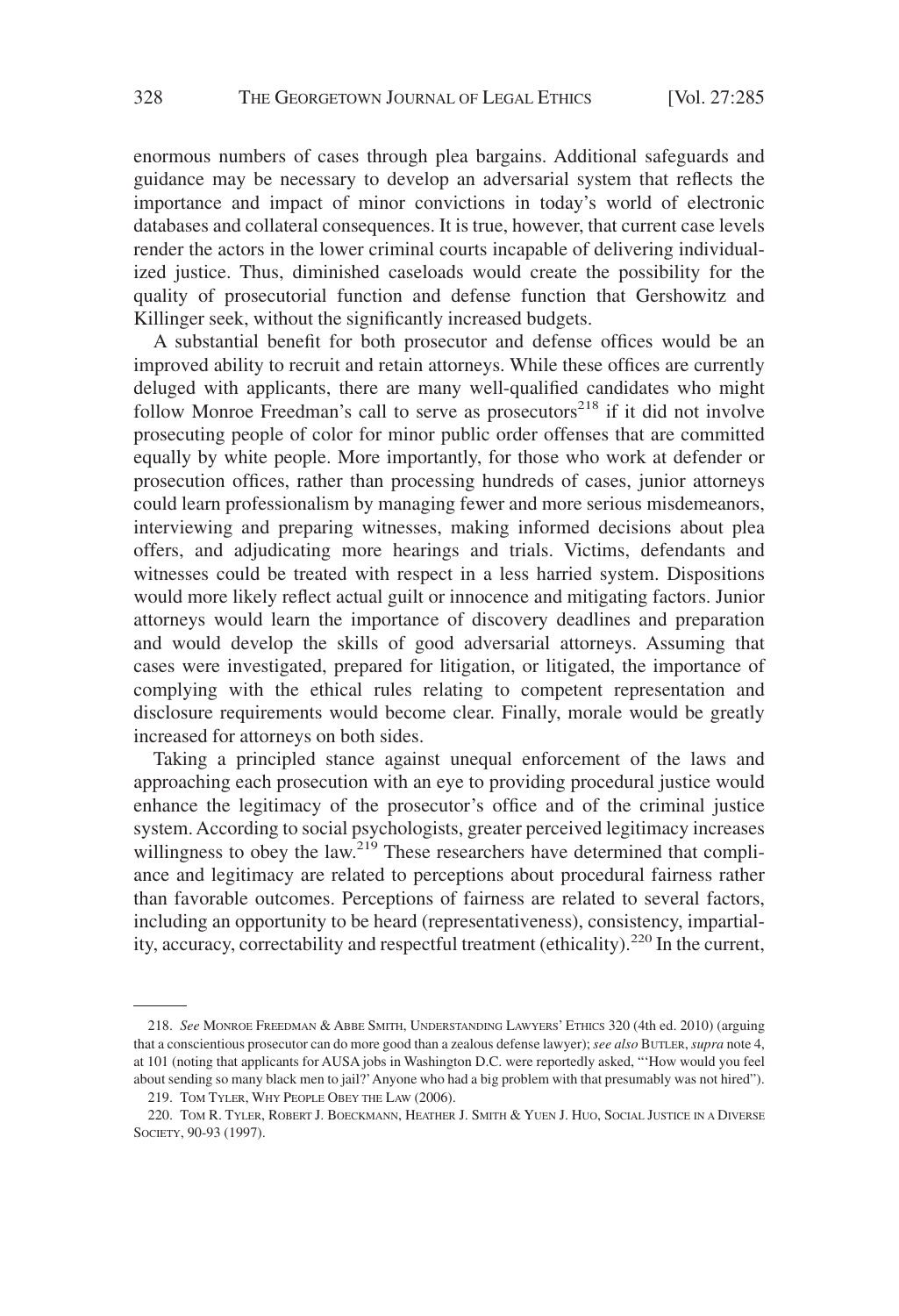overburdened criminal justice system, fair process is unavailable and contact with the system can undermine faith in the law and a willingness to abide by it. Reducing the number of offenses, lessening obvious racial disparities, and attempting to eliminate quick and apparently arbitrary disposition of cases with no fact finding or opportunity for the accused to speak may increase legitimacy and foster a willingness to obey the law.

A benefit that is external to the criminal justice system but critical to a fair society will be the reduction of costs associated with the prosecution of minor offenses. These costs may include lost income due to missed work, loss of employment, bars to employment, ineligibility for professional licenses, suspended drivers licenses, missed school, ineligibility for student loans, loss of housing, deportation and other collateral consequences.<sup>221</sup> These costs are not borne by individuals alone, but affect entire communities. The high cost of prosecuting minor offenses against large numbers of individuals in vulnerable communities reinforces and augments historical disadvantages. Imposing costs of criminal prosecution on struggling communities for minor offenses that are not policed or prosecuted in more privileged enclaves is entirely inconsistent with the public interest.

Finally, policing choices may well change if police knew that the prosecutor would not prosecute offenses that were policed in racially disparate manner.<sup>222</sup> Either police would begin to arrest white people for marijuana possession and riding bikes on the sidewalks or they would stop arresting blacks and Latinos for the same conduct. All five New York City District Attorneys supported a move in the legislature last year to decriminalize marijuana for personal use. If this is consistent with the public interest *and* addresses a serious source of continued racial injustice, then exercising discretion in the public interest would likely encourage legislative reform as well. If police policies requiring zero-tolerance changed, morale and professionalism would also improve among the police.<sup>223</sup> Many police officers resent the pressure to make many stops and arrests for conduct they find unworthy of blame and worry about the impact on community relations.<sup>224</sup> In fact, NYPD officers have filed and won grievances challenging

<sup>221.</sup> Margaret Colgate Love, *Paying Their Debt to Society, Forgiveness, Redemption, and the Uniform Collateral Consequences of Conviction Act*, 54 HOWARD L.J. 753, 770-74 (2011) (outlining the expansion of collateral consequences).

<sup>222.</sup> For example, Bronx trespass arrests declined by 38.2 percent in the year following the Bronx District Attorney's Office policy requiring police to justify these arrest in personal interviews. Joseph Goldstein, *Prosecutor Deals Blow to Stop-and-Frisk Tactic*, N.Y. TIMES, Sept. 25, 2012.

<sup>223.</sup> Chris Smith, *Has Ray Kelly Lost His Cops*, NEW YORK MAGAZINE, Apr. 16. 2012 at 24.

<sup>224.</sup> *Id*. According to one police officer: "Cops say that CompStat sometimes gets warped into numbers for numbers' sake, and it grinds at community relationships. 'I grew up in the South Bronx, and in the summer we'd throw a football in the street at night,' an eighteen-year veteran lieutenant says. 'The cops would roll by and say, "fellas, just keep it quiet." Now we need to make the number, so we write all those kids summonses for dis con— disorderly conduct. And they grow up hating cops.'"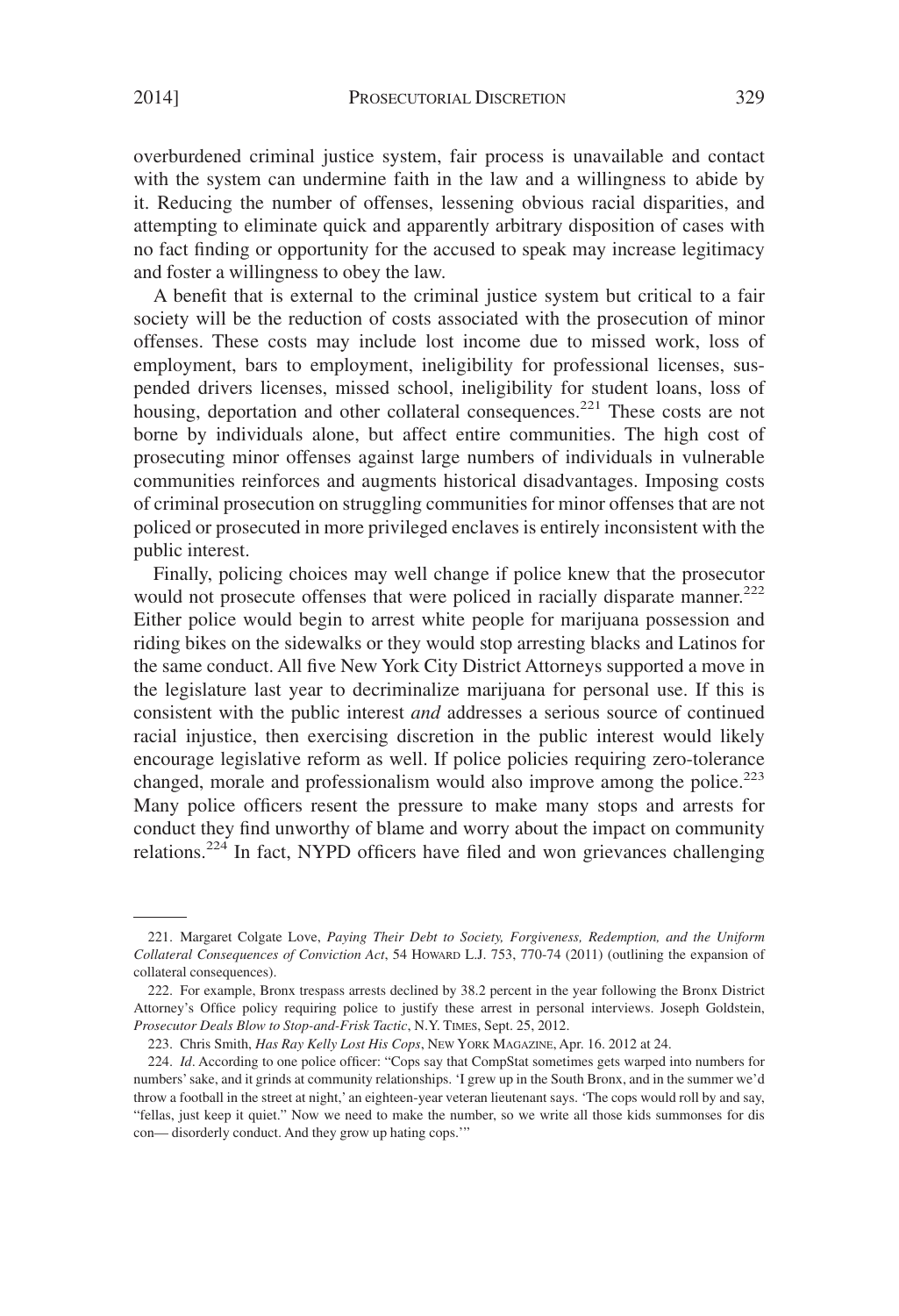arrest and summons quotas.<sup>225</sup>

Challenges to this article's proposal may take several forms. The first objection would be that prosecutors would never do this; they lack the will and it would be politically unfeasible. Second, some may argue that declining to prosecute offenses that have been designated crimes by the legislature is anti-democratic. A third likely objection would be that not prosecuting minor offenses would undermine law enforcement goals and compromise the safety of the community. Fourth, prosecutors and courts should provide oversight of police conduct by reviewing searches and seizures, but if prosecutors' offices simply decline to prosecute classes of offenses then that oversight will be lost. Finally, there is the concern that rather than declining to prosecute minor offenses altogether, prosecutors might resort to additional "diversion" programs for minor offenses. While all these concerns are legitimate, none would prevent a prosecutor from exercising discretion to decline minor offenses in furtherance of the duty to seek justice.

The objection that prosecutors lack the will to exercise their charging discretion to decline to prosecute minor offenses is likely accurate as to some prosecutors. The willingness to decline prosecution because of unequal application of laws or inability to provide procedural justice depends upon each prosecutor's conception of what it means to seek justice and the public interest. The standards of the profession and the ethical codes emphasize this special role but as discussed above, do not define it with specificity. For many prosecutors, it is the duty and the opportunity to seek justice and to serve the public interest that attracts them to the profession.226 As Professor Melilli recounts:

I did not consider myself a lawyer as such; lawyers were people who represented specific clients. I viewed myself as having a very different role, a view shared by many of my prosecutor colleagues. My understanding was that my obligation as a prosecutor was to the public interest, an obligation fundamentally different than that of lawyers to their private clients....I regarded the special obligation of prosecutors to "seek justice" as a liberation from the uneasy commitment to private interests inherent in the "ordinary practice of law. $^{227}$ 

<sup>225.</sup> *Id*. The NYPD union, the Patrolmen's Benevolence Association has challenged quotas as counterproductive and wrong. Joseph Alejandro, *Arbitrator Calls a Quota a Quota*, NEW YORK CITY PATROLMEN'S BENEVOLENCE ASSOCIATION MAGAZINE, Winter 2005-06, *available at* http://www.nycpba.org/publications/ mag-05-06-winter/alejandro.html (reporting on successful officer grievance challenging arrest and summons quotas); *see also* David Murray, *Why Arrest Quotas Are Wrong*, NEW YORK CITY PATROLMEN'S BENEVOLENCE ASSOCIATION MAGAZINE, Spring 2005, *available at* http://www.nycpba.org/publications/mag-05-spring/ murray.html.

<sup>226.</sup> *See* Kenneth J. Melilli, *Prosecutorial Discretion in an Adversary System*, BYU L. REV. 669, 669-70 (1992).

<sup>227.</sup> *Id*.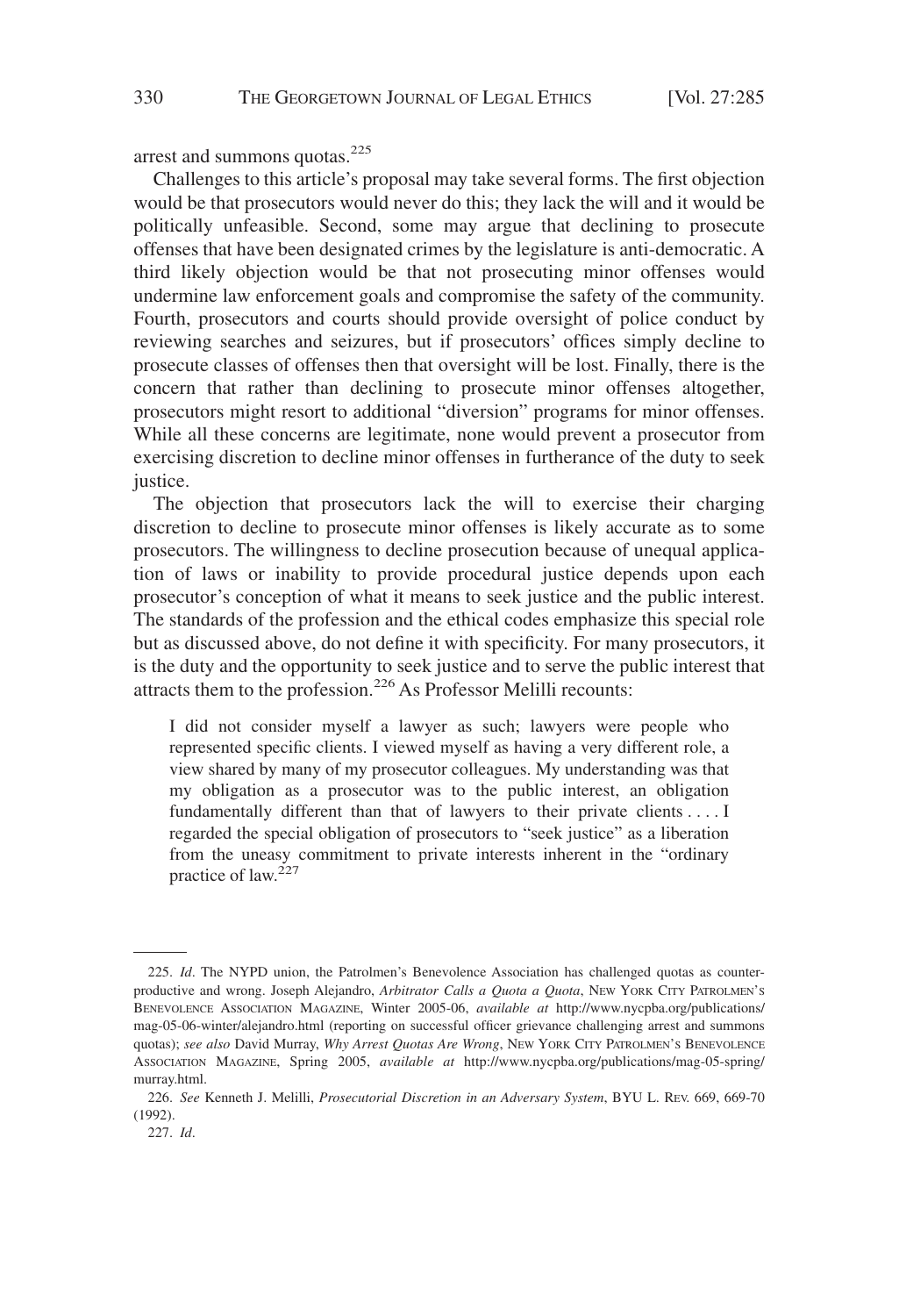A chief prosecutor who, like Professor Melilli, is motivated by the duty to "seek justice" should be open to rooting out racial injustices and failures to provide procedural justice. Many may focus on violent offenses and serious crimes and fail to give sufficient attention to the bulk of the cases the police bring in, but that lack of attention is what this article aims to address. A prosecutor could run on a platform of equal enforcement of the law and procedural justice in the courts. There are former prosecutors, prosecutors who have become defense attorneys, and defense attorneys who could mount such a campaign. There may even be prosecutors in existing District Attorney's office who have become concerned with these issues. The evidence that some prosecutors have taken up the challenge of examining internal disparities suggests that prosecutors may take on these external disparities as well.

The recent news that Attorney General Eric Holder has adopted a variant of this proposal directed at certain classes of drug cases gives additional cause for optimism that prosecutors may be ready to consider the greater impact of enforcement choices. While Attorney General Holder did not close the door to prosecuting particular classes of drug cases, he has announced a new policy of declining to charge offenses with mandatory minimums in certain cases. After noting that the criminal justice system exacerbates rather than alleviates poverty and criminality, weakening communities, he stated:

This means that federal prosecutors cannot—and should not—bring every charge against every defendant who stands accused of violating federal law. Some issues are best handled at the state or local level. And that's why I have today directed the United States Attorney community to develop specific, locally tailored guidelines—consistent with our national priorities—for determining when federal charges should be filed and when they should not.

This is why I have today mandated a modification of the Justice Departments charging policies so that certain low-level, nonviolent drug offenders who have no ties to large-scale organizations, gangs, or cartels will no longer be charged with offenses that impose draconian mandatory minimum sentences. They will now be charged with offenses for which the accompanying sentences are better suited to their individual conduct...<sup>228</sup>

In wrapping up this speech, Attorney General Holder referred to the duty of all lawyers to advance justice in our society. Certainly this broad call to justice may resonate with state and local prosecutors throughout the country.

The next objection would of course be: who would vote for such a prosecutor? This is politically unfeasible in a "tough on crime" society. However, because prosecutors are often local officials, it is not necessarily unfeasible for them to succeed on a platform of equal enforcement of the law. Further, voter

<sup>228.</sup> Eric Holder, U.S. Attorney General, Remarks at the Annual Meeting of the ABA (Aug. 12, 2013), *available at* http://www.justice.gov/iso/opa/ag/speeches/2013/ag-speech-130812.html.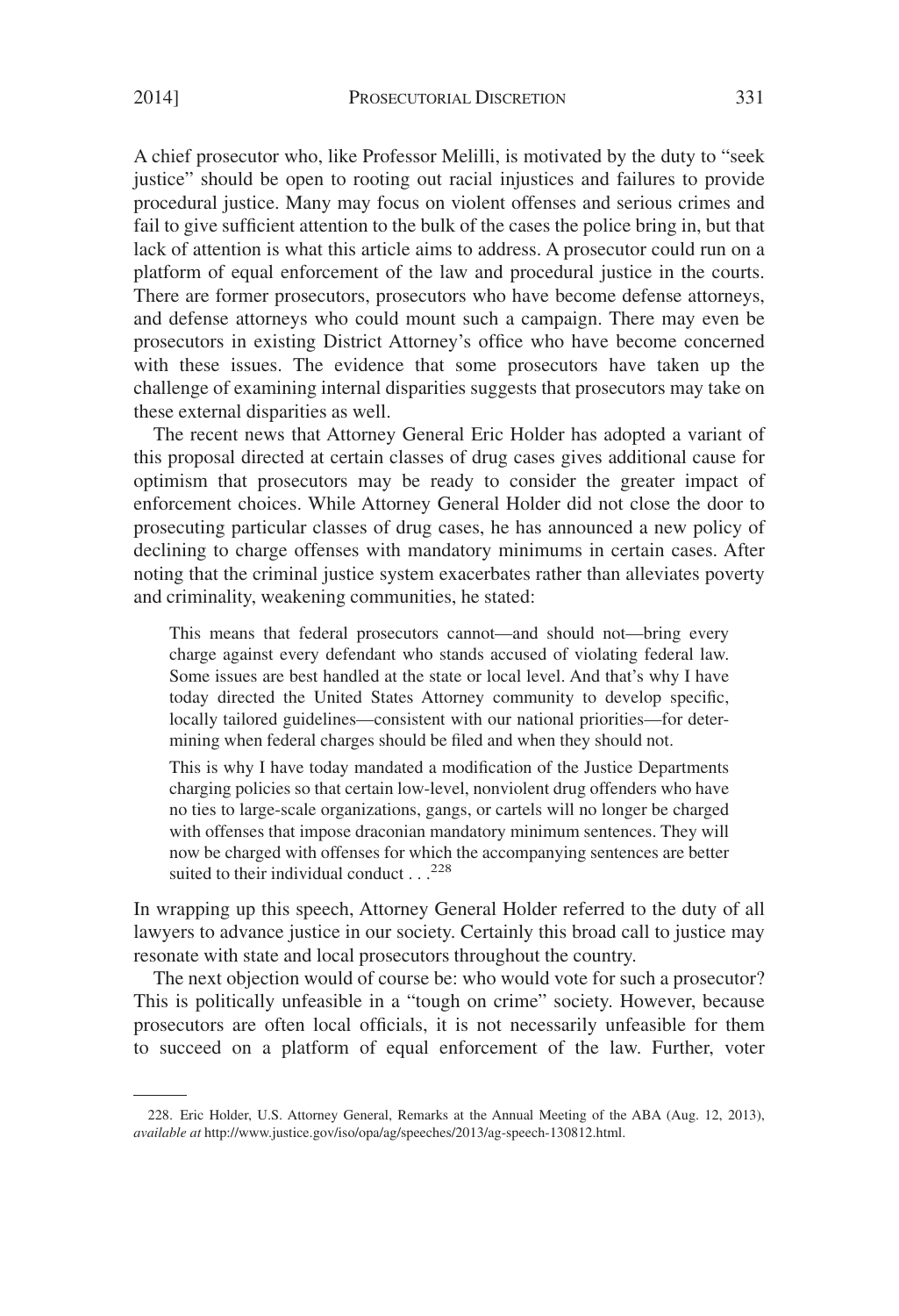referendums have shown a turn towards diversion of certain offenses, and decriminalization of others. For example, in California over 60% of voters voted in favor of Proposition 36 in 2000, which favored treatment over incarceration for non-violent drug offenders.<sup>229</sup> In 2012, voter referenda legalizing marijuana for personal use passed in both Washington and Colorado.<sup>230</sup> The notion that a prosecutor could be elected on a platform that took a firm stance on violent crime but advocated for non-criminal justice system approaches to minor offenses reflects democratic developments in favor of harm reduction over criminalization.

Another potential objection is that this prosecutor would act as a superlegislature, exceeding the office's authority by not enforcing laws that are on the books. Certainly, Attorney General Holder's comments drew this criticism from Senator Charles Grassley of Iowa, the top Republican on the Senate Judiciary Committee.<sup>231</sup> Other members of the same committee supported the Attorney General's decision, but also continue to work to change the mandatory minimums.<sup>232</sup> In an ideal world, Congress would revise laws that lead to unjust results. However, as discussed above, the discretion of the prosecutor not to charge crimes is a fundamental part of the absolute power of the office. Furthermore, we expect both police and prosecutors not to enforce every law. Some are not enforced because of changing mores, and others because of the lack of harm. More importantly, if the decision not to prosecute is linked to unequal enforcement, prosecutors are not refusing to enforce the law under any circumstances, but only when enforcement would create racial disparities.

An additional concern related to "harm reduction" strategies is that rather than declining to prosecute offenses, diversion approaches will be used that provide "treatment" and remediation within the criminal justice system. Declination and diversion are two different concepts. Subjecting individuals to prolonged supervision in treatment or community courts does not address the unequal application of the law or the failure to provide procedural justice. Half-measures subjecting one portion of society to on-going supervision by the criminal justice system while ignoring other segments of society are not consistent with equal application of the law.

What of the court's role in overseeing police conduct? If prosecutors merely refuse to prosecute whole classes of offenses, won't they fail to discover constitutional violations and unlawful police conduct? Won't the court lose its role in providing this supervision? This is a legitimate concern, but because the

<sup>229.</sup> Scott Ehlers & Jason Ziederberg, PROPOSITION 36: FIVE YEARS LATER, JUSTICE POLICY INSTITUTE 1 (2006), *available at* http://www.prisonpolicy.org/scans/jpi/Prop36-5yearslater%204:19.pdf.

<sup>230.</sup> Jack Healy, *Voters Ease Marijuana Laws in 2 States, but Legal Questions Remain*, N.Y. TIMES, Nov. 7, 2012.

<sup>231.</sup> Todd Ruger, *Holder Proposes Systemic Changes to Drug Sentencing Laws*, N.Y. L.J. Aug. 14, 2013. 232. *Id*.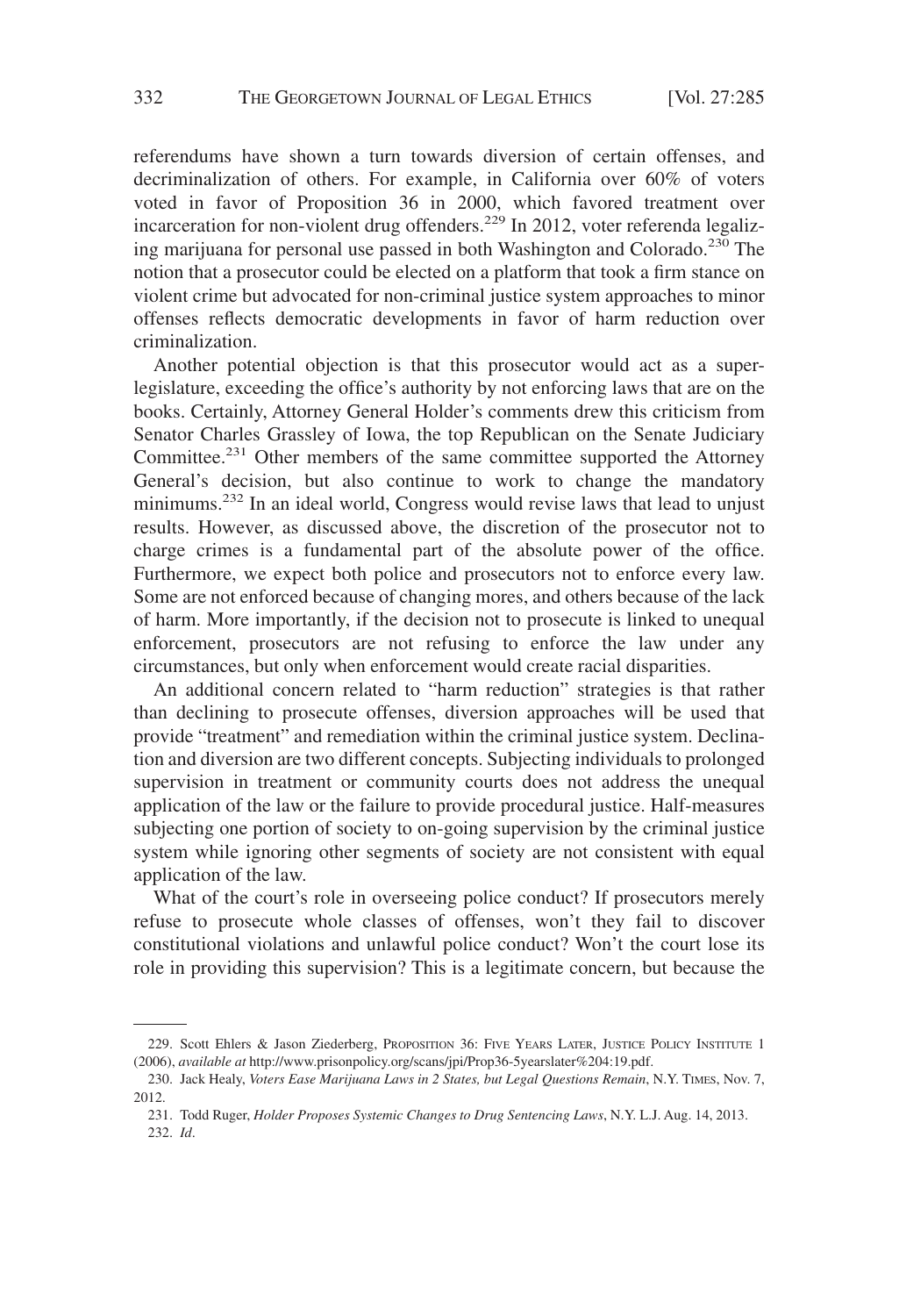vast majority of minor offenses are resolved with no adjudication whatsoever, significant oversight will not be lost. Further, when police engage in unconstitutional activity, they do not know whether they will uncover a minor offense, a felony, or absolutely nothing. Thus, they presumably would have the same incentives to make lawful searches and seizures as they do now. Declining thousands of minor offenses will free up time to investigate and oversee police action in the remaining cases, whether they be misdemeanors or felonies. Defense attorneys will also have more time to investigate and adjudicate illegalities. Further, prosecutors who decline to prosecute minor offenses due to racial disparities may benefit from collaboration with over-policed communities. Currently, over-policed communities are unlikely to direct complaints of illegality to the prosecutor's office because the prosecutor is seen as complacent about or even complicit with respect to illegal searches and seizures. A public stance against racial disparities may create opportunities for more robust oversight.

Finally, the argument that declining to prosecute minor offenses would contribute to more serious crime would certainly be an objection to this proposal. The belief that aggressive order-maintenance policing is the cause of the crime drop experienced across much of the nation is deep-seated. The research indicating the weak empirical basis for this causal claim exists elsewhere, and its review is beyond the scope of this paper.<sup>233</sup> Suffice it to say that a number of crime reduction strategies were adopted simultaneously<sup>234</sup> and it is impossible to attribute the crime drop to the arrest of individuals for minor offenses to order<sup>235</sup>

There are, however, two recent developments that throw yet more doubt on the claim that harsh policing of minor offenses is responsible for the crime drop. Recent evidence in Baltimore and California clearly supports the notion that public safety would also be enhanced were there fewer misdemeanor arrests. In 2010, the Baltimore Police Commissioner deemphasized misdemeanor arrests and dedicated officers to biweekly follow ups with those with gun convictions. There were 43,000 fewer people arrested (a 40% drop) *and* a 30% reduction in homicides.<sup>236</sup> Similarly, statistics from California indicate that a 20% decrease in youth arrests in 2011 (due, in large part, to a 61% drop in marijuana possession

<sup>233.</sup> HARCOURT, *supra* note 77; *see also* Daniel Greenberg, *Studying New York City's Crime Decline: Methodological Issues*, JUSTICE QUARTERLY (2013) (finding "no evidence that misdemeanor arrests... helped to reduce felony crime").

<sup>234.</sup> WILLIAM BRATTON & PETER KNOBLER, TURNAROUND: HOW AMERICA'S TOP COP REVERSED THE CRIME EPIDEMIC 228-29 (1998) (noting that one of the strategies employed was Police Strategy Number 5, "Reclaiming the Public Spaces of New York," also referred to by Bratton as the "linchpin strategy" for quality of life policing of "boom boxes, squeegee people, street prostitutes, public drunks, panhandlers, reckless bicyclists, illegal after-hours joints, graffiti").

<sup>235.</sup> Greenberg, *supra* note 234.

<sup>236.</sup> Wallace-Wells, *supra* note 11, at 30.